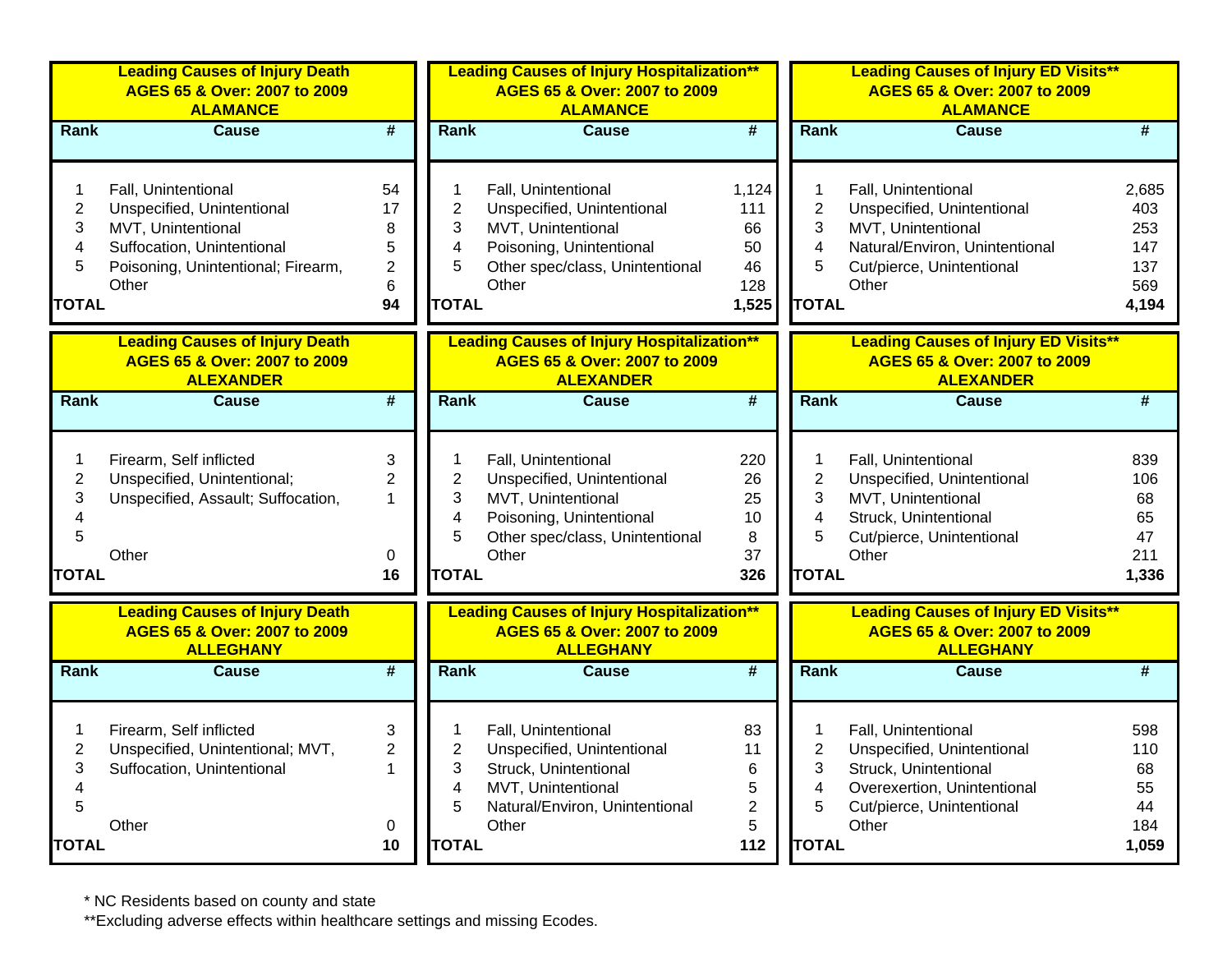|                                                    | <b>Leading Causes of Injury Death</b><br>AGES 65 & Over: 2007 to 2009<br><b>ANSON</b>                                                                        |                                                    |                                                                          | <b>Leading Causes of Injury Hospitalization**</b><br>AGES 65 & Over: 2007 to 2009<br><b>ANSON</b>                                                               |                                                    |                                                                 | <b>Leading Causes of Injury ED Visits**</b><br>AGES 65 & Over: 2007 to 2009<br><b>ANSON</b>                                                  |                                           |
|----------------------------------------------------|--------------------------------------------------------------------------------------------------------------------------------------------------------------|----------------------------------------------------|--------------------------------------------------------------------------|-----------------------------------------------------------------------------------------------------------------------------------------------------------------|----------------------------------------------------|-----------------------------------------------------------------|----------------------------------------------------------------------------------------------------------------------------------------------|-------------------------------------------|
| Rank                                               | <b>Cause</b>                                                                                                                                                 | $\overline{\#}$                                    | Rank                                                                     | <b>Cause</b>                                                                                                                                                    | $\overline{\boldsymbol{t}}$                        | Rank                                                            | <b>Cause</b>                                                                                                                                 | #                                         |
| 1<br>$\overline{c}$<br>3<br>4<br>5<br><b>TOTAL</b> | Fall, Unintentional<br>Poisoning, Unintentional; Other<br>Unspecified, Unintentional;<br>Other                                                               | 9<br>$\mathbf{2}$<br>$\mathbf{1}$<br>0<br>20       | 1<br>$\overline{2}$<br>3<br>$\overline{\mathbf{4}}$<br>5<br><b>TOTAL</b> | Fall, Unintentional<br>Unspecified, Unintentional<br>Natural/Environ, Unintentional<br>Other spec/class, Unintentional<br>MVT, Unintentional<br>Other           | 145<br>20<br>13<br>10<br>9<br>22<br>219            | 1<br>$\overline{2}$<br>3<br>4<br>5<br><b>TOTAL</b>              | Fall, Unintentional<br>Unspecified, Unintentional<br>MVT, Unintentional<br>Overexertion, Unintentional<br>Cut/pierce, Unintentional<br>Other | 150<br>30<br>16<br>15<br>12<br>34<br>257  |
|                                                    | <b>Leading Causes of Injury Death</b><br>AGES 65 & Over: 2007 to 2009<br><b>ASHE</b>                                                                         |                                                    |                                                                          | <b>Leading Causes of Injury Hospitalization**</b><br>AGES 65 & Over: 2007 to 2009<br><b>ASHE</b>                                                                |                                                    |                                                                 | <b>Leading Causes of Injury ED Visits**</b><br>AGES 65 & Over: 2007 to 2009<br><b>ASHE</b>                                                   |                                           |
| Rank                                               | <b>Cause</b>                                                                                                                                                 | $\overline{\boldsymbol{t}}$                        | Rank                                                                     | <b>Cause</b>                                                                                                                                                    | $\overline{\boldsymbol{t}}$                        | Rank                                                            | <b>Cause</b>                                                                                                                                 | #                                         |
| 1<br>$\overline{c}$<br>3<br>4<br>5<br><b>TOTAL</b> | Unspecified, Unintentional<br>MVT, Unintentional; Fall,<br>Firearm, Self inflicted<br>Suffocation, Unintentional<br>Poisoning, Unintentional; Other<br>Other | 6<br>3<br>$\overline{2}$<br>1<br>$\mathbf 0$<br>23 | 1<br>$\overline{2}$<br>3<br>$\overline{\mathbf{4}}$<br>5<br><b>TOTAL</b> | Fall, Unintentional<br>Unspecified, Unintentional<br>Poisoning, Unintentional; Other<br>Suffocation, Unintentional<br>Transport, other, Unintentional;<br>Other | 258<br>24<br>10<br>5<br>4<br>18<br>343             | 1<br>$\overline{2}$<br>3<br>$\overline{4}$<br>5<br><b>TOTAL</b> | Fall, Unintentional<br>Overexertion, Unintentional<br>Unspecified, Unintentional<br>Struck, Unintentional<br>MVT, Unintentional<br>Other     | 281<br>33<br>28<br>27<br>24<br>80<br>473  |
|                                                    | <b>Leading Causes of Injury Death</b><br>AGES 65 & Over: 2007 to 2009<br><b>AVERY</b>                                                                        |                                                    |                                                                          | <b>Leading Causes of Injury Hospitalization**</b><br>AGES 65 & Over: 2007 to 2009<br><b>AVERY</b>                                                               |                                                    |                                                                 | <b>Leading Causes of Injury ED Visits**</b><br>AGES 65 & Over: 2007 to 2009<br><b>AVERY</b>                                                  |                                           |
| Rank                                               | <b>Cause</b>                                                                                                                                                 | $\overline{\boldsymbol{t}}$                        | Rank                                                                     | <b>Cause</b>                                                                                                                                                    | $\overline{\boldsymbol{t}}$                        | Rank                                                            | <b>Cause</b>                                                                                                                                 | #                                         |
| $\overline{2}$<br>3<br>4<br>5<br><b>TOTAL</b>      | Unspecified, Unintentional; Fall,<br>Firearm, Self inflicted<br>MVT, Unintentional<br>Suffocation, Unintentional<br>Other                                    | 5<br>4<br>3<br>$\mathbf{1}$<br>0<br>18             | 1<br>$\overline{2}$<br>3<br>4<br>5<br><b>TOTAL</b>                       | Fall, Unintentional<br>Unspecified, Unintentional<br>MVT, Unintentional<br>Poisoning, Unintentional<br>Overexertion, Unintentional<br>Other                     | 157<br>12<br>$\overline{7}$<br>5<br>4<br>15<br>200 | 1<br>$\overline{2}$<br>3<br>4<br>5<br><b>TOTAL</b>              | Fall, Unintentional<br>Struck, Unintentional<br>Cut/pierce, Unintentional<br>Overexertion, Unintentional<br>MVT, Unintentional<br>Other      | 551<br>67<br>45<br>42<br>38<br>141<br>884 |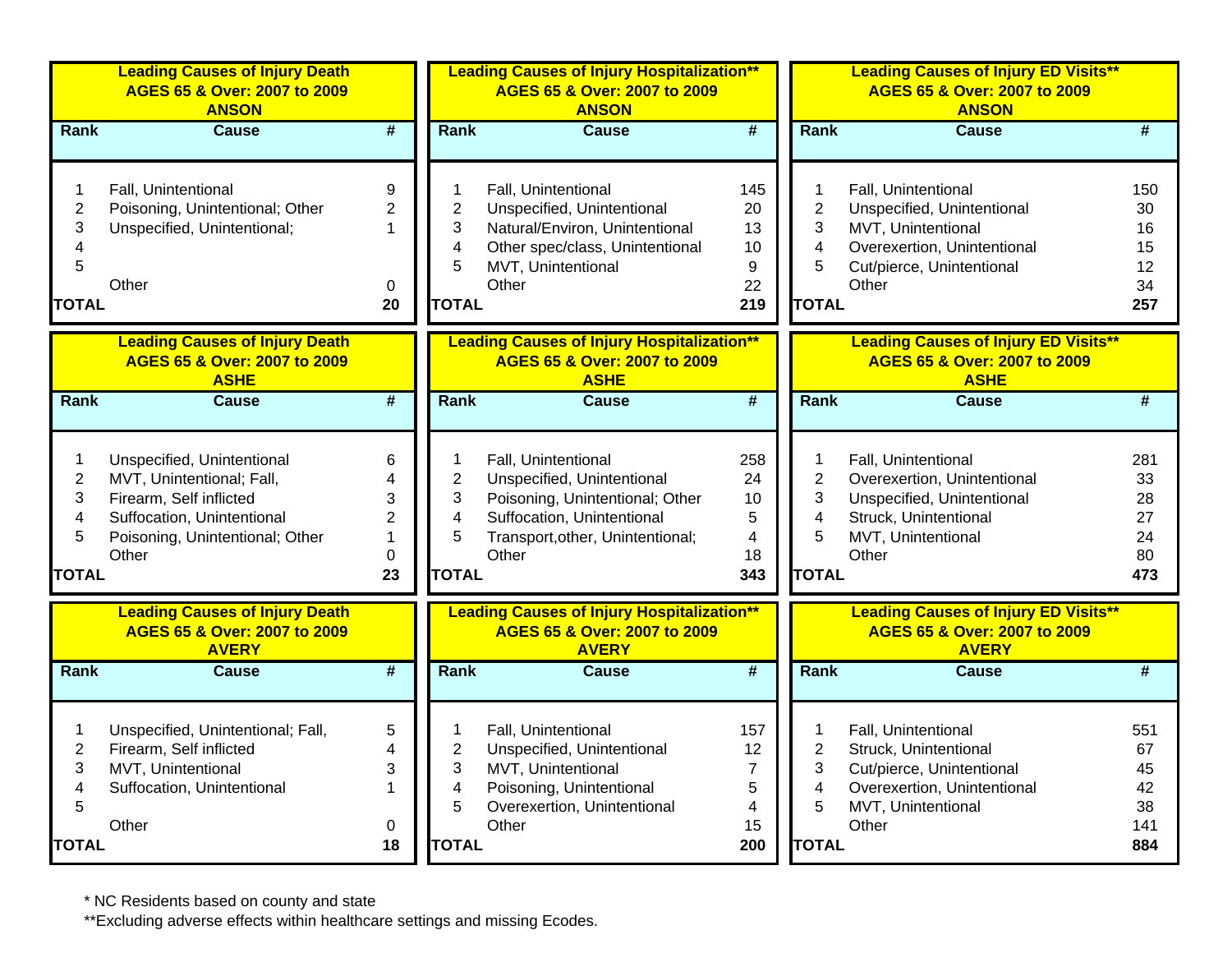|                                               | <b>Leading Causes of Injury Death</b><br>AGES 65 & Over: 2007 to 2009<br><b>BEAUFORT</b>                               |                                     |                                  | <b>Leading Causes of Injury Hospitalization**</b><br>AGES 65 & Over: 2007 to 2009<br><b>BEAUFORT</b>                                                         |                                             | <b>Leading Causes of Injury ED Visits**</b><br>AGES 65 & Over: 2007 to 2009<br><b>BEAUFORT</b> |                                                                                                                                                                                          |                                                  |  |
|-----------------------------------------------|------------------------------------------------------------------------------------------------------------------------|-------------------------------------|----------------------------------|--------------------------------------------------------------------------------------------------------------------------------------------------------------|---------------------------------------------|------------------------------------------------------------------------------------------------|------------------------------------------------------------------------------------------------------------------------------------------------------------------------------------------|--------------------------------------------------|--|
| Rank                                          | <b>Cause</b>                                                                                                           | #                                   | Rank                             | <b>Cause</b>                                                                                                                                                 | $\overline{\boldsymbol{r}}$                 | <b>Rank</b>                                                                                    | <b>Cause</b>                                                                                                                                                                             |                                                  |  |
| $\overline{2}$<br>3<br>4<br>5<br><b>TOTAL</b> | Fall, Unintentional<br>MVT, Unintentional<br>Unspecified, Unintentional;<br>Struck, Unintentional; Other land<br>Other | 12<br>6<br>5<br>1<br>0<br>37        | 2<br>3<br>4<br>5<br><b>TOTAL</b> | Fall, Unintentional<br>Other spec/class, Unintentional<br>MVT, Unintentional<br>Poisoning, Unintentional<br>Unspecified, Unintentional<br>Other              | 312<br>33<br>21<br>20<br>16<br>60<br>462    | 2<br>3<br>4<br>5<br><b>TOTAL</b>                                                               | Fall, Unintentional<br>Unspecified, Unintentional<br>MVT, Unintentional<br>Natural/Environ, Unintentional<br>Overexertion, Unintentional<br>Other                                        | 1,316<br>243<br>137<br>100<br>99<br>426<br>2,321 |  |
|                                               | <b>Leading Causes of Injury Death</b><br>AGES 65 & Over: 2007 to 2009<br><b>BERTIE</b>                                 |                                     |                                  | <b>Leading Causes of Injury Hospitalization**</b><br>AGES 65 & Over: 2007 to 2009<br><b>BERTIE</b>                                                           |                                             |                                                                                                | <b>Leading Causes of Injury ED Visits**</b><br>AGES 65 & Over: 2007 to 2009<br><b>BERTIE</b>                                                                                             |                                                  |  |
| Rank                                          | <b>Cause</b>                                                                                                           | $\overline{\boldsymbol{t}}$         | <b>Rank</b>                      | <b>Cause</b>                                                                                                                                                 | $\overline{\boldsymbol{t}}$                 | <b>Rank</b>                                                                                    | <b>Cause</b>                                                                                                                                                                             | #                                                |  |
| 2<br>3<br>5                                   | Unspecified, Unintentional; MVT,<br>Suffocation, Unintentional;<br>Other                                               | 4<br>0                              | $\overline{2}$<br>3<br>4<br>5    | Fall, Unintentional<br>Unspecified, Unintentional<br>MVT, Unintentional<br>Poisoning, Unintentional<br>Natural/Environ, Unintentional<br>Other               | 99<br>27<br>14<br>$\overline{7}$<br>6<br>20 | $\overline{2}$<br>3<br>4<br>5                                                                  | Fall, Unintentional<br>Unspecified, Unintentional<br>MVT, Unintentional<br>Struck, Unintentional; Cut/pierce,<br>Overexertion, Unintentional;<br>Natural/Environ, Unintentional<br>Other | 314<br>56<br>53<br>31<br>23<br>44                |  |
| <b>TOTAL</b>                                  |                                                                                                                        | 16                                  | <b>TOTAL</b>                     |                                                                                                                                                              | 173                                         | <b>TOTAL</b>                                                                                   |                                                                                                                                                                                          | 575                                              |  |
|                                               | <b>Leading Causes of Injury Death</b><br>AGES 65 & Over: 2007 to 2009<br><b>BLADEN</b>                                 |                                     |                                  | <b>Leading Causes of Injury Hospitalization**</b><br>AGES 65 & Over: 2007 to 2009<br><b>BLADEN</b>                                                           |                                             |                                                                                                | <b>Leading Causes of Injury ED Visits**</b><br>AGES 65 & Over: 2007 to 2009<br><b>BLADEN</b>                                                                                             |                                                  |  |
| Rank                                          | <b>Cause</b>                                                                                                           | $\overline{\boldsymbol{t}}$         | Rank                             | <b>Cause</b>                                                                                                                                                 | $\overline{\boldsymbol{t}}$                 | <b>Rank</b>                                                                                    | <b>Cause</b>                                                                                                                                                                             | #                                                |  |
| $\overline{2}$<br>3<br>4<br>5<br><b>TOTAL</b> | MVT, Unintentional<br>Unspecified, Unintentional; Fall,<br>Poisoning, Unintentional;<br>Other                          | $\overline{7}$<br>2<br>1<br>0<br>16 | 2<br>3<br>4<br>5<br><b>TOTAL</b> | Fall, Unintentional<br>Unspecified, Unintentional<br>Other spec/class, Unintentional;<br>Poisoning, Unintentional<br>Natural/Environ, Unintentional<br>Other | 122<br>31<br>11<br>10<br>4<br>17<br>206     | 2<br>3<br>4<br>5<br><b>TOTAL</b>                                                               | Fall, Unintentional<br>Unspecified, Unintentional<br>MVT, Unintentional<br>Struck, Unintentional<br>Overexertion, Unintentional<br>Other                                                 | 797<br>172<br>94<br>86<br>71<br>258<br>1,478     |  |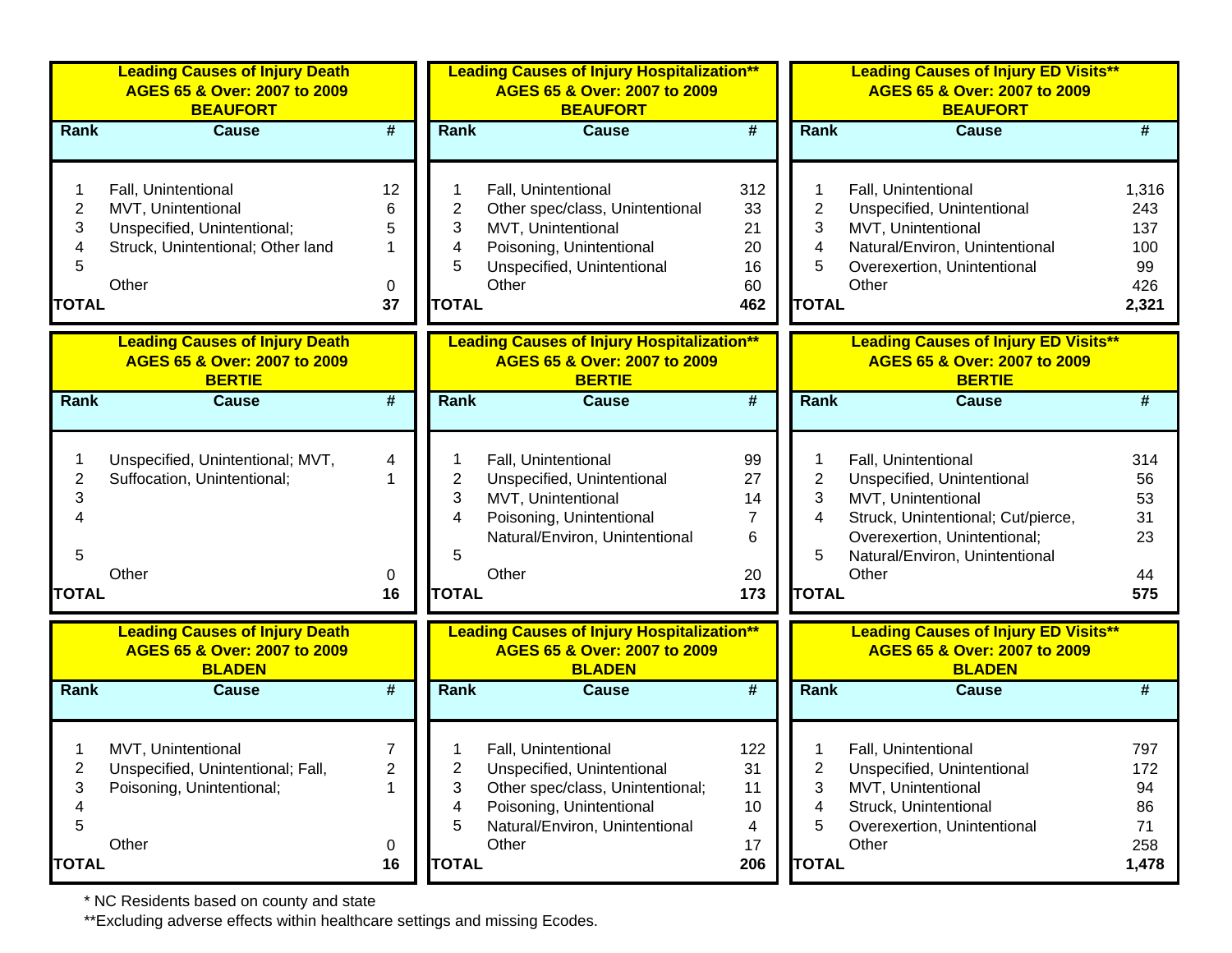|              | <b>Leading Causes of Injury Death</b><br>AGES 65 & Over: 2007 to 2009<br><b>BRUNSWICK</b> |           |                | <b>Leading Causes of Injury Hospitalization**</b><br>AGES 65 & Over: 2007 to 2009<br><b>BRUNSWICK</b> |                 |                | <b>Leading Causes of Injury ED Visits**</b><br>AGES 65 & Over: 2007 to 2009<br><b>BRUNSWICK</b> |              |
|--------------|-------------------------------------------------------------------------------------------|-----------|----------------|-------------------------------------------------------------------------------------------------------|-----------------|----------------|-------------------------------------------------------------------------------------------------|--------------|
| Rank         | <b>Cause</b>                                                                              | #         | Rank           | <b>Cause</b>                                                                                          | #               | Rank           | <b>Cause</b>                                                                                    | #            |
|              |                                                                                           |           |                |                                                                                                       |                 |                |                                                                                                 |              |
|              | Fall, Unintentional                                                                       | 21        |                | Fall, Unintentional                                                                                   | 682             |                | Fall, Unintentional                                                                             | 1,845        |
| 2            | MVT, Unintentional                                                                        | 13        | $\overline{2}$ | Unspecified, Unintentional                                                                            | 87              | $\overline{2}$ | MVT, Unintentional                                                                              | 217          |
| 3            | Firearm, Self inflicted                                                                   | 9         | 3              | Other spec/class, Unintentional                                                                       | 59              | 3              | Unspecified, Unintentional                                                                      | 187          |
|              | Suffocation, Unintentional                                                                | 6         | 4              | MVT, Unintentional                                                                                    | 39              | 4              | Overexertion, Unintentional                                                                     | 151          |
|              | Unspecified, Unintentional                                                                | 3         | 5              | Poisoning, Unintentional                                                                              | 33              | 5              | Struck, Unintentional                                                                           | 147          |
|              | Other                                                                                     |           |                | Other                                                                                                 | 92              |                | Other                                                                                           | 488          |
| <b>TOTAL</b> |                                                                                           | 56        | <b>TOTAL</b>   |                                                                                                       | 992             | <b>TOTAL</b>   |                                                                                                 | 3,035        |
|              |                                                                                           |           |                |                                                                                                       |                 |                |                                                                                                 |              |
|              | <b>Leading Causes of Injury Death</b><br>AGES 65 & Over: 2007 to 2009<br><b>BUNCOMBE</b>  |           |                | <b>Leading Causes of Injury Hospitalization**</b><br>AGES 65 & Over: 2007 to 2009<br><b>BUNCOMBE</b>  |                 |                | <b>Leading Causes of Injury ED Visits**</b><br>AGES 65 & Over: 2007 to 2009<br><b>BUNCOMBE</b>  |              |
| <b>Rank</b>  | <b>Cause</b>                                                                              | #         | <b>Rank</b>    | <b>Cause</b>                                                                                          | $\overline{\#}$ | Rank           | Cause                                                                                           | #            |
|              |                                                                                           |           |                |                                                                                                       |                 |                |                                                                                                 |              |
|              | Fall, Unintentional                                                                       | 76        |                | Fall, Unintentional                                                                                   | 1,562           |                | Fall, Unintentional                                                                             | 1,743        |
| 2            | Unspecified, Unintentional                                                                | 19        | $\mathbf 2$    | Unspecified, Unintentional                                                                            | 182             | $\overline{2}$ | MVT, Unintentional                                                                              | 195          |
| 3            | MVT, Unintentional                                                                        | 14        | 3              | Other spec/class, Unintentional                                                                       | 105             | 3              | Unspecified, Unintentional                                                                      | 142          |
|              | Firearm, Self inflicted                                                                   | 13        | 4              | MVT, Unintentional                                                                                    | 81              | 4              | Struck, Unintentional                                                                           | 63           |
|              | Suffocation, Unintentional                                                                | 12        | 5              | Poisoning, Unintentional                                                                              | 63              | 5              | Natural/Environ, Unintentional                                                                  | 61           |
| <b>TOTAL</b> | Other                                                                                     | 13<br>147 | <b>TOTAL</b>   | Other                                                                                                 | 188<br>2,181    | <b>TOTAL</b>   | Other                                                                                           | 265<br>2,469 |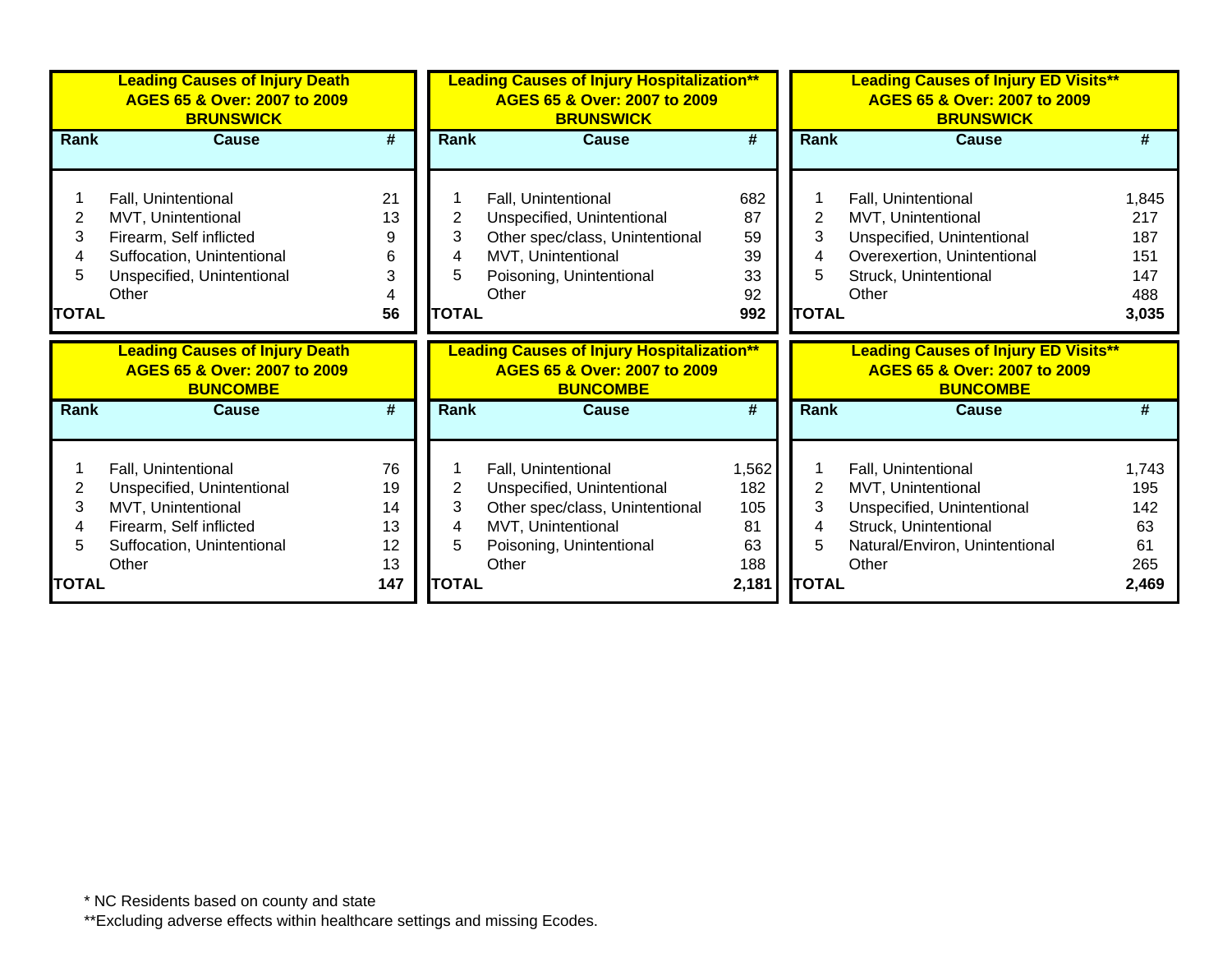|              | <b>Leading Causes of Injury Death</b><br>AGES 65 & Over: 2007 to 2009<br><b>BURKE</b> |                             |                | <b>Leading Causes of Injury Hospitalization**</b><br>AGES 65 & Over: 2007 to 2009<br><b>BURKE</b> |                             |                | <b>Leading Causes of Injury ED Visits**</b><br>AGES 65 & Over: 2007 to 2009<br><b>BURKE</b> |              |
|--------------|---------------------------------------------------------------------------------------|-----------------------------|----------------|---------------------------------------------------------------------------------------------------|-----------------------------|----------------|---------------------------------------------------------------------------------------------|--------------|
| <b>Rank</b>  | <b>Cause</b>                                                                          | #                           | <b>Rank</b>    | <b>Cause</b>                                                                                      | #                           | <b>Rank</b>    | <b>Cause</b>                                                                                | #            |
|              |                                                                                       |                             |                |                                                                                                   |                             |                |                                                                                             |              |
|              | Fall, Unintentional                                                                   | 20                          |                | Fall, Unintentional                                                                               | 664                         |                | Fall, Unintentional                                                                         | 2,015        |
| 2            | Unspecified, Unintentional                                                            | 10                          | $\overline{2}$ | Unspecified, Unintentional                                                                        | 70                          | $\overline{2}$ | Unspecified, Unintentional                                                                  | 222          |
| 3            | MVT, Unintentional                                                                    | 8                           | 3              | MVT, Unintentional                                                                                | 29                          | 3              | MVT, Unintentional                                                                          | 184          |
| 4            | Firearm, Self inflicted                                                               | 4                           | 4              | Poisoning, Unintentional                                                                          | 26                          | 4              | Struck, Unintentional                                                                       | 152          |
|              | Suffocation, Unintentional;                                                           | $\overline{2}$              |                | Other spec/class, Unintentional                                                                   | 24                          |                | Cut/pierce, Unintentional                                                                   | 136          |
|              | Poisoning, Unintentional; Other                                                       |                             |                |                                                                                                   |                             |                |                                                                                             |              |
|              | spec/NEC, Unintentional;                                                              |                             |                |                                                                                                   |                             |                |                                                                                             |              |
|              | Natural/Environ, Unintentional;                                                       |                             |                |                                                                                                   |                             |                |                                                                                             |              |
| 5.           | Fire/Burn, Unintentional                                                              |                             | 5              |                                                                                                   |                             | 5              |                                                                                             |              |
|              | Other                                                                                 | 3<br>55                     | <b>TOTAL</b>   | Other                                                                                             | 84<br>897                   | <b>TOTAL</b>   | Other                                                                                       | 499<br>3,208 |
| <b>TOTAL</b> |                                                                                       |                             |                |                                                                                                   |                             |                |                                                                                             |              |
|              | <b>Leading Causes of Injury Death</b><br>AGES 65 & Over: 2007 to 2009                 |                             |                | <b>Leading Causes of Injury Hospitalization**</b><br>AGES 65 & Over: 2007 to 2009                 |                             |                | <b>Leading Causes of Injury ED Visits**</b><br>AGES 65 & Over: 2007 to 2009                 |              |
|              | <b>CABARRUS</b>                                                                       |                             |                | <b>CABARRUS</b>                                                                                   |                             |                | <b>CABARRUS</b>                                                                             |              |
| <b>Rank</b>  | <b>Cause</b>                                                                          | $\overline{\boldsymbol{t}}$ | Rank           | <b>Cause</b>                                                                                      | $\overline{\boldsymbol{H}}$ | Rank           | Cause                                                                                       | #            |
|              |                                                                                       |                             |                |                                                                                                   |                             |                |                                                                                             |              |
|              | Fall, Unintentional                                                                   | 75                          |                | Fall, Unintentional                                                                               | 1,364                       |                | Fall, Unintentional                                                                         | 3,172        |
| 2            | MVT, Unintentional                                                                    | 14                          | 2              | Unspecified, Unintentional                                                                        | 212                         | $\overline{2}$ | Unspecified, Unintentional                                                                  | 362          |
| 3            | Suffocation, Unintentional; Firearm,                                                  | 13                          | 3              | MVT, Unintentional                                                                                | 79                          | 3              | MVT, Unintentional                                                                          | 280          |
|              | Unspecified, Unintentional                                                            | 5                           | 4              | Other spec/class, Unintentional                                                                   | 64                          | 4              | Struck, Unintentional                                                                       | 223          |
| 5            | Poisoning, Unintentional                                                              | 2                           | 5              | Poisoning, Unintentional                                                                          | 61                          | 5              | Overexertion, Unintentional                                                                 | 200          |
|              | Other                                                                                 | 7                           |                | Other                                                                                             | 146                         |                | Other                                                                                       | 750          |
| <b>TOTAL</b> |                                                                                       | 129                         | <b>TOTAL</b>   |                                                                                                   | 1,926                       | <b>TOTAL</b>   |                                                                                             | 4,987        |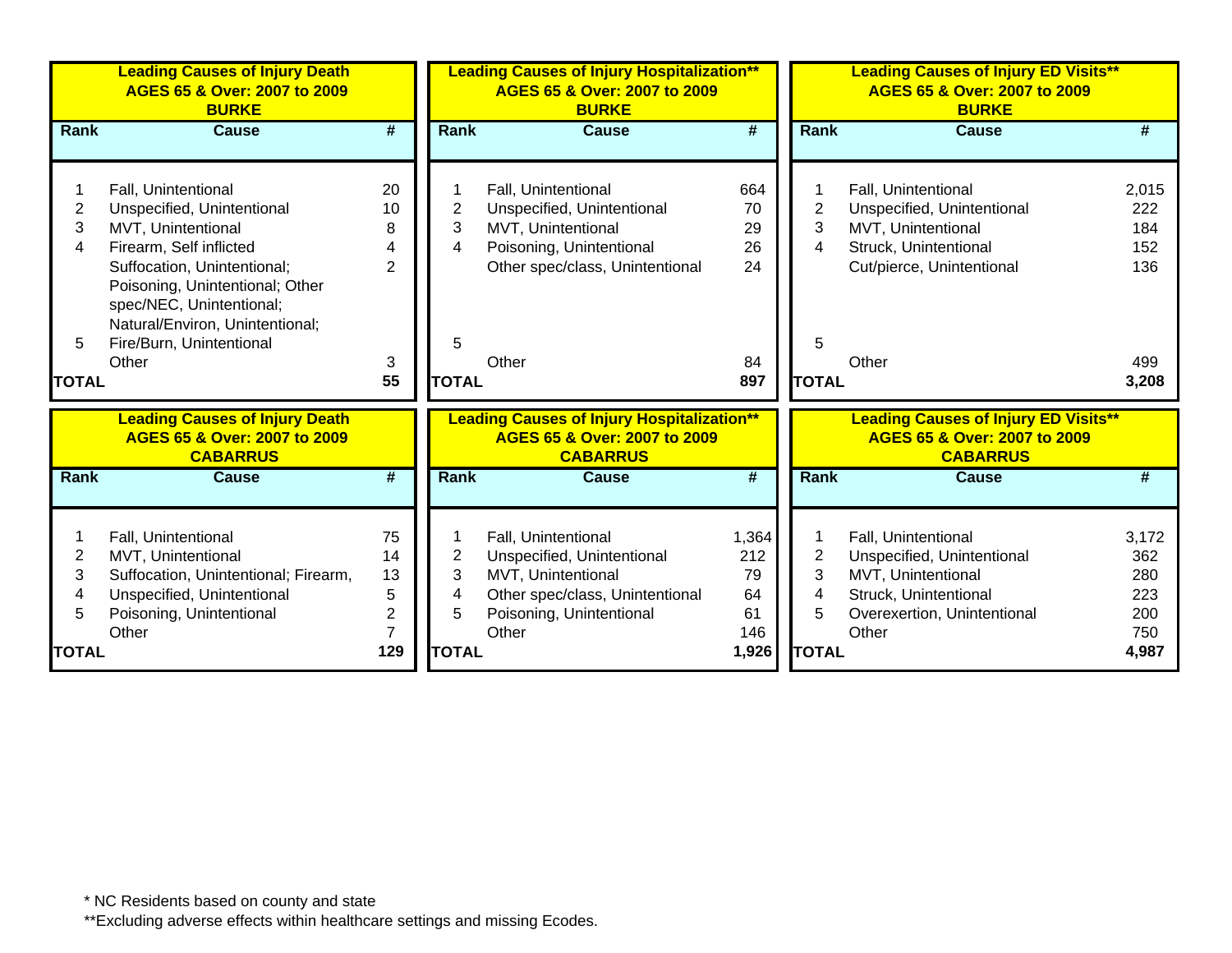|                                               | <b>Leading Causes of Injury Death</b><br>AGES 65 & Over: 2007 to 2009<br><b>CALDWELL</b>                                                                                                                               |                                                | <b>Leading Causes of Injury Hospitalization**</b><br>AGES 65 & Over: 2007 to 2009<br><b>CALDWELL</b> |                                                                                                                                                 |                                          |                                  | <b>Leading Causes of Injury ED Visits**</b><br>AGES 65 & Over: 2007 to 2009<br><b>CALDWELL</b>                                         |                                                  |  |  |
|-----------------------------------------------|------------------------------------------------------------------------------------------------------------------------------------------------------------------------------------------------------------------------|------------------------------------------------|------------------------------------------------------------------------------------------------------|-------------------------------------------------------------------------------------------------------------------------------------------------|------------------------------------------|----------------------------------|----------------------------------------------------------------------------------------------------------------------------------------|--------------------------------------------------|--|--|
| Rank                                          | <b>Cause</b>                                                                                                                                                                                                           | #                                              | Rank                                                                                                 | <b>Cause</b>                                                                                                                                    | #                                        | <b>Rank</b>                      | <b>Cause</b>                                                                                                                           | #                                                |  |  |
| $\overline{2}$<br>3<br>4<br>5<br><b>TOTAL</b> | Fall, Unintentional<br>Suffocation, Unintentional<br>Firearm, Self inflicted<br>Unspecified, Unintentional<br>Poisoning, Unintentional; Poisoning,<br>Self inflicted; MVT, Unintentional;<br>Firearm, Assault<br>Other | 19<br>5<br>4<br>3<br>$\overline{2}$<br>4<br>43 | 2<br>3<br>4<br>5<br><b>TOTAL</b>                                                                     | Fall, Unintentional<br>Unspecified, Unintentional<br>Poisoning, Unintentional<br>MVT, Unintentional<br>Other spec/class, Unintentional<br>Other | 567<br>44<br>22<br>20<br>14<br>62<br>729 | 2<br>3<br>4<br>5<br><b>TOTAL</b> | Fall, Unintentional<br>MVT, Unintentional<br>Unspecified, Unintentional<br>Struck, Unintentional<br>Cut/pierce, Unintentional<br>Other | 1,612<br>154<br>145<br>108<br>92<br>406<br>2,517 |  |  |
|                                               | <b>Leading Causes of Injury Death</b><br>AGES 65 & Over: 2007 to 2009<br><b>CAMDEN</b>                                                                                                                                 |                                                |                                                                                                      | <b>Leading Causes of Injury Hospitalization**</b><br>AGES 65 & Over: 2007 to 2009<br><b>CAMDEN</b>                                              |                                          |                                  | <b>Leading Causes of Injury ED Visits**</b><br>AGES 65 & Over: 2007 to 2009<br><b>CAMDEN</b>                                           |                                                  |  |  |
| <b>Rank</b>                                   | <b>Cause</b>                                                                                                                                                                                                           | #                                              | <b>Rank</b>                                                                                          | <b>Cause</b>                                                                                                                                    | #                                        | Rank                             | <b>Cause</b>                                                                                                                           |                                                  |  |  |
| 2<br>3                                        | Fall, Unintentional<br>MVT, Unintentional<br>Suffocation, Unintentional                                                                                                                                                | 3<br>2                                         | $\overline{2}$<br>3                                                                                  | Fall, Unintentional<br>Unspecified, Unintentional<br>Other spec/notclass,<br>Unintentional; Natural/Environ,<br>Unintentional                   | 17<br>5                                  | 2<br>3                           | Fall, Unintentional<br>MVT, Unintentional<br>Unspecified, Unintentional                                                                | 20<br>8                                          |  |  |
| 4                                             |                                                                                                                                                                                                                        |                                                |                                                                                                      |                                                                                                                                                 |                                          | 4                                | Other spec/notclass, Unintentional;                                                                                                    | $\mathbf{2}^{\prime}$                            |  |  |
| 5                                             |                                                                                                                                                                                                                        |                                                | 5                                                                                                    |                                                                                                                                                 |                                          | 5                                | Struck, Unintentional; Overexertion,<br>Unintentional                                                                                  | 1                                                |  |  |
| <b>TOTAL</b>                                  | Other                                                                                                                                                                                                                  | 0<br>6                                         | <b>TOTAL</b>                                                                                         | Other                                                                                                                                           | 0<br>24                                  | <b>TOTAL</b>                     | Other                                                                                                                                  | $\Omega$<br>38                                   |  |  |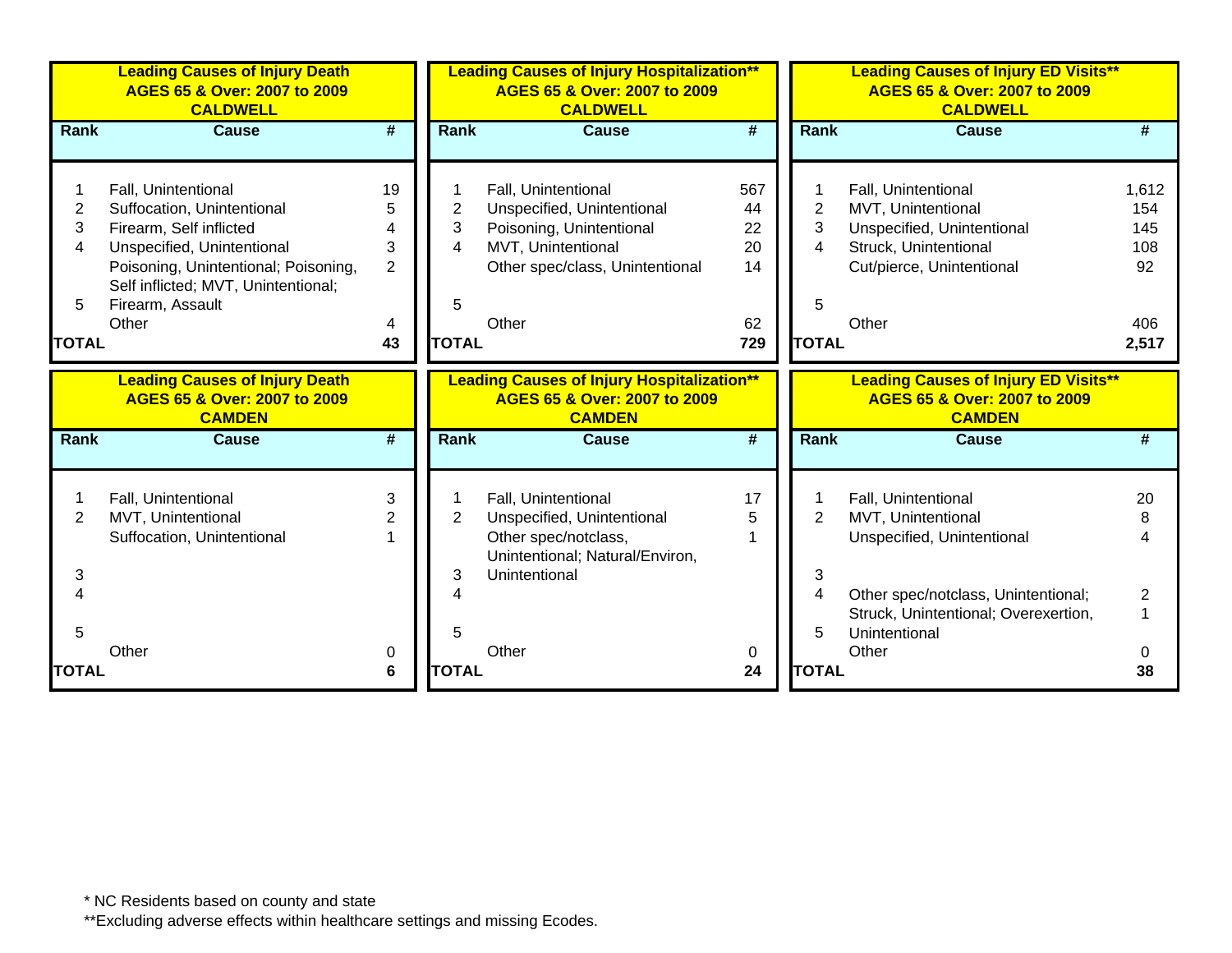|                                                    | <b>Leading Causes of Injury Death</b><br>AGES 65 & Over: 2007 to 2009<br><b>CARTERET</b>                                                  |                                                 |                                                                          | <b>Leading Causes of Injury Hospitalization**</b><br>AGES 65 & Over: 2007 to 2009<br><b>CARTERET</b>                                            |                                                             |                                                    | <b>Leading Causes of Injury ED Visits**</b><br>AGES 65 & Over: 2007 to 2009<br><b>CARTERET</b>                                                                               |                                                   |
|----------------------------------------------------|-------------------------------------------------------------------------------------------------------------------------------------------|-------------------------------------------------|--------------------------------------------------------------------------|-------------------------------------------------------------------------------------------------------------------------------------------------|-------------------------------------------------------------|----------------------------------------------------|------------------------------------------------------------------------------------------------------------------------------------------------------------------------------|---------------------------------------------------|
| Rank                                               | <b>Cause</b>                                                                                                                              | #                                               | Rank                                                                     | <b>Cause</b>                                                                                                                                    | #                                                           | Rank                                               | <b>Cause</b>                                                                                                                                                                 | #                                                 |
| 1<br>$\overline{c}$<br>3<br>4<br>5<br><b>TOTAL</b> | Fall, Unintentional<br>MVT, Unintentional<br>Unspecified, Unintentional<br>Suffocation, Unintentional<br>Firearm, Self inflicted<br>Other | 14<br>10<br>6<br>5<br>4<br>$\overline{7}$<br>46 | 1<br>$\overline{2}$<br>3<br>$\overline{\mathbf{4}}$<br>5<br><b>TOTAL</b> | Fall, Unintentional<br>Unspecified, Unintentional<br>Poisoning, Unintentional<br>MVT, Unintentional<br>Other spec/class, Unintentional<br>Other | 562<br>73<br>28<br>25<br>24<br>89<br>801                    | 1<br>$\overline{2}$<br>3<br>4<br>5<br><b>TOTAL</b> | Fall, Unintentional<br>Unspecified, Unintentional<br>MVT, Unintentional<br>Overexertion, Unintentional<br>Cut/pierce, Unintentional<br>Other                                 | 1,859<br>176<br>138<br>130<br>128<br>480<br>2,911 |
|                                                    | <b>Leading Causes of Injury Death</b><br>AGES 65 & Over: 2007 to 2009<br><b>CASWELL</b>                                                   |                                                 |                                                                          | <b>Leading Causes of Injury Hospitalization**</b><br>AGES 65 & Over: 2007 to 2009<br><b>CASWELL</b>                                             |                                                             |                                                    | <b>Leading Causes of Injury ED Visits**</b><br>AGES 65 & Over: 2007 to 2009<br><b>CASWELL</b>                                                                                |                                                   |
| Rank                                               | <b>Cause</b>                                                                                                                              | $\overline{\boldsymbol{t}}$                     | Rank                                                                     | <b>Cause</b>                                                                                                                                    | #                                                           | Rank                                               | <b>Cause</b>                                                                                                                                                                 | $\overline{\#}$                                   |
| 1<br>$\overline{c}$<br>3<br>4<br>5<br><b>TOTAL</b> | Fall, Unintentional<br>Unspecified, Unintentional<br>Suffocation, Unintentional;<br>Unspecified, Assault; Other<br>Other                  | 7<br>$\overline{2}$<br>$\mathbf{1}$<br>0<br>22  | 1<br>$\overline{c}$<br>3<br>$\overline{4}$<br>5<br><b>TOTAL</b>          | Fall, Unintentional<br>Unspecified, Unintentional<br>MVT, Unintentional<br>Other spec/class, Unintentional<br>Fire/Burn, Unintentional<br>Other | 63<br>$\overline{7}$<br>6<br>4<br>3<br>$\overline{7}$<br>90 | 1<br>$\overline{c}$<br>3<br>4<br>5<br><b>TOTAL</b> | Fall, Unintentional<br>Unspecified, Unintentional;<br>Natural/Environ, Unintentional; MVT,<br>Struck, Unintentional; Cut/pierce,<br>Other spec/class, Unintentional<br>Other | 140<br>23<br>21<br>17<br>11<br>17<br>290          |
|                                                    | <b>Leading Causes of Injury Death</b><br>AGES 65 & Over: 2007 to 2009<br><b>CATAWBA</b>                                                   |                                                 |                                                                          | <b>Leading Causes of Injury Hospitalization**</b><br>AGES 65 & Over: 2007 to 2009<br><b>CATAWBA</b>                                             |                                                             |                                                    | <b>Leading Causes of Injury ED Visits**</b><br>AGES 65 & Over: 2007 to 2009<br><b>CATAWBA</b>                                                                                |                                                   |
| Rank                                               | <b>Cause</b>                                                                                                                              | $\overline{\boldsymbol{t}}$                     | Rank                                                                     | <b>Cause</b>                                                                                                                                    | $\overline{\boldsymbol{t}}$                                 | Rank                                               | <b>Cause</b>                                                                                                                                                                 | #                                                 |
| 1<br>$\overline{2}$<br>3<br>4<br>5<br><b>TOTAL</b> | Fall, Unintentional<br>Firearm, Self inflicted<br>MVT, Unintentional<br>Suffocation, Unintentional<br>Unspecified, Unintentional<br>Other | 31<br>16<br>11<br>10<br>9<br>15<br>92           | 1<br>$\overline{2}$<br>3<br>4<br>5<br><b>TOTAL</b>                       | Fall, Unintentional<br>Unspecified, Unintentional<br>Other spec/class, Unintentional<br>MVT, Unintentional<br>Poisoning, Unintentional<br>Other | 896<br>74<br>54<br>52<br>41<br>127<br>1,244                 | 1<br>$\overline{2}$<br>3<br>4<br>5<br><b>TOTAL</b> | Fall, Unintentional<br>Unspecified, Unintentional<br>MVT, Unintentional<br>Struck, Unintentional<br>Cut/pierce, Unintentional<br>Other                                       | 3,519<br>371<br>336<br>197<br>189<br>757<br>5,369 |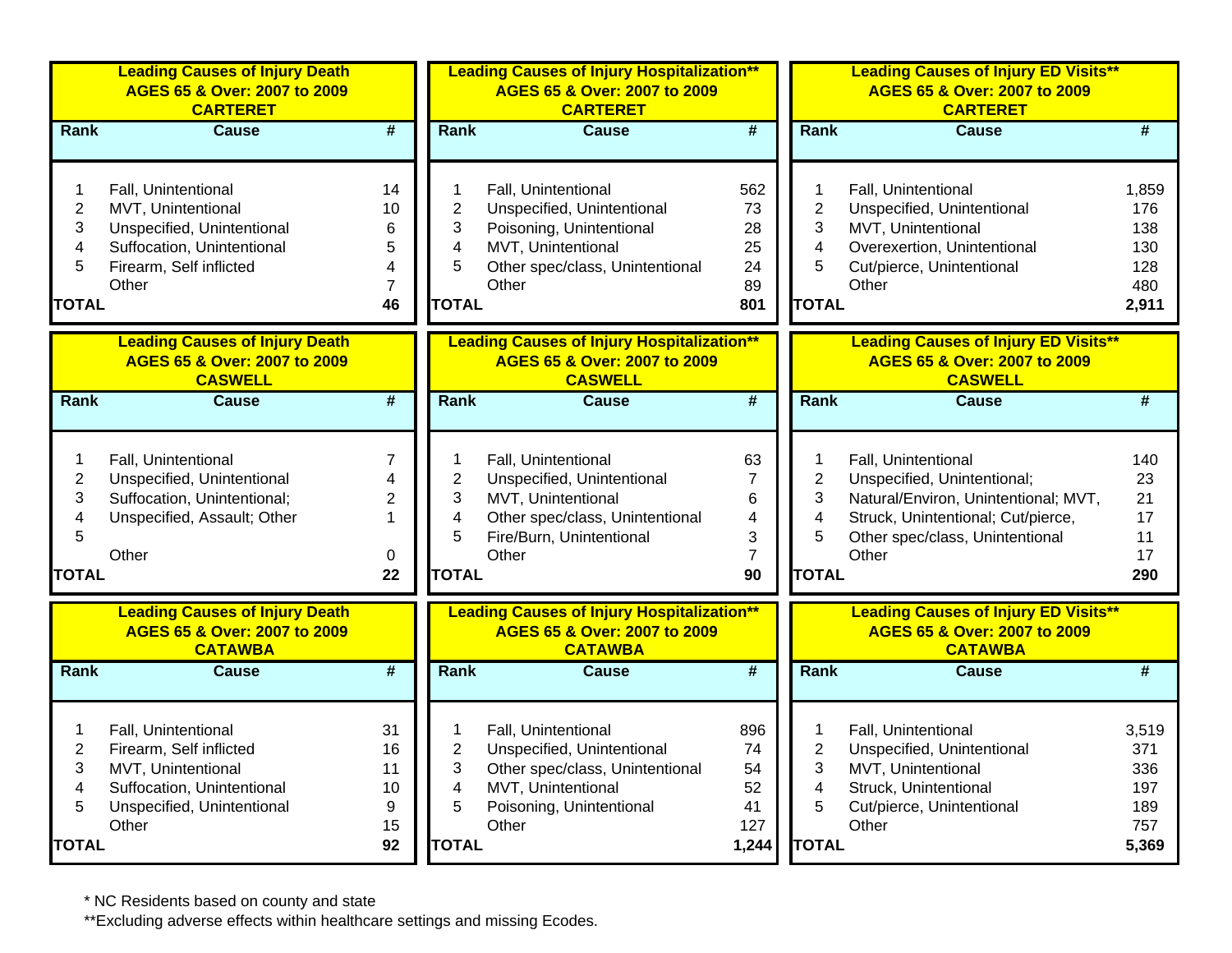|                                  | <b>Leading Causes of Injury Death</b><br>AGES 65 & Over: 2007 to 2009<br><b>CHATHAM</b>                                                                                                            |                                          |                                  | <b>Leading Causes of Injury Hospitalization**</b><br>AGES 65 & Over: 2007 to 2009<br><b>CHATHAM</b>                                                |                                          |                                  | <b>Leading Causes of Injury ED Visits**</b><br>AGES 65 & Over: 2007 to 2009<br><b>CHATHAM</b>                                            |                                             |
|----------------------------------|----------------------------------------------------------------------------------------------------------------------------------------------------------------------------------------------------|------------------------------------------|----------------------------------|----------------------------------------------------------------------------------------------------------------------------------------------------|------------------------------------------|----------------------------------|------------------------------------------------------------------------------------------------------------------------------------------|---------------------------------------------|
| <b>Rank</b>                      | <b>Cause</b>                                                                                                                                                                                       | #                                        | <b>Rank</b>                      | <b>Cause</b>                                                                                                                                       | #                                        | <b>Rank</b>                      | <b>Cause</b>                                                                                                                             | #                                           |
| 2<br>3<br>4<br>5<br><b>TOTAL</b> | Unspecified, Unintentional; MVT,<br>Suffocation, Unintentional<br>Firearm, Self inflicted; Fire/Burn,<br>Unspecified, Assault; Poisoning, Self<br>Suffocation, Self inflicted; Poisoning,<br>Other | 9<br>4<br>3<br>$\overline{2}$<br>0<br>47 | 2<br>3<br>4<br>5<br><b>TOTAL</b> | Fall, Unintentional<br>Unspecified, Unintentional<br>MVT, Unintentional<br>Poisoning, Unintentional<br>Natural/Environ, Unintentional<br>Other     | 333<br>36<br>22<br>14<br>13<br>52<br>470 | 2<br>3<br>4<br>5<br><b>TOTAL</b> | Fall, Unintentional<br>Unspecified, Unintentional<br>Struck, Unintentional<br>MVT, Unintentional<br>Cut/pierce, Unintentional<br>Other   | 673<br>73<br>56<br>55<br>54<br>180<br>1,091 |
|                                  | <b>Leading Causes of Injury Death</b><br>AGES 65 & Over: 2007 to 2009<br><b>CHEROKEE</b>                                                                                                           |                                          |                                  | <b>Leading Causes of Injury Hospitalization**</b><br>AGES 65 & Over: 2007 to 2009<br><b>CHEROKEE</b>                                               |                                          |                                  | <b>Leading Causes of Injury ED Visits**</b><br>AGES 65 & Over: 2007 to 2009<br><b>CHEROKEE</b>                                           |                                             |
| <b>Rank</b>                      | <b>Cause</b>                                                                                                                                                                                       | #                                        | <b>Rank</b>                      | <b>Cause</b>                                                                                                                                       | #                                        | <b>Rank</b>                      | <b>Cause</b>                                                                                                                             | #                                           |
| 2<br>3<br>4<br>5                 | Fall, Unintentional<br>Firearm, Self inflicted<br>Unspecified, Unintentional<br>MVT, Unintentional<br>Suffocation, Unintentional; Firearm,<br>Assault<br>Other                                     | 8<br>6<br>3<br>0                         | 2<br>3<br>4<br>5                 | Fall, Unintentional<br>Unspecified, Unintentional<br>Poisoning, Unintentional<br>Other spec/class, Unintentional<br>Struck, Unintentional<br>Other | 243<br>37<br>23<br>13<br>10<br>38        | $\overline{2}$<br>3<br>4<br>5    | Fall, Unintentional<br>Unspecified, Unintentional<br>MVT, Unintentional<br>Struck, Unintentional<br>Overexertion, Unintentional<br>Other | 453<br>65<br>34<br>26<br>18<br>90           |
| <b>TOTAL</b>                     |                                                                                                                                                                                                    | 23                                       | <b>TOTAL</b>                     |                                                                                                                                                    | 364                                      | <b>TOTAL</b>                     |                                                                                                                                          | 686                                         |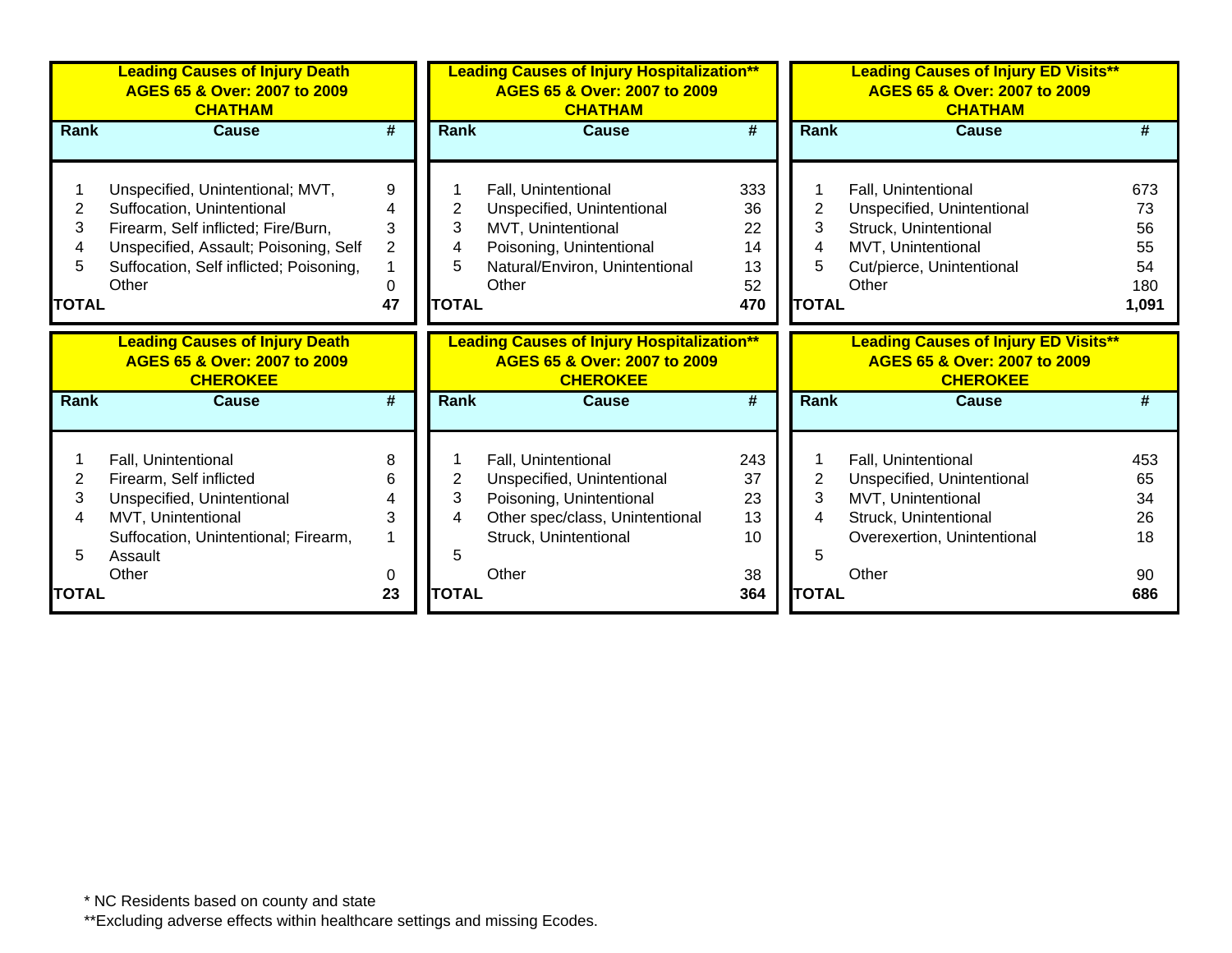|              | <b>Leading Causes of Injury Death</b><br>AGES 65 & Over: 2007 to 2009<br><b>CHOWAN</b> |                |              | <b>Leading Causes of Injury Hospitalization**</b><br>AGES 65 & Over: 2007 to 2009<br><b>CHOWAN</b> |                             |              | <b>Leading Causes of Injury ED Visits**</b><br>AGES 65 & Over: 2007 to 2009<br><b>CHOWAN</b> |     |
|--------------|----------------------------------------------------------------------------------------|----------------|--------------|----------------------------------------------------------------------------------------------------|-----------------------------|--------------|----------------------------------------------------------------------------------------------|-----|
| Rank         | <b>Cause</b>                                                                           | #              | Rank         | <b>Cause</b>                                                                                       | $\overline{\boldsymbol{t}}$ | <b>Rank</b>  | <b>Cause</b>                                                                                 | #   |
|              |                                                                                        |                |              |                                                                                                    |                             |              |                                                                                              |     |
|              | Unspecified, Unintentional                                                             | 6              |              | Fall, Unintentional                                                                                | 96                          |              | Fall, Unintentional                                                                          | 371 |
| 2            | Firearm, Self inflicted                                                                | 3              | 2            | Unspecified, Unintentional                                                                         | 8                           | 2            | Unspecified, Unintentional                                                                   | 77  |
| 3            | Fall, Unintentional                                                                    | $\overline{2}$ | 3            | MVT, Unintentional                                                                                 | 6                           | 3            | MVT, Unintentional                                                                           | 29  |
|              | Suffocation, Unintentional; Pedal                                                      | 1              | 4            | Poisoning, Unintentional;                                                                          | 3                           | 4            | Cut/pierce, Unintentional                                                                    | 26  |
|              |                                                                                        |                |              | Overexertion, Unintentional; Other                                                                 | 2                           |              | Natural/Environ, Unintentional                                                               | 24  |
|              |                                                                                        |                |              | spec/notclass, Unintentional;                                                                      |                             |              |                                                                                              |     |
|              |                                                                                        |                |              | Fire/Burn, Unintentional                                                                           |                             |              |                                                                                              |     |
| 5            |                                                                                        |                | 5            |                                                                                                    |                             | 5            |                                                                                              |     |
|              | Other                                                                                  | 0              |              | Other                                                                                              | 2                           |              | Other                                                                                        | 74  |
| <b>TOTAL</b> |                                                                                        | 15             | <b>TOTAL</b> |                                                                                                    | 124                         | <b>TOTAL</b> |                                                                                              | 601 |
|              | <b>Leading Causes of Injury Death</b><br>AGES 65 & Over: 2007 to 2009<br><b>CLAY</b>   |                |              | <b>Leading Causes of Injury Hospitalization**</b><br>AGES 65 & Over: 2007 to 2009<br><b>CLAY</b>   |                             |              | <b>Leading Causes of Injury ED Visits**</b><br>AGES 65 & Over: 2007 to 2009<br><b>CLAY</b>   |     |
| Rank         | <b>Cause</b>                                                                           | #              | <b>Rank</b>  | <b>Cause</b>                                                                                       | #                           | <b>Rank</b>  | <b>Cause</b>                                                                                 |     |
|              |                                                                                        |                |              |                                                                                                    |                             |              |                                                                                              |     |
|              | Fall, Unintentional                                                                    | 5              |              | Fall, Unintentional                                                                                | 95                          |              | Fall, Unintentional                                                                          | 139 |
| 2            | Poisoning, Unintentional; Machinery,                                                   |                | 2            | Poisoning, Unintentional                                                                           | 12                          | 2            | MVT, Unintentional                                                                           | 17  |
| 3            |                                                                                        |                | 3            | Unspecified, Unintentional                                                                         | 10                          | 3            | Unspecified, Unintentional                                                                   | 15  |
|              |                                                                                        |                | 4            | Overexertion, Unintentional                                                                        | 6                           | 4            | Struck, Unintentional                                                                        | 13  |
|              |                                                                                        |                |              | Struck, Unintentional; Other                                                                       | 5                           |              | Other spec/class, Unintentional                                                              | 7   |
| 5            |                                                                                        |                | 5            | spec/class, Unintentional                                                                          |                             | 5            |                                                                                              |     |
|              | Other                                                                                  | 0              |              | Other                                                                                              | 12                          |              | Other                                                                                        | 26  |
| <b>TOTAL</b> |                                                                                        | 8              | <b>TOTAL</b> |                                                                                                    | 145                         | <b>TOTAL</b> |                                                                                              | 217 |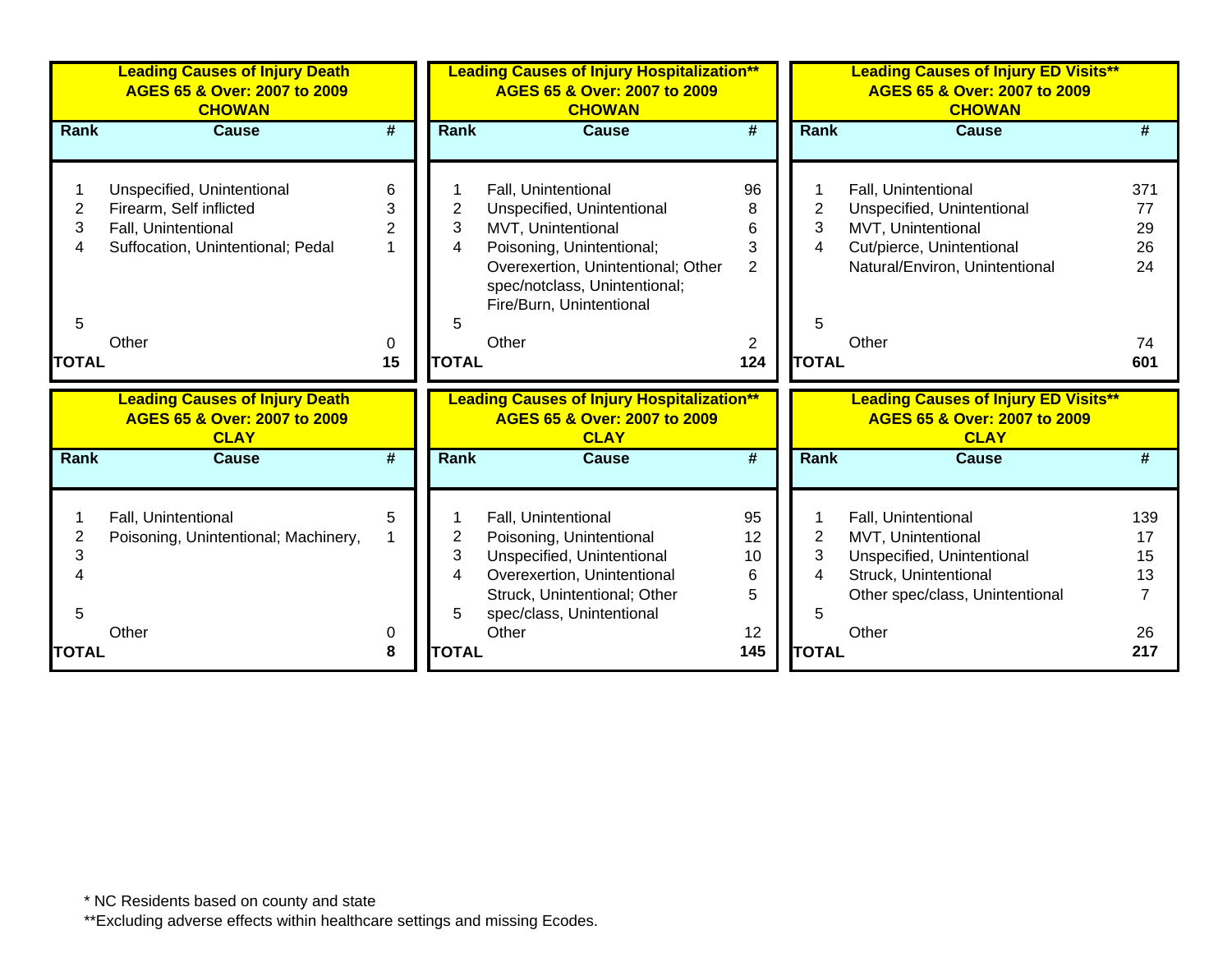|                                                    | <b>Leading Causes of Injury Death</b><br>AGES 65 & Over: 2007 to 2009<br><b>CLEVELAND</b>                                                               |                                     |                                                                          | <b>Leading Causes of Injury Hospitalization**</b><br>AGES 65 & Over: 2007 to 2009<br><b>CLEVELAND</b>                                           |                                              |                                                    | <b>Leading Causes of Injury ED Visits**</b><br>AGES 65 & Over: 2007 to 2009<br><b>CLEVELAND</b>                                                    |                                                   |
|----------------------------------------------------|---------------------------------------------------------------------------------------------------------------------------------------------------------|-------------------------------------|--------------------------------------------------------------------------|-------------------------------------------------------------------------------------------------------------------------------------------------|----------------------------------------------|----------------------------------------------------|----------------------------------------------------------------------------------------------------------------------------------------------------|---------------------------------------------------|
| Rank                                               | <b>Cause</b>                                                                                                                                            | $\overline{\boldsymbol{t}}$         | Rank                                                                     | <b>Cause</b>                                                                                                                                    | #                                            | Rank                                               | <b>Cause</b>                                                                                                                                       | #                                                 |
| 1<br>$\overline{c}$<br>3<br>4<br>5<br><b>TOTAL</b> | Fall, Unintentional<br>Unspecified, Unintentional<br>MVT, Unintentional<br>Suffocation, Unintentional; Firearm,<br>Suffocation, Self inflicted<br>Other | 29<br>16<br>9<br>4<br>3<br>9<br>74  | 1<br>$\overline{2}$<br>3<br>$\overline{\mathbf{4}}$<br>5<br><b>TOTAL</b> | Fall, Unintentional<br>Unspecified, Unintentional<br>MVT, Unintentional<br>Other spec/class, Unintentional<br>Poisoning, Unintentional<br>Other | 686<br>97<br>43<br>38<br>28<br>80<br>972     | 1<br>$\overline{2}$<br>3<br>4<br>5<br><b>TOTAL</b> | Fall, Unintentional<br>MVT, Unintentional<br>Unspecified, Unintentional<br>Struck, Unintentional<br>Overexertion, Unintentional<br>Other           | 2,222<br>264<br>194<br>180<br>162<br>620<br>3,642 |
|                                                    | <b>Leading Causes of Injury Death</b><br>AGES 65 & Over: 2007 to 2009<br><b>COLUMBUS</b>                                                                |                                     |                                                                          | <b>Leading Causes of Injury Hospitalization**</b><br>AGES 65 & Over: 2007 to 2009<br><b>COLUMBUS</b>                                            |                                              |                                                    | <b>Leading Causes of Injury ED Visits**</b><br>AGES 65 & Over: 2007 to 2009<br><b>COLUMBUS</b>                                                     |                                                   |
| Rank                                               | <b>Cause</b>                                                                                                                                            | $\overline{\boldsymbol{t}}$         | Rank                                                                     | <b>Cause</b>                                                                                                                                    | #                                            | Rank                                               | <b>Cause</b>                                                                                                                                       | $\overline{\#}$                                   |
| 1<br>$\overline{c}$<br>3<br>4<br>5<br><b>TOTAL</b> | MVT, Unintentional<br>Suffocation, Unintentional; Fall,<br>Unspecified, Unintentional; Firearm,<br>Transport, other, Unintentional;<br>Other            | 12<br>6<br>4<br>1<br>0<br>38        | 1<br>$\overline{c}$<br>3<br>4<br>5<br><b>TOTAL</b>                       | Fall, Unintentional<br>Unspecified, Unintentional<br>MVT, Unintentional<br>Other spec/class, Unintentional<br>Poisoning, Unintentional<br>Other | 328<br>51<br>25<br>17<br>13<br>55<br>489     | 1<br>$\overline{c}$<br>3<br>4<br>5<br><b>TOTAL</b> | Fall, Unintentional<br>MVT, Unintentional<br>Struck, Unintentional<br>Unspecified, Unintentional<br>Overexertion, Unintentional<br>Other           | 1,382<br>233<br>145<br>130<br>110<br>340<br>2,340 |
|                                                    | <b>Leading Causes of Injury Death</b><br>AGES 65 & Over: 2007 to 2009<br><b>CRAVEN</b>                                                                  |                                     |                                                                          | <b>Leading Causes of Injury Hospitalization**</b><br>AGES 65 & Over: 2007 to 2009<br><b>CRAVEN</b>                                              |                                              |                                                    | <b>Leading Causes of Injury ED Visits**</b><br>AGES 65 & Over: 2007 to 2009<br><b>CRAVEN</b>                                                       |                                                   |
| Rank                                               | <b>Cause</b>                                                                                                                                            | $\overline{\boldsymbol{t}}$         | Rank                                                                     | <b>Cause</b>                                                                                                                                    | $\overline{\boldsymbol{t}}$                  | Rank                                               | <b>Cause</b>                                                                                                                                       | #                                                 |
| $\overline{2}$<br>3<br>4<br>5<br><b>TOTAL</b>      | Unspecified, Unintentional<br>Fall, Unintentional<br>MVT, Unintentional<br>Suffocation, Unintentional<br>Firearm, Self inflicted<br>Other               | 18<br>13<br>9<br>8<br>6<br>13<br>67 | 1<br>$\overline{2}$<br>3<br>4<br>5<br><b>TOTAL</b>                       | Fall, Unintentional<br>Unspecified, Unintentional<br>Other spec/class, Unintentional<br>Poisoning, Unintentional<br>MVT, Unintentional<br>Other | 873<br>102<br>70<br>48<br>34<br>109<br>1,236 | 1<br>$\overline{2}$<br>3<br>4<br>5<br><b>TOTAL</b> | Fall, Unintentional<br>Unspecified, Unintentional<br>Natural/Environ, Unintentional<br>Struck, Unintentional<br>Cut/pierce, Unintentional<br>Other | 1,486<br>214<br>149<br>147<br>146<br>524<br>2,666 |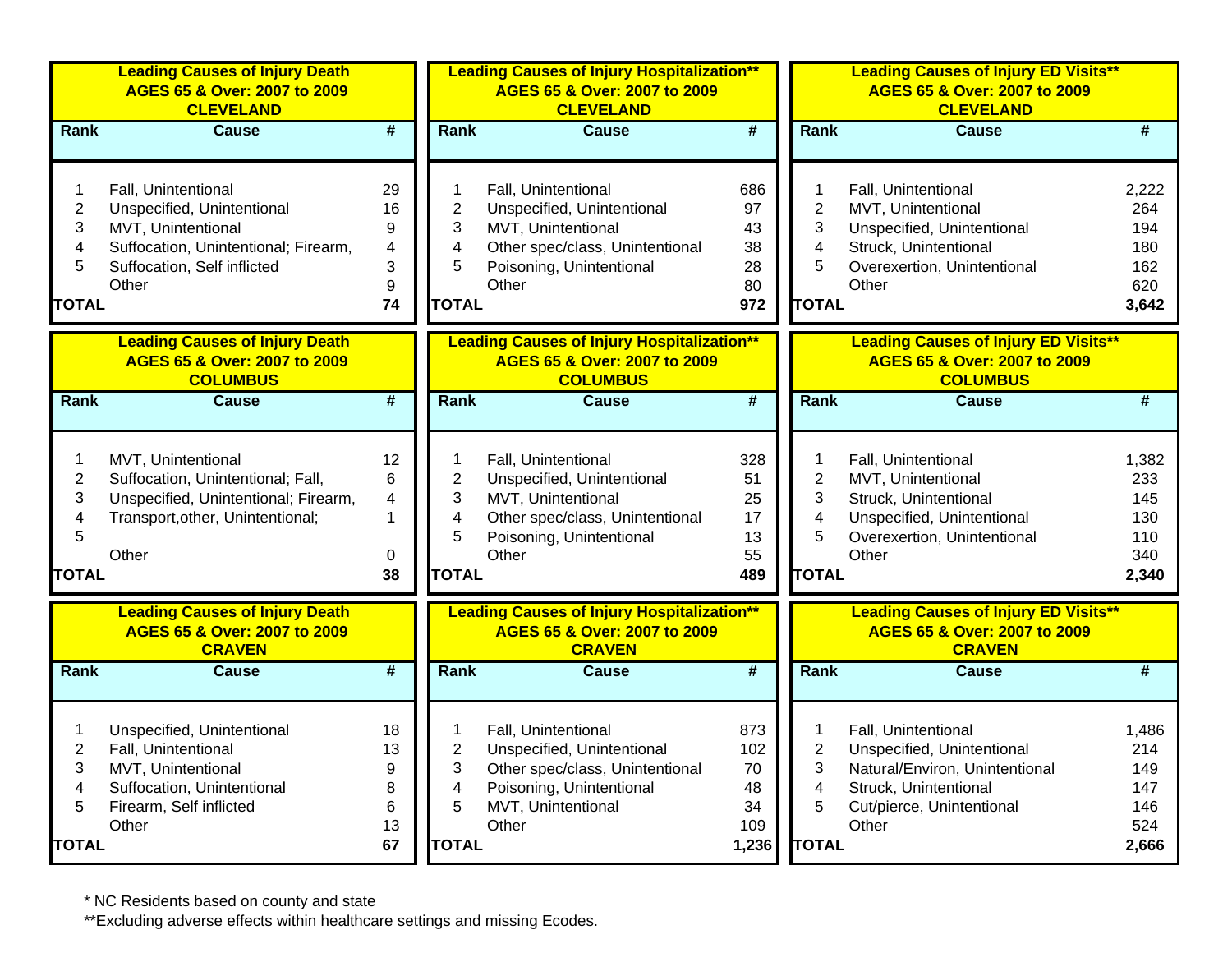|              | <b>Leading Causes of Injury Death</b><br>AGES 65 & Over: 2007 to 2009<br><b>CUMBERLAND</b> |                     | <b>Leading Causes of Injury Hospitalization**</b><br>AGES 65 & Over: 2007 to 2009<br><b>CUMBERLAND</b> |                                                                                                       |              | <b>Leading Causes of Injury ED Visits**</b><br>AGES 65 & Over: 2007 to 2009<br><b>CUMBERLAND</b> |                                                                                                 |            |  |
|--------------|--------------------------------------------------------------------------------------------|---------------------|--------------------------------------------------------------------------------------------------------|-------------------------------------------------------------------------------------------------------|--------------|--------------------------------------------------------------------------------------------------|-------------------------------------------------------------------------------------------------|------------|--|
| <b>Rank</b>  | <b>Cause</b>                                                                               | #                   | <b>Rank</b>                                                                                            | <b>Cause</b>                                                                                          | #            | <b>Rank</b>                                                                                      | <b>Cause</b>                                                                                    | #          |  |
|              |                                                                                            |                     |                                                                                                        |                                                                                                       |              |                                                                                                  |                                                                                                 |            |  |
|              | Fall, Unintentional                                                                        | 28                  |                                                                                                        | Fall, Unintentional                                                                                   | 1,098<br>266 |                                                                                                  | Fall, Unintentional                                                                             | 2,504      |  |
| 2            | MVT, Unintentional                                                                         | 23                  | 2<br>3                                                                                                 | Unspecified, Unintentional                                                                            | 100          | 2<br>3                                                                                           | MVT, Unintentional                                                                              | 458        |  |
| 3<br>4       | Firearm, Self inflicted                                                                    | 12<br>10            | 4                                                                                                      | MVT, Unintentional                                                                                    | 79           | 4                                                                                                | Unspecified, Unintentional<br>Struck, Unintentional                                             | 426<br>145 |  |
|              | Unspecified, Unintentional<br>Suffocation, Unintentional; Fire/Burn,                       | 6                   |                                                                                                        | Other spec/class, Unintentional<br>Poisoning, Unintentional                                           | 67           |                                                                                                  | Overexertion, Unintentional                                                                     | 135        |  |
| 5            | Unintentional                                                                              |                     | 5                                                                                                      |                                                                                                       |              | 5                                                                                                |                                                                                                 |            |  |
|              | Other                                                                                      | 25                  |                                                                                                        | Other                                                                                                 | 195          |                                                                                                  | Other                                                                                           | 662        |  |
| <b>TOTAL</b> |                                                                                            | 110                 | <b>TOTAL</b>                                                                                           |                                                                                                       | 1,805        | <b>TOTAL</b>                                                                                     |                                                                                                 | 4,330      |  |
|              |                                                                                            |                     |                                                                                                        |                                                                                                       |              |                                                                                                  |                                                                                                 |            |  |
|              |                                                                                            |                     |                                                                                                        |                                                                                                       |              |                                                                                                  |                                                                                                 |            |  |
|              | <b>Leading Causes of Injury Death</b><br>AGES 65 & Over: 2007 to 2009<br><b>CURRITUCK</b>  |                     |                                                                                                        | <b>Leading Causes of Injury Hospitalization**</b><br>AGES 65 & Over: 2007 to 2009<br><b>CURRITUCK</b> |              |                                                                                                  | <b>Leading Causes of Injury ED Visits**</b><br>AGES 65 & Over: 2007 to 2009<br><b>CURRITUCK</b> |            |  |
| <b>Rank</b>  | <b>Cause</b>                                                                               | #                   | <b>Rank</b>                                                                                            | <b>Cause</b>                                                                                          | #            | <b>Rank</b>                                                                                      | <b>Cause</b>                                                                                    | #          |  |
|              |                                                                                            |                     |                                                                                                        |                                                                                                       |              |                                                                                                  |                                                                                                 |            |  |
|              |                                                                                            | $\overline{7}$      |                                                                                                        |                                                                                                       |              |                                                                                                  |                                                                                                 |            |  |
|              | Unspecified, Unintentional                                                                 |                     |                                                                                                        | Fall, Unintentional                                                                                   | 45<br>9      |                                                                                                  | Fall, Unintentional                                                                             | 55<br>13   |  |
| 2<br>3       | Fall, Unintentional                                                                        | 3<br>$\overline{2}$ | 2<br>3                                                                                                 | Unspecified, Unintentional                                                                            | 5            | 2<br>3                                                                                           | MVT, Unintentional                                                                              |            |  |
| 4            | MVT, Unintentional                                                                         | 1                   | 4                                                                                                      | Poisoning, Unintentional<br>Suffocation, Unintentional                                                | 2            | 4                                                                                                | Unspecified, Unintentional<br>Struck, Unintentional                                             | 5          |  |
|              | Suffocation, Self inflicted; Firearm,                                                      |                     |                                                                                                        | Fire/Burn, Unintentional                                                                              |              |                                                                                                  | Overexertion, Unintentional;                                                                    |            |  |
| 5            |                                                                                            |                     | 5                                                                                                      |                                                                                                       |              | 5                                                                                                | Cut/pierce, Unintentional                                                                       |            |  |
|              | Other                                                                                      | 0                   |                                                                                                        | Other                                                                                                 | 0            |                                                                                                  | Other                                                                                           |            |  |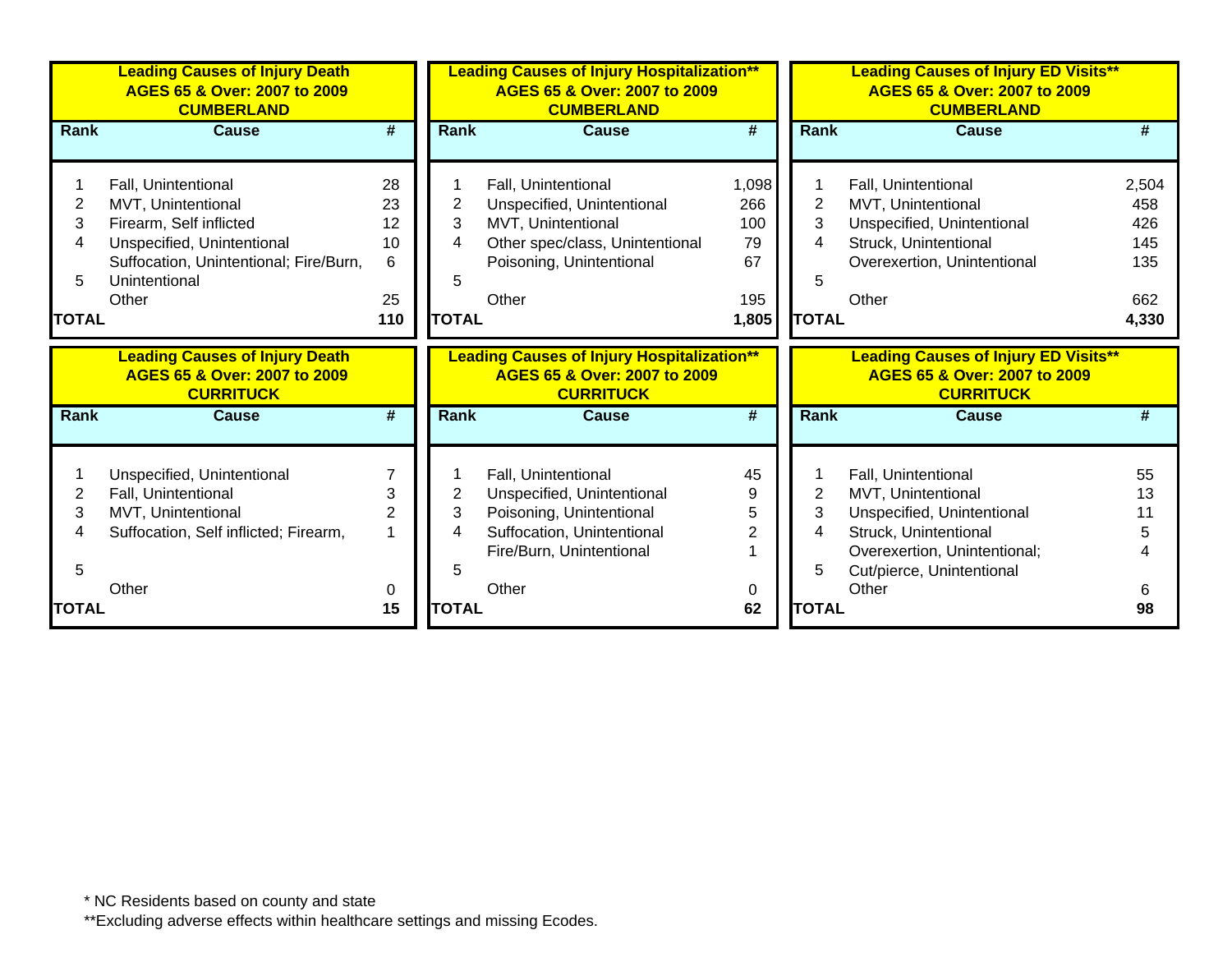|                   | <b>Leading Causes of Injury Death</b><br>AGES 65 & Over: 2007 to 2009<br><b>DARE</b>        |                    |              | <b>Leading Causes of Injury Hospitalization**</b><br>AGES 65 & Over: 2007 to 2009<br><b>DARE</b>                                                                                                         |                 |                   | <b>Leading Causes of Injury ED Visits**</b><br>AGES 65 & Over: 2007 to 2009<br><b>DARE</b>              |                       |  |
|-------------------|---------------------------------------------------------------------------------------------|--------------------|--------------|----------------------------------------------------------------------------------------------------------------------------------------------------------------------------------------------------------|-----------------|-------------------|---------------------------------------------------------------------------------------------------------|-----------------------|--|
| Rank              | Cause                                                                                       | #                  | Rank         | <b>Cause</b>                                                                                                                                                                                             | #               | Rank              | <b>Cause</b>                                                                                            |                       |  |
| 3                 | Fall, Unintentional<br>Suffocation, Unintentional;<br>Transport, other, Unintentional; MVT, | 5<br>$\mathcal{P}$ | 3            | Fall, Unintentional<br>Unspecified, Unintentional<br>Poisoning, Unintentional<br>Poisoning, Self inflicted;<br>Overexertion, Unintentional; Other<br>spec/notclass, Unintentional;<br>MVT, Unintentional | 110<br>5<br>4   | 3                 | Fall, Unintentional<br>Cut/pierce, Unintentional<br>Struck, Unintentional<br>Unspecified, Unintentional | 447<br>49<br>45<br>41 |  |
| 5<br><b>TOTAL</b> | Other                                                                                       | $\Omega$<br>12     | <b>TOTAL</b> | Pedal cyclist, other, Unintentional<br>Other                                                                                                                                                             | $\Omega$<br>128 | 5<br><b>TOTAL</b> | Overexertion, Unintentional;<br>Natural/Environ, Unintentional<br>Other                                 | 30<br>89<br>731       |  |

|               | <b>Leading Causes of Injury Death</b><br>AGES 65 & Over: 2007 to 2009<br><b>DAVIDSON</b> |    |              | <b>Leading Causes of Injury Hospitalization**</b><br>AGES 65 & Over: 2007 to 2009<br><b>DAVIDSON</b> |       |              | <b>Leading Causes of Injury ED Visits**</b><br>AGES 65 & Over: 2007 to 2009<br><b>DAVIDSON</b> |       |  |  |
|---------------|------------------------------------------------------------------------------------------|----|--------------|------------------------------------------------------------------------------------------------------|-------|--------------|------------------------------------------------------------------------------------------------|-------|--|--|
| Rank          | Cause                                                                                    | #  | Rank         | <b>Cause</b>                                                                                         | #     | Rank         | Cause                                                                                          |       |  |  |
|               | MVT, Unintentional; Fall,                                                                | 16 |              | Fall, Unintentional                                                                                  | 875   |              | <b>Fall, Unintentional</b>                                                                     | 2.689 |  |  |
|               | Firearm, Self inflicted                                                                  |    |              | Unspecified, Unintentional                                                                           | 121   |              | Unspecified, Unintentional                                                                     | 273   |  |  |
|               | Unspecified, Unintentional;                                                              | 9  |              | MVT, Unintentional                                                                                   | 52    |              | MVT, Unintentional                                                                             | 213   |  |  |
|               | Natural/Environ, Unintentional;                                                          | 3  |              | Other spec/class, Unintentional                                                                      | 44    |              | Struck, Unintentional                                                                          | 210   |  |  |
|               | Poisoning, Unintentional                                                                 |    | 5            | Poisoning, Unintentional                                                                             | 33    | 5            | Overexertion, Unintentional                                                                    | 171   |  |  |
|               | Other                                                                                    | 4  |              | Other                                                                                                | 122   |              | Other                                                                                          | 735   |  |  |
| <b>ITOTAL</b> |                                                                                          | 73 | <b>TOTAL</b> |                                                                                                      | 1,247 | <b>TOTAL</b> |                                                                                                | 4,291 |  |  |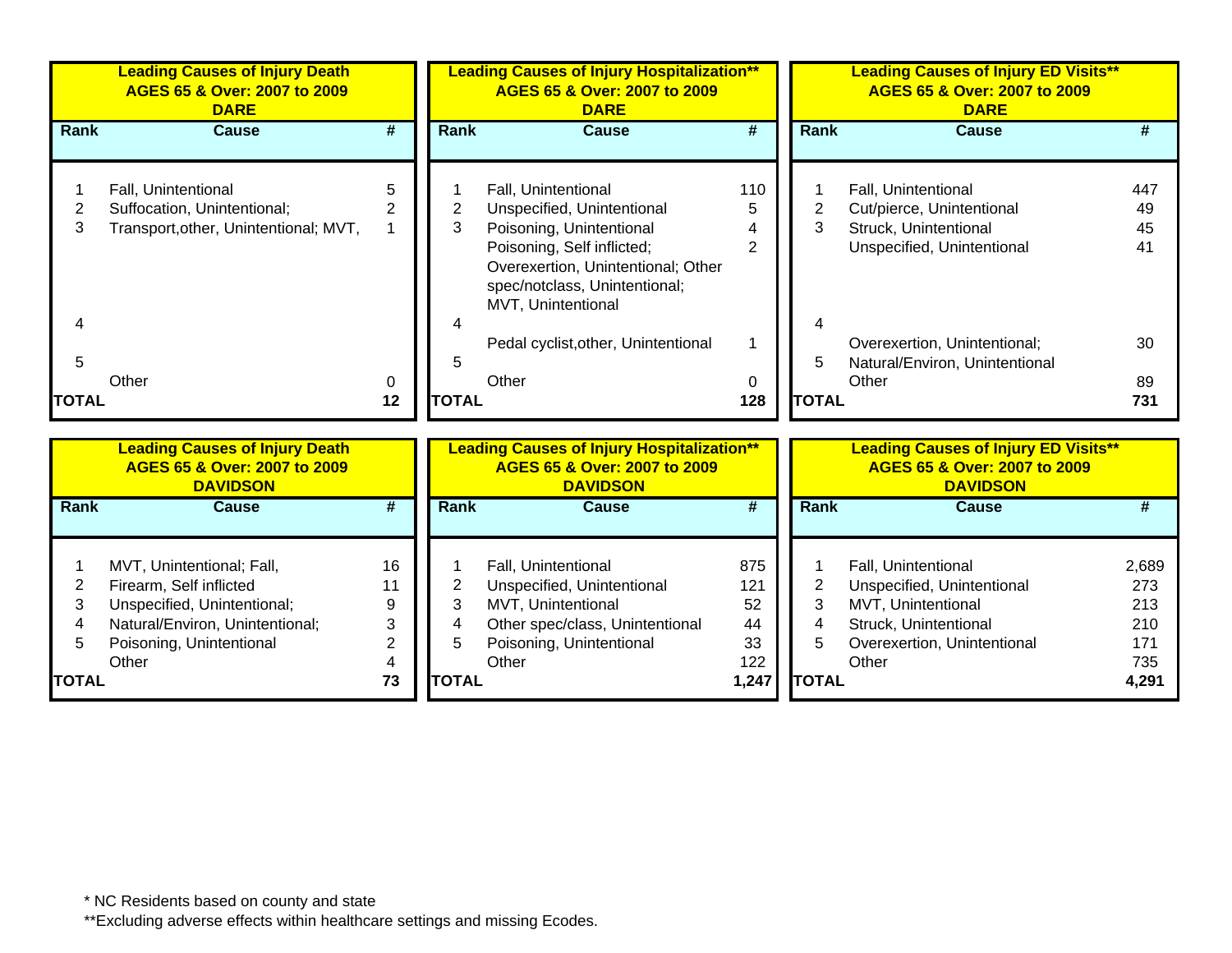|              | <b>Leading Causes of Injury Death</b><br>AGES 65 & Over: 2007 to 2009<br><b>DAVIE</b> |                |                | <b>Leading Causes of Injury Hospitalization**</b><br>AGES 65 & Over: 2007 to 2009<br><b>DAVIE</b> |                             |                | <b>Leading Causes of Injury ED Visits**</b><br>AGES 65 & Over: 2007 to 2009<br><b>DAVIE</b> |       |
|--------------|---------------------------------------------------------------------------------------|----------------|----------------|---------------------------------------------------------------------------------------------------|-----------------------------|----------------|---------------------------------------------------------------------------------------------|-------|
| Rank         | <b>Cause</b>                                                                          | #              | Rank           | <b>Cause</b>                                                                                      | $\overline{\boldsymbol{t}}$ | <b>Rank</b>    | <b>Cause</b>                                                                                | #     |
|              |                                                                                       |                |                |                                                                                                   |                             |                |                                                                                             |       |
|              | Fall, Unintentional                                                                   | 14             |                | Fall, Unintentional                                                                               | 303                         |                | Fall, Unintentional                                                                         | 644   |
| 2            | Unspecified, Unintentional                                                            | 6              | $\overline{2}$ | Unspecified, Unintentional                                                                        | 53                          | $\overline{2}$ | Unspecified, Unintentional                                                                  | 66    |
| 3            | MVT, Unintentional                                                                    | 5              | 3              | Other spec/class, Unintentional                                                                   | 17                          | 3              | MVT, Unintentional                                                                          | 48    |
| 4            | Poisoning, Self inflicted; Firearm,                                                   | $\overline{2}$ | 4              | MVT, Unintentional                                                                                | 14                          | 4              | Struck, Unintentional                                                                       | 33    |
|              | Suffocation, Unintentional; Other                                                     | 1              |                | Poisoning, Unintentional;                                                                         | 10                          |                | Other spec/class, Unintentional                                                             | 21    |
|              | spec/NEC, Unintentional; Firearm,                                                     |                |                | Fire/Burn, Unintentional                                                                          |                             |                |                                                                                             |       |
| 5            | Assault<br>Other                                                                      | 0              | 5              | Other                                                                                             | 26                          | 5              | Other                                                                                       | 89    |
| <b>TOTAL</b> |                                                                                       | 34             | <b>TOTAL</b>   |                                                                                                   | 433                         | <b>TOTAL</b>   |                                                                                             | 901   |
|              |                                                                                       |                |                |                                                                                                   |                             |                |                                                                                             |       |
|              |                                                                                       |                |                |                                                                                                   |                             |                |                                                                                             |       |
|              | <b>Leading Causes of Injury Death</b><br>AGES 65 & Over: 2007 to 2009                 |                |                | <b>Leading Causes of Injury Hospitalization**</b><br>AGES 65 & Over: 2007 to 2009                 |                             |                | <b>Leading Causes of Injury ED Visits**</b><br>AGES 65 & Over: 2007 to 2009                 |       |
|              | <b>DUPLIN</b>                                                                         |                |                | <b>DUPLIN</b>                                                                                     |                             |                | <b>DUPLIN</b>                                                                               |       |
| <b>Rank</b>  | Cause                                                                                 | #              | <b>Rank</b>    | Cause                                                                                             | #                           | <b>Rank</b>    | <b>Cause</b>                                                                                | #     |
|              |                                                                                       |                |                |                                                                                                   |                             |                |                                                                                             |       |
|              | Firearm, Self inflicted                                                               | 10             |                | Fall, Unintentional                                                                               | 284                         |                | Fall, Unintentional                                                                         | 971   |
| 2            | Unspecified, Unintentional; MVT,                                                      | $\overline{7}$ | 2              | Unspecified, Unintentional                                                                        | 56                          | $\overline{2}$ | Unspecified, Unintentional                                                                  | 182   |
| 3            | Fire/Burn, Unintentional                                                              | 4              | 3              | MVT, Unintentional                                                                                | 36                          | 3              | MVT, Unintentional                                                                          | 141   |
| 4            | Suffocation, Unintentional; Other                                                     | $\overline{2}$ | 4              | Other spec/class, Unintentional                                                                   | 17                          | 4              | Struck, Unintentional                                                                       | 50    |
|              | Poisoning, Unintentional;                                                             |                |                | Poisoning, Unintentional                                                                          | 16                          |                | Overexertion, Unintentional                                                                 | 46    |
|              | Natural/Environ, Unintentional;                                                       |                |                |                                                                                                   |                             |                |                                                                                             |       |
|              | Machinery, Unintentional; Drowning,                                                   |                |                |                                                                                                   |                             |                |                                                                                             |       |
| 5            | Unintentional                                                                         |                | 5              |                                                                                                   |                             | 5              |                                                                                             |       |
|              | Other                                                                                 | 0              |                | Other                                                                                             | 48                          |                | Other                                                                                       | 234   |
| <b>TOTAL</b> |                                                                                       | 43             | <b>TOTAL</b>   |                                                                                                   | 457                         | <b>TOTAL</b>   |                                                                                             | 1,624 |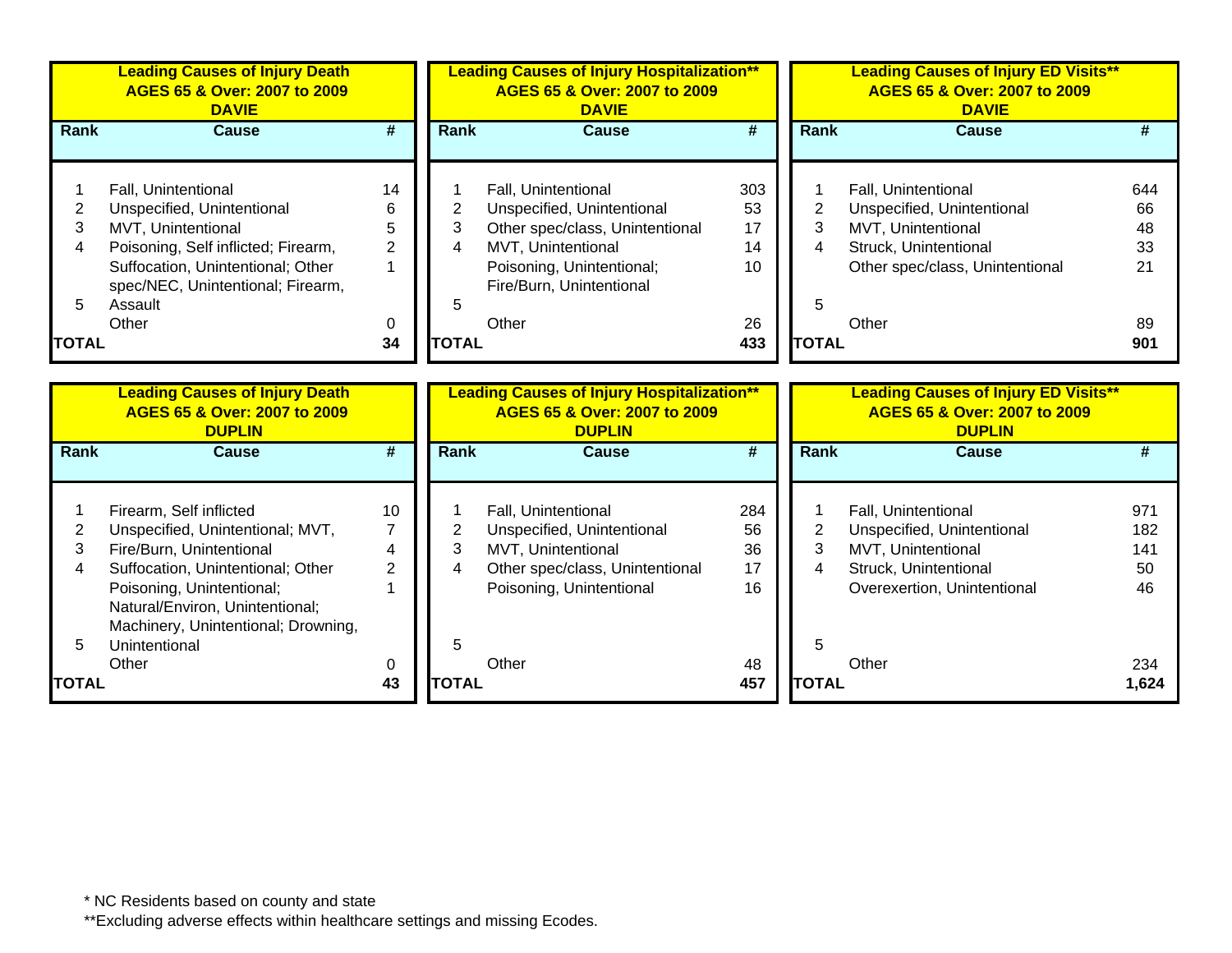|                                  | <b>Leading Causes of Injury Death</b><br>AGES 65 & Over: 2007 to 2009<br><b>DURHAM</b>                                                                |                                          |                                  | <b>Leading Causes of Injury Hospitalization**</b><br>AGES 65 & Over: 2007 to 2009<br><b>DURHAM</b>                                                                              |                                                |                               | <b>Leading Causes of Injury ED Visits**</b><br>AGES 65 & Over: 2007 to 2009<br><b>DURHAM</b>                                                 |                                                   |  |
|----------------------------------|-------------------------------------------------------------------------------------------------------------------------------------------------------|------------------------------------------|----------------------------------|---------------------------------------------------------------------------------------------------------------------------------------------------------------------------------|------------------------------------------------|-------------------------------|----------------------------------------------------------------------------------------------------------------------------------------------|---------------------------------------------------|--|
| Rank                             | Cause                                                                                                                                                 | #                                        | <b>Rank</b>                      | <b>Cause</b>                                                                                                                                                                    | #                                              | <b>Rank</b>                   | Cause                                                                                                                                        |                                                   |  |
| 2<br>3<br>4<br>5<br><b>TOTAL</b> | Fall, Unintentional<br>Unspecified, Unintentional; MVT,<br>Suffocation, Unintentional<br>Firearm, Self inflicted<br>Fire/Burn, Unintentional<br>Other | 40<br>15<br>13<br>6<br>5<br>12<br>106    | 2<br>3<br>4<br>5<br><b>TOTAL</b> | Fall, Unintentional<br>Unspecified, Unintentional<br>MVT, Unintentional<br>Poisoning, Unintentional<br>Other spec/class, Unintentional<br>Other                                 | 1,248<br>139<br>80<br>62<br>52<br>167<br>1,748 | 2<br>3<br>5<br><b>TOTAL</b>   | Fall, Unintentional<br>Struck, Unintentional<br>Unspecified, Unintentional<br>MVT, Unintentional<br>Overexertion, Unintentional<br>Other     | 2,289<br>302<br>293<br>249<br>245<br>633<br>4,011 |  |
|                                  | <b>Leading Causes of Injury Death</b><br>AGES 65 & Over: 2007 to 2009<br><b>EDGECOMBE</b>                                                             |                                          |                                  | <b>Leading Causes of Injury Hospitalization**</b><br>AGES 65 & Over: 2007 to 2009<br><b>EDGECOMBE</b>                                                                           |                                                |                               | <b>Leading Causes of Injury ED Visits**</b><br>AGES 65 & Over: 2007 to 2009<br><b>EDGECOMBE</b>                                              |                                                   |  |
| Rank                             | <b>Cause</b>                                                                                                                                          | #                                        | Rank                             | <b>Cause</b>                                                                                                                                                                    | #                                              | <b>Rank</b>                   | <b>Cause</b>                                                                                                                                 | #                                                 |  |
| $\overline{2}$<br>3<br>4<br>5    | Fall, Unintentional<br>Firearm, Self inflicted<br>MVT, Unintentional<br>Unspecified, Unintentional<br>Natural/Environ, Unintentional<br>Other         | 13<br>6<br>5<br>3<br>$\overline{2}$<br>5 | 2<br>3<br>4<br>5                 | Fall, Unintentional<br>Unspecified, Unintentional<br>MVT, Unintentional<br>Poisoning, Unintentional<br>Overexertion, Unintentional; Other<br>spec/class, Unintentional<br>Other | 219<br>28<br>26<br>19<br>8<br>37               | $\overline{2}$<br>3<br>4<br>5 | Fall, Unintentional<br>Unspecified, Unintentional<br>MVT, Unintentional<br>Other spec/class, Unintentional<br>Struck, Unintentional<br>Other | 484<br>70<br>60<br>37<br>33<br>130                |  |
| <b>TOTAL</b>                     |                                                                                                                                                       | 34                                       | <b>TOTAL</b>                     |                                                                                                                                                                                 | 345                                            | <b>TOTAL</b>                  |                                                                                                                                              | 814                                               |  |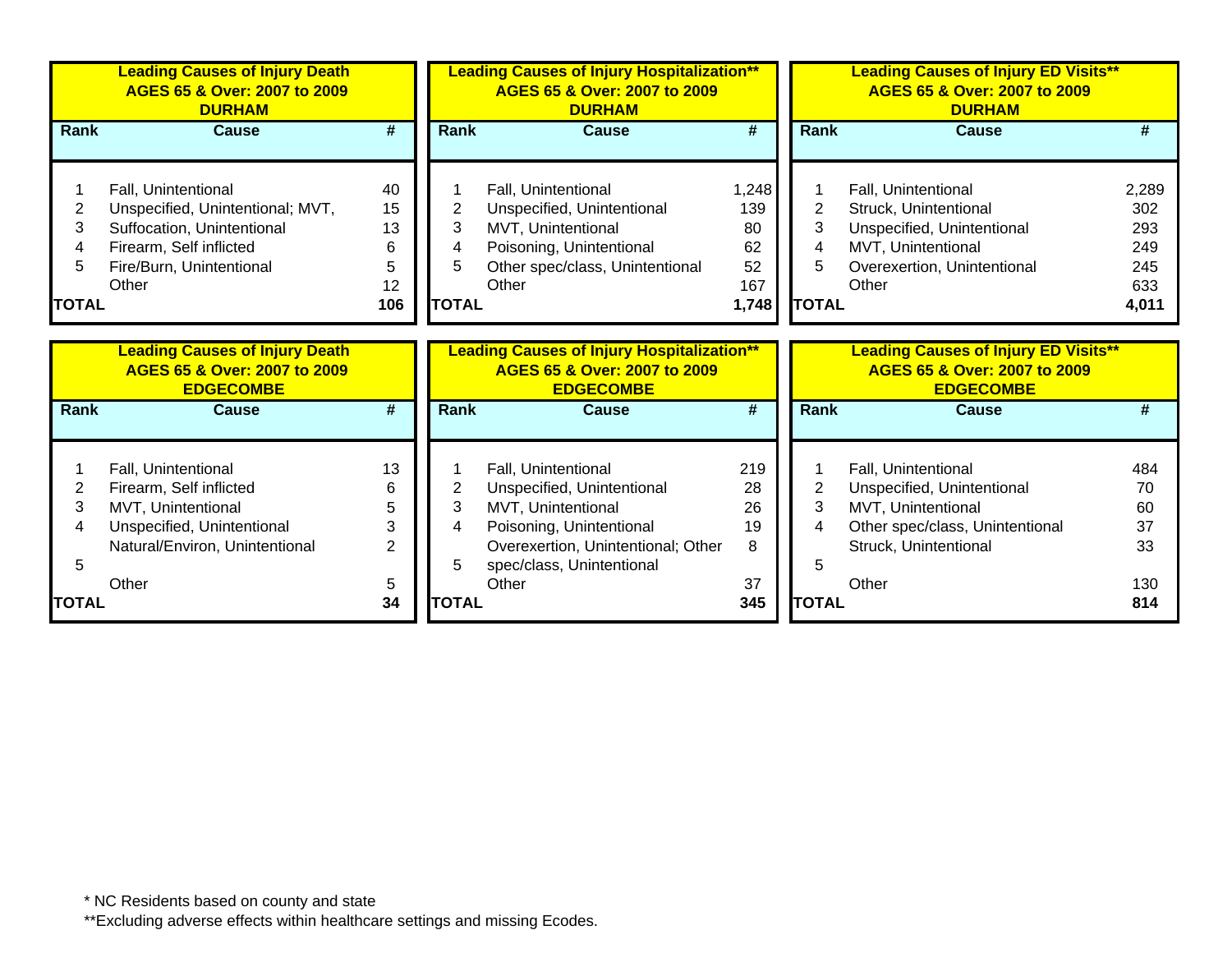|                                                    | <b>Leading Causes of Injury Death</b><br>AGES 65 & Over: 2007 to 2009<br><b>FORSYTH</b>                                                              |                                                     |                                                                          | <b>Leading Causes of Injury Hospitalization**</b><br>AGES 65 & Over: 2007 to 2009<br><b>FORSYTH</b>                                             |                                                 |                                                    | <b>Leading Causes of Injury ED Visits**</b><br>AGES 65 & Over: 2007 to 2009<br><b>FORSYTH</b>                                                   |                                                     |
|----------------------------------------------------|------------------------------------------------------------------------------------------------------------------------------------------------------|-----------------------------------------------------|--------------------------------------------------------------------------|-------------------------------------------------------------------------------------------------------------------------------------------------|-------------------------------------------------|----------------------------------------------------|-------------------------------------------------------------------------------------------------------------------------------------------------|-----------------------------------------------------|
| Rank                                               | <b>Cause</b>                                                                                                                                         | $\overline{\boldsymbol{t}}$                         | Rank                                                                     | <b>Cause</b>                                                                                                                                    | #                                               | Rank                                               | <b>Cause</b>                                                                                                                                    | #                                                   |
| 1<br>$\overline{c}$<br>3<br>4<br>5<br><b>TOTAL</b> | Fall, Unintentional<br>Unspecified, Unintentional<br>MVT, Unintentional<br>Suffocation, Unintentional<br>Firearm, Self inflicted<br>Other            | 57<br>45<br>18<br>13<br>6<br>24<br>163              | 1<br>$\overline{2}$<br>3<br>$\overline{\mathbf{4}}$<br>5<br><b>TOTAL</b> | Fall, Unintentional<br>Unspecified, Unintentional<br>MVT, Unintentional<br>Other spec/class, Unintentional<br>Poisoning, Unintentional<br>Other | 2,343<br>340<br>128<br>75<br>73<br>311<br>3,270 | 1<br>$\overline{2}$<br>3<br>4<br>5<br><b>TOTAL</b> | Fall, Unintentional<br>Unspecified, Unintentional<br>MVT, Unintentional<br>Struck, Unintentional<br>Overexertion, Unintentional<br>Other        | 5,946<br>806<br>505<br>387<br>334<br>1,153<br>9,131 |
|                                                    | <b>Leading Causes of Injury Death</b><br>AGES 65 & Over: 2007 to 2009<br><b>FRANKLIN</b>                                                             |                                                     |                                                                          | <b>Leading Causes of Injury Hospitalization**</b><br>AGES 65 & Over: 2007 to 2009<br><b>FRANKLIN</b>                                            |                                                 |                                                    | <b>Leading Causes of Injury ED Visits**</b><br>AGES 65 & Over: 2007 to 2009<br><b>FRANKLIN</b>                                                  |                                                     |
| Rank                                               | <b>Cause</b>                                                                                                                                         | $\overline{\boldsymbol{t}}$                         | Rank                                                                     | <b>Cause</b>                                                                                                                                    | #                                               | Rank                                               | <b>Cause</b>                                                                                                                                    | $\overline{\#}$                                     |
| 1<br>$\overline{c}$<br>3<br>4<br>5<br><b>TOTAL</b> | MVT, Unintentional<br>Suffocation, Unintentional; Fall,<br>Unspecified, Unintentional;<br>Struck, Unintentional; Machinery,<br>Other                 | 6<br>4<br>$\overline{c}$<br>$\mathbf{1}$<br>0<br>24 | 1<br>$\overline{c}$<br>3<br>4<br>5<br><b>TOTAL</b>                       | Fall, Unintentional<br>Unspecified, Unintentional<br>Other spec/class, Unintentional<br>MVT, Unintentional<br>Poisoning, Unintentional<br>Other | 276<br>41<br>26<br>23<br>12<br>54<br>432        | 1<br>$\overline{2}$<br>3<br>4<br>5<br><b>TOTAL</b> | Fall, Unintentional<br>Unspecified, Unintentional<br>MVT, Unintentional<br>Overexertion, Unintentional<br>Struck, Unintentional<br>Other        | 666<br>119<br>75<br>61<br>54<br>191<br>1,166        |
|                                                    | <b>Leading Causes of Injury Death</b><br>AGES 65 & Over: 2007 to 2009<br><b>GASTON</b>                                                               |                                                     |                                                                          | <b>Leading Causes of Injury Hospitalization**</b><br>AGES 65 & Over: 2007 to 2009<br><b>GASTON</b>                                              |                                                 |                                                    | <b>Leading Causes of Injury ED Visits**</b><br>AGES 65 & Over: 2007 to 2009<br><b>GASTON</b>                                                    |                                                     |
| Rank                                               | <b>Cause</b>                                                                                                                                         | $\overline{\boldsymbol{t}}$                         | Rank                                                                     | <b>Cause</b>                                                                                                                                    | $\overline{\boldsymbol{t}}$                     | Rank                                               | <b>Cause</b>                                                                                                                                    | #                                                   |
| 1<br>$\overline{2}$<br>3<br>4<br>5<br><b>TOTAL</b> | Fall, Unintentional<br>MVT, Unintentional<br>Unspecified, Unintentional<br>Suffocation, Unintentional; Firearm,<br>Fire/Burn, Unintentional<br>Other | 30<br>13<br>12<br>10<br>3<br>14<br>92               | 1<br>$\overline{2}$<br>3<br>4<br>5<br><b>TOTAL</b>                       | Fall, Unintentional<br>Unspecified, Unintentional<br>Poisoning, Unintentional<br>MVT, Unintentional<br>Other spec/class, Unintentional<br>Other | 1,520<br>273<br>77<br>68<br>58<br>148<br>2,144  | 1<br>$\overline{2}$<br>3<br>4<br>5<br><b>TOTAL</b> | Fall, Unintentional<br>Unspecified, Unintentional<br>MVT, Unintentional<br>Natural/Environ, Unintentional<br>Cut/pierce, Unintentional<br>Other | 1,419<br>173<br>166<br>103<br>102<br>418<br>2,381   |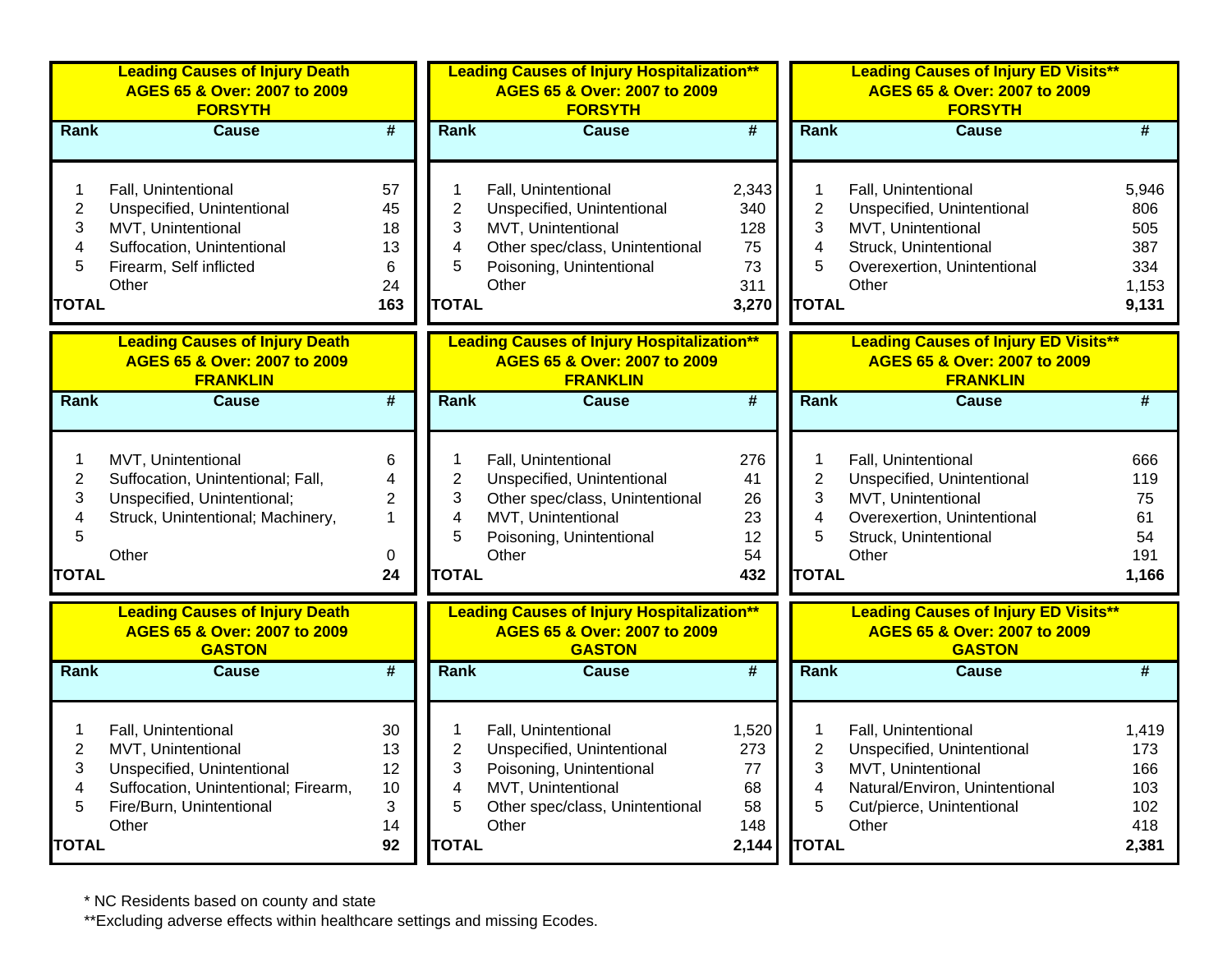|                   | <b>Leading Causes of Injury Death</b><br>AGES 65 & Over: 2007 to 2009<br><b>GATES</b>  |                     |              | <b>Leading Causes of Injury Hospitalization**</b><br>AGES 65 & Over: 2007 to 2009<br><b>GATES</b>                                                                              |                |                   | <b>Leading Causes of Injury ED Visits**</b><br>AGES 65 & Over: 2007 to 2009<br><b>GATES</b> |          |
|-------------------|----------------------------------------------------------------------------------------|---------------------|--------------|--------------------------------------------------------------------------------------------------------------------------------------------------------------------------------|----------------|-------------------|---------------------------------------------------------------------------------------------|----------|
| Rank              | Cause                                                                                  | #                   | Rank         | <b>Cause</b>                                                                                                                                                                   | #              | Rank              | <b>Cause</b>                                                                                |          |
| 3.                | MVT, Unintentional<br>Natural/Environ, Unintentional; Fall,<br>Firearm, Self inflicted | 3<br>$\overline{2}$ | 3            | Fall, Unintentional<br>Unspecified, Unintentional<br>Poisoning, Unintentional                                                                                                  | 15<br>5        | 3                 | Fall, Unintentional<br>MVT, Unintentional<br>Unspecified, Unintentional                     | 54<br>14 |
|                   |                                                                                        |                     |              | Poisoning, Undetermined;<br>Poisoning, Self inflicted;<br>Overexertion, Unintentional; Other<br>spec/class, Unintentional; MVT,<br>Unintentional; Cut/pierce,<br>Unintentional |                |                   | Struck, Unintentional                                                                       |          |
| 5<br><b>TOTAL</b> | Other                                                                                  | $\Omega$<br>8       | <b>TOTAL</b> | Other                                                                                                                                                                          | $\Omega$<br>28 | 5<br><b>TOTAL</b> | Natural/Environ, Unintentional<br>Other                                                     | 10<br>95 |

|        | <b>Leading Causes of Injury Death</b><br>AGES 65 & Over: 2007 to 2009<br><b>GRAHAM</b> |   |              | <b>Leading Causes of Injury Hospitalization**</b><br>AGES 65 & Over: 2007 to 2009<br><b>GRAHAM</b> |     |               | <b>Leading Causes of Injury ED Visits**</b><br>AGES 65 & Over: 2007 to 2009<br><b>GRAHAM</b> |     |  |
|--------|----------------------------------------------------------------------------------------|---|--------------|----------------------------------------------------------------------------------------------------|-----|---------------|----------------------------------------------------------------------------------------------|-----|--|
| Rank   | <b>Cause</b>                                                                           | # | Rank         | <b>Cause</b>                                                                                       | #   | Rank          | Cause                                                                                        | #   |  |
|        |                                                                                        |   |              |                                                                                                    |     |               |                                                                                              |     |  |
|        | Fall, Unintentional                                                                    |   |              | Fall, Unintentional                                                                                | 73  |               | Fall, Unintentional                                                                          | 114 |  |
|        | Other spec/NEC, Unintentional                                                          |   |              | Unspecified, Unintentional                                                                         | 12  |               | Unspecified, Unintentional                                                                   | 18  |  |
|        |                                                                                        |   |              | Other spec/class, Unintentional                                                                    | 5   | 3             | Other spec/notclass, Unintentional                                                           | 14  |  |
|        |                                                                                        |   | 4            | Suffocation, Unintentional                                                                         | 4   | 4             | Struck, Unintentional                                                                        | 12  |  |
|        |                                                                                        |   |              | Transport, other, Unintentional;                                                                   | 2   |               | MVT, Unintentional                                                                           | 11  |  |
|        |                                                                                        |   | 5            | Struck, Unintentional                                                                              |     |               |                                                                                              |     |  |
|        | Other                                                                                  | 0 |              | Other                                                                                              | 5   |               | Other                                                                                        | 46  |  |
| ΙΤΟΤΑL |                                                                                        | 4 | <b>TOTAL</b> |                                                                                                    | 103 | <b>ITOTAL</b> |                                                                                              | 215 |  |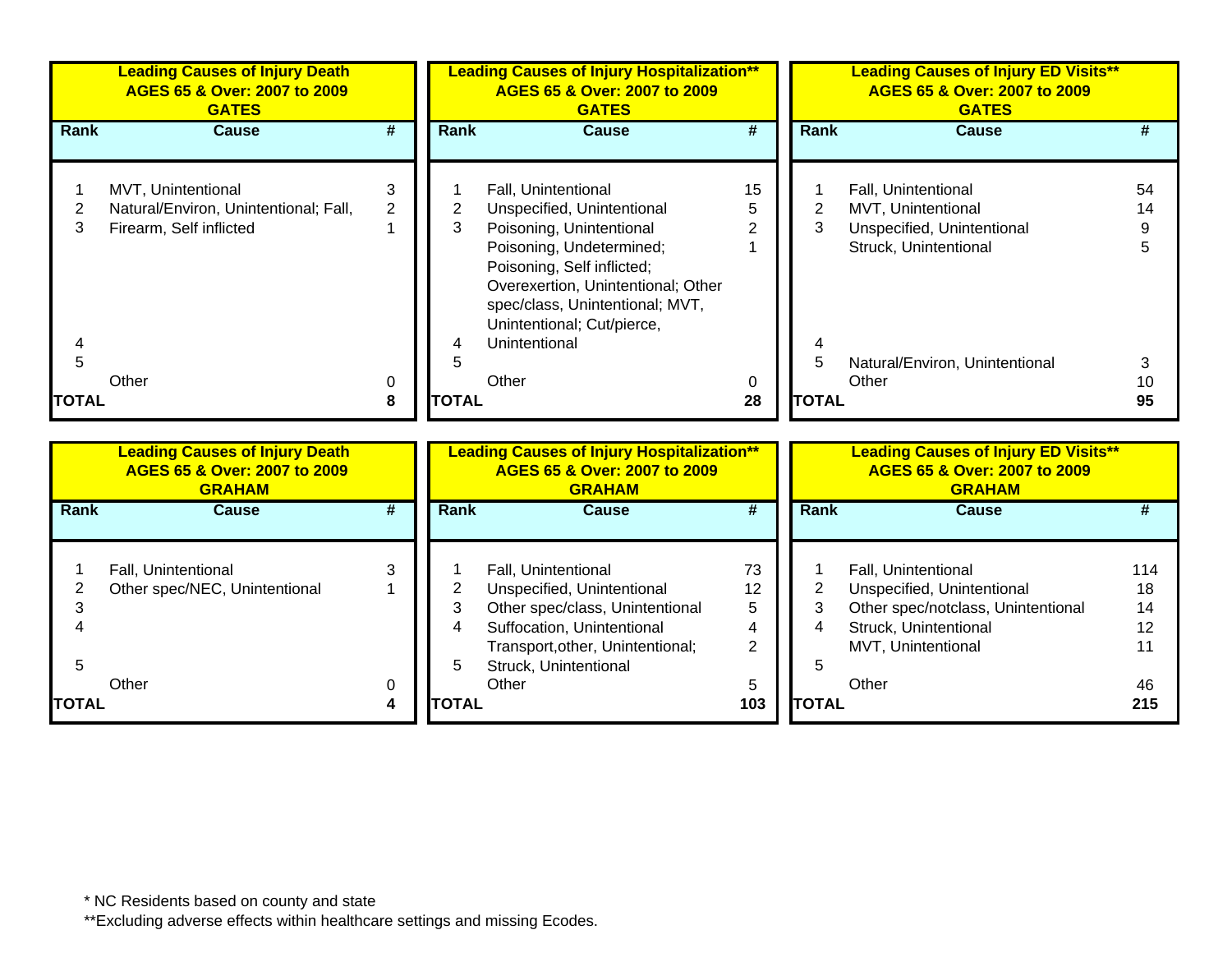|                | <b>Leading Causes of Injury Death</b><br>AGES 65 & Over: 2007 to 2009<br><b>GRANVILLE</b>                                             |                |              | <b>Leading Causes of Injury Hospitalization**</b><br>AGES 65 & Over: 2007 to 2009<br><b>GRANVILLE</b> |     |                | <b>Leading Causes of Injury ED Visits**</b><br>AGES 65 & Over: 2007 to 2009<br><b>GRANVILLE</b> |       |
|----------------|---------------------------------------------------------------------------------------------------------------------------------------|----------------|--------------|-------------------------------------------------------------------------------------------------------|-----|----------------|-------------------------------------------------------------------------------------------------|-------|
| Rank           | <b>Cause</b>                                                                                                                          | #              | Rank         | <b>Cause</b>                                                                                          | #   | <b>Rank</b>    | <b>Cause</b>                                                                                    | #     |
|                |                                                                                                                                       |                |              |                                                                                                       |     |                |                                                                                                 |       |
|                | Fall, Unintentional                                                                                                                   | 9              |              | Fall, Unintentional                                                                                   | 335 |                | Fall, Unintentional                                                                             | 899   |
| $\overline{c}$ | Unspecified, Unintentional; Firearm,                                                                                                  | 5              | 2            | Unspecified, Unintentional                                                                            | 40  | $\overline{2}$ | Overexertion, Unintentional                                                                     | 102   |
| 3              | MVT, Unintentional                                                                                                                    | 3              | 3            | Other spec/class, Unintentional                                                                       | 17  | 3              | MVT, Unintentional                                                                              | 87    |
| 4              | Suffocation, Unintentional                                                                                                            | $\overline{2}$ | 4            | MVT, Unintentional                                                                                    | 15  | 4              | Unspecified, Unintentional                                                                      | 83    |
|                | Suffocation, Self inflicted; Struck,<br>Unintentional; Other spec/NEC,<br>Unintentional; Firearm,<br>Unintentional; Firearm, Assault; |                |              | Poisoning, Unintentional                                                                              | 14  |                | Struck, Unintentional                                                                           | 67    |
| 5              | Fire/Burn, Unintentional                                                                                                              |                | 5            |                                                                                                       |     | 5              |                                                                                                 |       |
|                | Other                                                                                                                                 | 0              |              | Other                                                                                                 | 57  |                | Other                                                                                           | 253   |
| <b>TOTAL</b>   |                                                                                                                                       | 30             | <b>TOTAL</b> |                                                                                                       | 478 | <b>TOTAL</b>   |                                                                                                 | 1,491 |
|                |                                                                                                                                       |                |              |                                                                                                       |     |                |                                                                                                 |       |
|                | <b>Leading Causes of Injury Death</b><br>AGES 65 & Over: 2007 to 2009<br><b>GREENE</b>                                                |                |              | <b>Leading Causes of Injury Hospitalization**</b><br>AGES 65 & Over: 2007 to 2009<br><b>GREENE</b>    |     |                | <b>Leading Causes of Injury ED Visits**</b><br>AGES 65 & Over: 2007 to 2009<br><b>GREENE</b>    |       |
| <b>Rank</b>    | <b>Cause</b>                                                                                                                          | #              | <b>Rank</b>  | <b>Cause</b>                                                                                          | #   | <b>Rank</b>    | <b>Cause</b>                                                                                    | #     |
|                | MVT, Unintentional; Fall,                                                                                                             | 5              |              | Fall, Unintentional                                                                                   | 68  |                | Fall, Unintentional                                                                             | 209   |
| $\overline{2}$ | Unspecified, Unintentional                                                                                                            | $\overline{2}$ | 2            | Unspecified, Unintentional                                                                            | 22  | $\overline{2}$ | Unspecified, Unintentional                                                                      | 41    |
| 3              | Suffocation, Unintentional                                                                                                            |                | 3            | MVT, Unintentional                                                                                    | 6   | 3              | MVT, Unintentional                                                                              | 25    |
| 4              |                                                                                                                                       |                | 4            | Poisoning, Unintentional                                                                              | 5   | 4              | Struck, Unintentional                                                                           | 17    |
|                |                                                                                                                                       |                |              | Struck, Unintentional; Other                                                                          | 3   |                | Overexertion, Unintentional                                                                     | 14    |
| 5              |                                                                                                                                       |                | 5            | spec/notclass, Unintentional                                                                          |     | 5              |                                                                                                 |       |
|                | Other                                                                                                                                 | 0              |              | Other                                                                                                 | 12  |                | Other                                                                                           | 58    |
| <b>TOTAL</b>   |                                                                                                                                       | 13             | <b>TOTAL</b> |                                                                                                       | 119 | <b>TOTAL</b>   |                                                                                                 | 364   |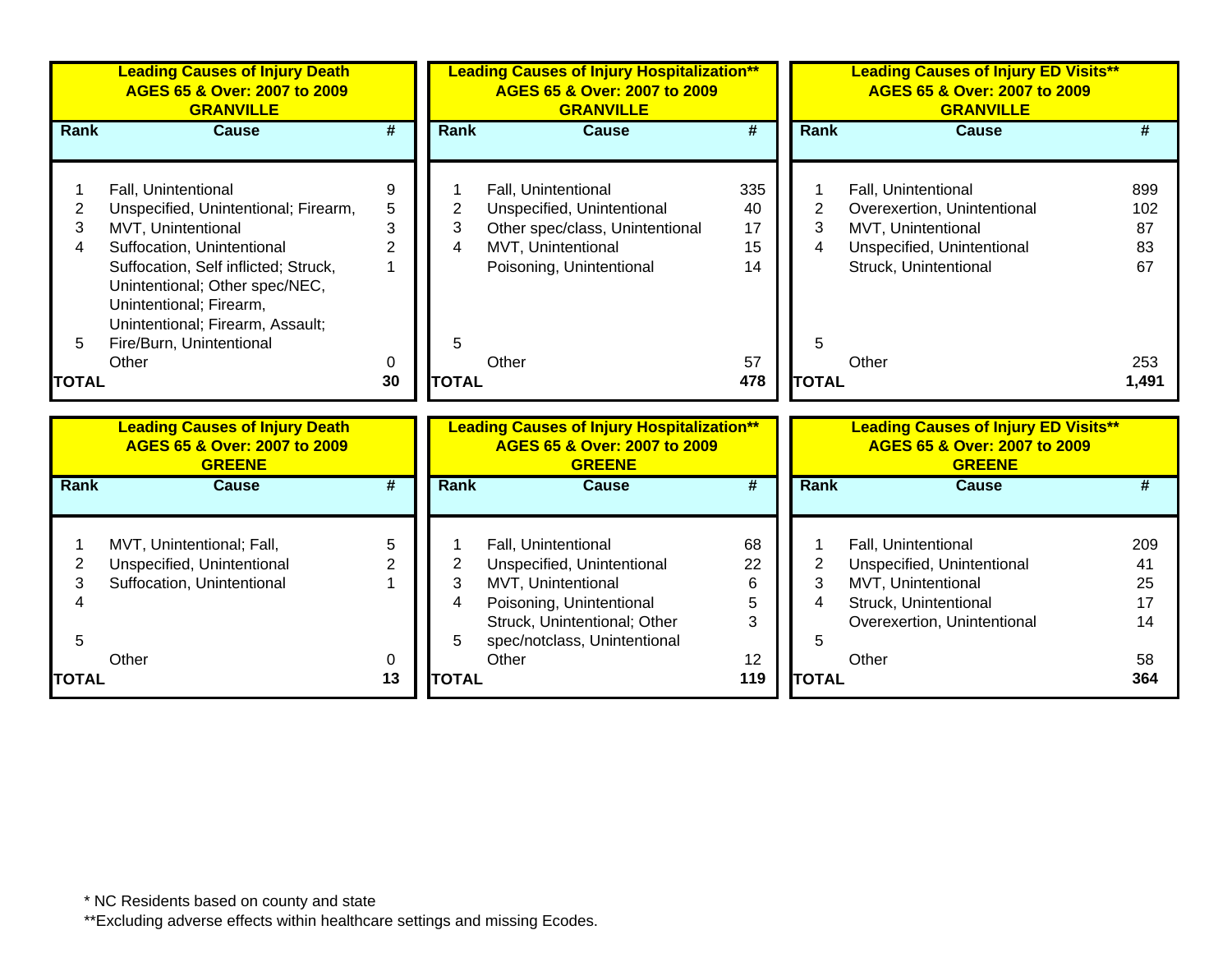| <b>Leading Causes of Injury Death</b><br>AGES 65 & Over: 2007 to 2009<br><b>GUILFORD</b>                                                             |                                                                      |                               | <b>Leading Causes of Injury Hospitalization**</b><br>AGES 65 & Over: 2007 to 2009<br><b>GUILFORD</b>                                                                               |                                                 |                                                                                                               | <b>Leading Causes of Injury ED Visits**</b><br>AGES 65 & Over: 2007 to 2009<br><b>GUILFORD</b>                                              |                                                                                                                                                                           |
|------------------------------------------------------------------------------------------------------------------------------------------------------|----------------------------------------------------------------------|-------------------------------|------------------------------------------------------------------------------------------------------------------------------------------------------------------------------------|-------------------------------------------------|---------------------------------------------------------------------------------------------------------------|---------------------------------------------------------------------------------------------------------------------------------------------|---------------------------------------------------------------------------------------------------------------------------------------------------------------------------|
| <b>Cause</b>                                                                                                                                         | $\overline{\boldsymbol{H}}$                                          | Rank                          | <b>Cause</b>                                                                                                                                                                       | $\overline{\boldsymbol{H}}$                     |                                                                                                               | <b>Cause</b>                                                                                                                                | #                                                                                                                                                                         |
| Fall, Unintentional<br>MVT, Unintentional<br>Firearm, Self inflicted<br>Unspecified, Unintentional<br>Fire/Burn, Unintentional<br>Other              | 194<br>29<br>19<br>12<br>10<br>28<br>292                             | $\overline{2}$<br>3<br>4<br>5 | Fall, Unintentional<br>Unspecified, Unintentional<br>MVT, Unintentional<br>Poisoning, Unintentional<br>Other spec/class, Unintentional<br>Other                                    | 3,263<br>288<br>190<br>88<br>65<br>367<br>4,261 | $\overline{2}$<br>3<br>4<br>5                                                                                 | Fall, Unintentional<br>Unspecified, Unintentional<br>MVT, Unintentional<br>Struck, Unintentional<br>Cut/pierce, Unintentional<br>Other      | 3,943<br>384<br>332<br>186<br>157<br>725<br>5,727                                                                                                                         |
| <b>Leading Causes of Injury Death</b><br>AGES 65 & Over: 2007 to 2009<br><b>HALIFAX</b>                                                              |                                                                      |                               | AGES 65 & Over: 2007 to 2009<br><b>HALIFAX</b>                                                                                                                                     |                                                 |                                                                                                               | AGES 65 & Over: 2007 to 2009<br><b>HALIFAX</b>                                                                                              |                                                                                                                                                                           |
| <b>Cause</b>                                                                                                                                         | #                                                                    | Rank                          | <b>Cause</b>                                                                                                                                                                       | $\overline{\boldsymbol{t}}$                     |                                                                                                               | <b>Cause</b>                                                                                                                                | #                                                                                                                                                                         |
| MVT, Unintentional<br>Fall, Unintentional<br>Unspecified, Unintentional; Firearm,<br>Suffocation, Unintentional<br>Fire/Burn, Unintentional<br>Other | 8<br>6<br>$\overline{\mathbf{4}}$<br>3<br>2<br>4<br>31               | 2<br>3<br>4<br>5              | Fall, Unintentional<br>Unspecified, Unintentional<br>Other spec/class, Unintentional<br>MVT, Unintentional<br>Poisoning, Unintentional<br>Other                                    | 430<br>48<br>27<br>21<br>17<br>55<br>598        | 2<br>3<br>4<br>5                                                                                              | Fall, Unintentional<br>Unspecified, Unintentional<br>MVT, Unintentional<br>Natural/Environ, Unintentional<br>Struck, Unintentional<br>Other | 1,184<br>178<br>111<br>83<br>82<br>301<br>1,939                                                                                                                           |
| <b>Leading Causes of Injury Death</b><br>AGES 65 & Over: 2007 to 2009<br><b>HARNETT</b>                                                              |                                                                      |                               | AGES 65 & Over: 2007 to 2009<br><b>HARNETT</b>                                                                                                                                     |                                                 |                                                                                                               | AGES 65 & Over: 2007 to 2009<br><b>HARNETT</b>                                                                                              |                                                                                                                                                                           |
| <b>Cause</b>                                                                                                                                         | #                                                                    | Rank                          | <b>Cause</b>                                                                                                                                                                       | $\overline{\boldsymbol{t}}$                     |                                                                                                               | <b>Cause</b>                                                                                                                                | #                                                                                                                                                                         |
| Fall, Unintentional<br>MVT, Unintentional<br>Unspecified, Unintentional<br>Suffocation, Unintentional<br>Firearm, Self inflicted<br>Other            | 12<br>11<br>8<br>4<br>3<br>6                                         | 2<br>3<br>4<br>5              | Fall, Unintentional<br>Unspecified, Unintentional<br>Poisoning, Unintentional<br>Other spec/class, Unintentional;<br>MVT, Unintentional<br>Natural/Environ, Unintentional<br>Other | 595<br>99<br>55<br>39<br>32<br>76               | 2<br>3<br>4<br>5                                                                                              | Fall, Unintentional<br>MVT, Unintentional<br>Unspecified, Unintentional<br>Struck, Unintentional<br>Natural/Environ, Unintentional<br>Other | 1,278<br>174<br>155<br>98<br>90<br>337<br>2,132                                                                                                                           |
|                                                                                                                                                      | Rank<br><b>TOTAL</b><br>Rank<br><b>TOTAL</b><br>Rank<br><b>TOTAL</b> | 44                            |                                                                                                                                                                                    | <b>TOTAL</b><br><b>TOTAL</b><br><b>TOTAL</b>    | <b>Leading Causes of Injury Hospitalization**</b><br><b>Leading Causes of Injury Hospitalization**</b><br>935 |                                                                                                                                             | <b>Rank</b><br><b>TOTAL</b><br><b>Leading Causes of Injury ED Visits**</b><br>Rank<br><b>TOTAL</b><br><b>Leading Causes of Injury ED Visits**</b><br>Rank<br><b>TOTAL</b> |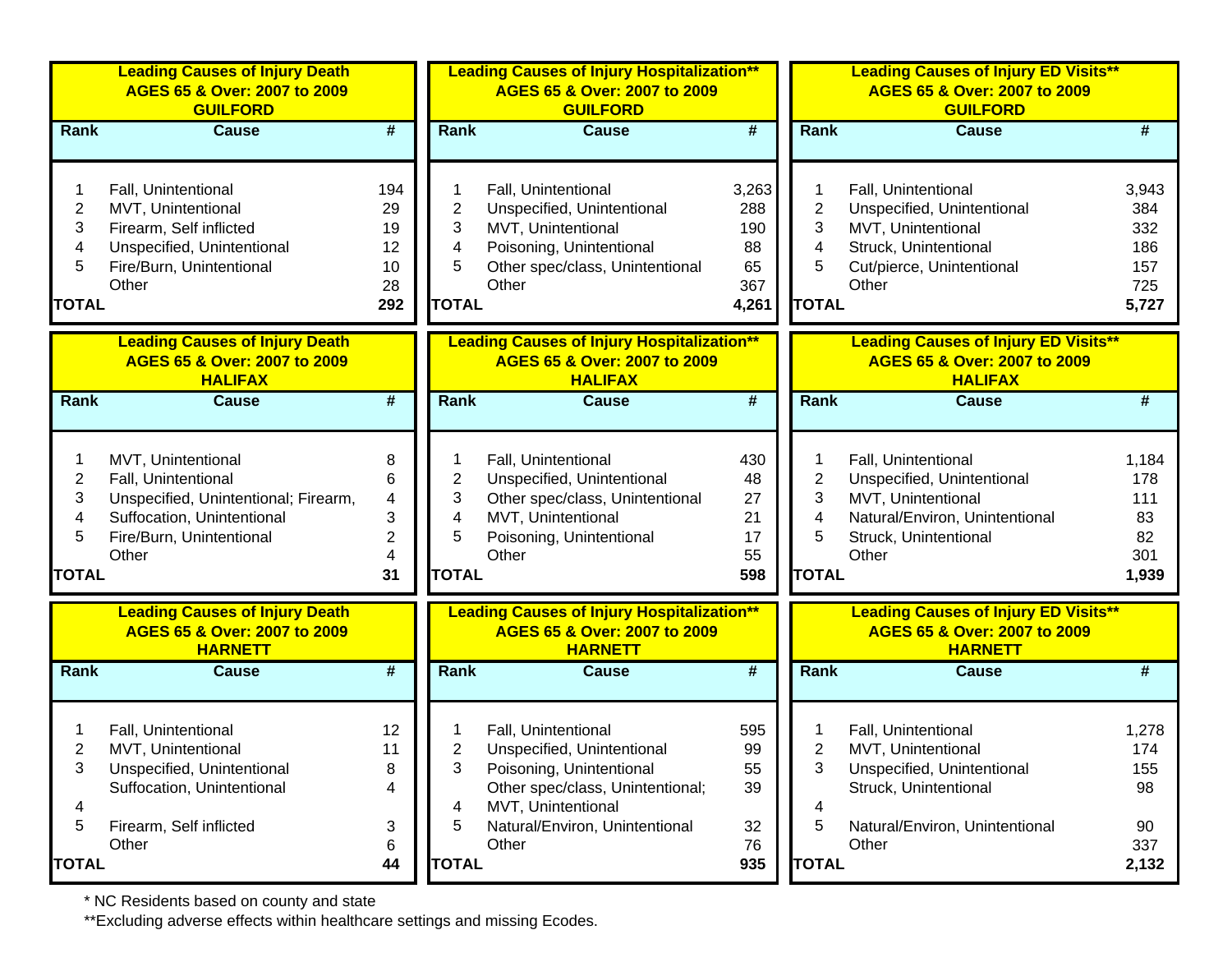|                                  | <b>Leading Causes of Injury Death</b><br>AGES 65 & Over: 2007 to 2009<br><b>HAYWOOD</b>                                                                                 |                               |                               | <b>Leading Causes of Injury Hospitalization**</b><br>AGES 65 & Over: 2007 to 2009<br><b>HAYWOOD</b>                                                   |                                           | <b>Leading Causes of Injury ED Visits**</b><br>AGES 65 & Over: 2007 to 2009<br><b>HAYWOOD</b> |                                                                                                                                              |                                                   |
|----------------------------------|-------------------------------------------------------------------------------------------------------------------------------------------------------------------------|-------------------------------|-------------------------------|-------------------------------------------------------------------------------------------------------------------------------------------------------|-------------------------------------------|-----------------------------------------------------------------------------------------------|----------------------------------------------------------------------------------------------------------------------------------------------|---------------------------------------------------|
| <b>Rank</b>                      | <b>Cause</b>                                                                                                                                                            | #                             | <b>Rank</b>                   | <b>Cause</b>                                                                                                                                          | #                                         | Rank                                                                                          | <b>Cause</b>                                                                                                                                 | #                                                 |
| 2<br>3<br>4<br>5<br><b>TOTAL</b> | Fall, Unintentional<br>MVT, Unintentional<br>Firearm, Self inflicted<br>Unspecified, Unintentional<br>Suffocation, Unintentional<br>Other                               | 17<br>8<br>6<br>43            | 3<br>5<br><b>TOTAL</b>        | Fall, Unintentional<br>Unspecified, Unintentional<br>Other spec/class, Unintentional<br>MVT, Unintentional<br>Natural/Environ, Unintentional<br>Other | 619<br>113<br>35<br>30<br>20<br>87<br>904 | 3<br>4<br>5<br><b>TOTAL</b>                                                                   | Fall, Unintentional<br>Unspecified, Unintentional<br>MVT, Unintentional<br>Cut/pierce, Unintentional<br>Overexertion, Unintentional<br>Other | 1,872<br>337<br>129<br>109<br>105<br>469<br>3,021 |
|                                  | <b>Leading Causes of Injury Death</b><br>AGES 65 & Over: 2007 to 2009<br><b>HENDERSON</b>                                                                               |                               |                               | <b>Leading Causes of Injury Hospitalization**</b><br>AGES 65 & Over: 2007 to 2009<br><b>HENDERSON</b>                                                 |                                           |                                                                                               | <b>Leading Causes of Injury ED Visits**</b><br>AGES 65 & Over: 2007 to 2009<br><b>HENDERSON</b>                                              |                                                   |
| <b>Rank</b>                      | <b>Cause</b>                                                                                                                                                            | #                             | <b>Rank</b>                   | <b>Cause</b>                                                                                                                                          | #                                         | Rank                                                                                          | <b>Cause</b>                                                                                                                                 | #                                                 |
| 2<br>3<br>4<br>5                 | Fall, Unintentional<br>MVT, Unintentional<br>Unspecified, Unintentional<br>Firearm, Self inflicted<br>Suffocation, Unintentional;<br>Poisoning, Self inflicted<br>Other | 56<br>12<br>6<br>5<br>4<br>13 | $\overline{2}$<br>3<br>4<br>5 | Fall, Unintentional<br>Unspecified, Unintentional<br>MVT, Unintentional<br>Poisoning, Unintentional<br>Other spec/class, Unintentional<br>Other       | 920<br>79<br>57<br>50<br>44<br>101        | 2<br>3<br>4<br>5                                                                              | Fall, Unintentional<br>Unspecified, Unintentional<br>MVT, Unintentional<br>Struck, Unintentional<br>Cut/pierce, Unintentional<br>Other       | 1,703<br>203<br>190<br>75<br>60<br>315            |
| <b>TOTAL</b>                     |                                                                                                                                                                         | 100                           | <b>TOTAL</b>                  |                                                                                                                                                       | 1,251                                     | <b>TOTAL</b>                                                                                  |                                                                                                                                              | 2,546                                             |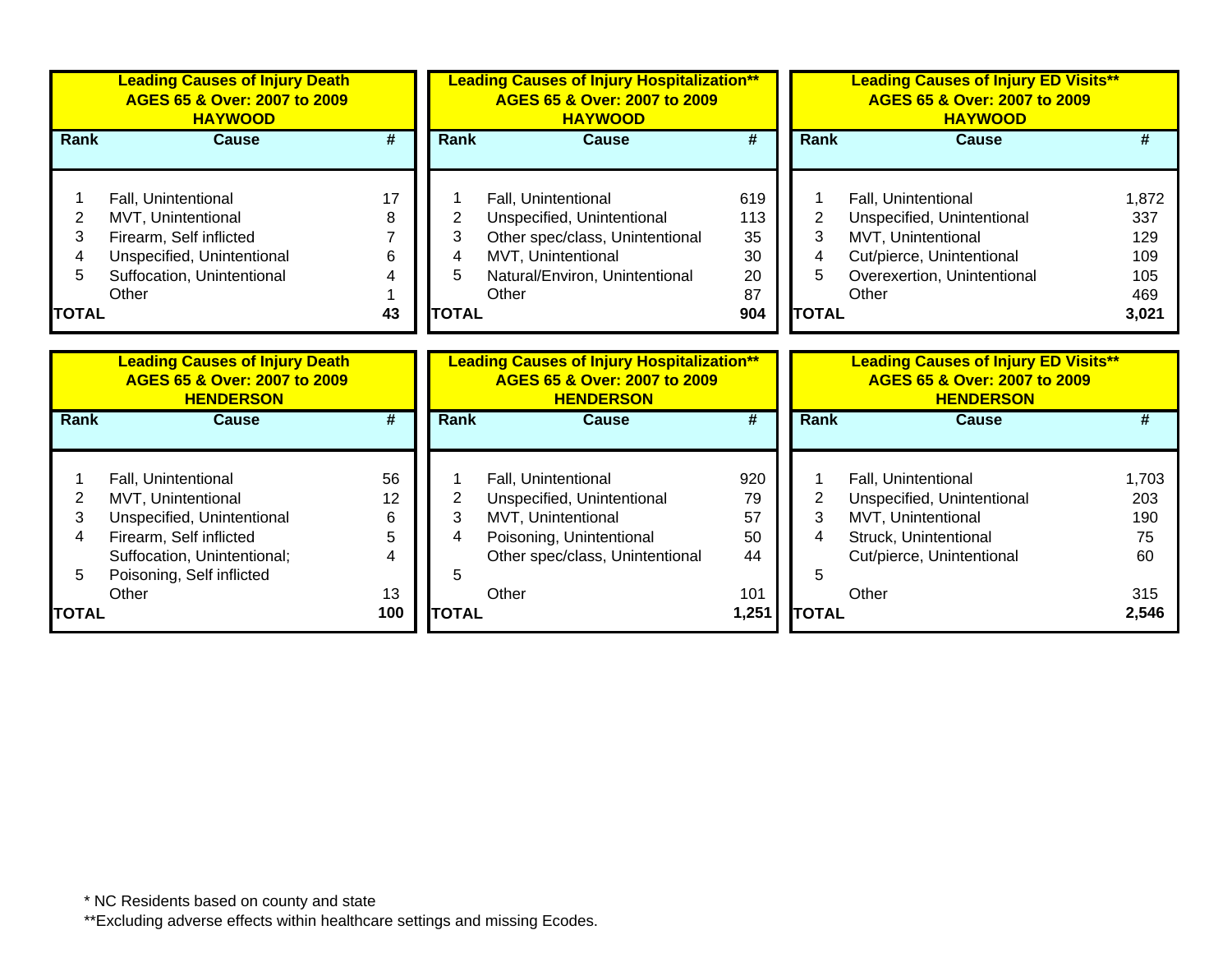|                   | <b>Leading Causes of Injury Death</b><br>AGES 65 & Over: 2007 to 2009<br><b>HERTFORD</b>                          |                  |                                  | <b>Leading Causes of Injury Hospitalization**</b><br>AGES 65 & Over: 2007 to 2009<br><b>HERTFORD</b>                                                           |                                             |                                  | <b>Leading Causes of Injury ED Visits**</b><br>AGES 65 & Over: 2007 to 2009<br><b>HERTFORD</b>                                                                                 |                                          |  |
|-------------------|-------------------------------------------------------------------------------------------------------------------|------------------|----------------------------------|----------------------------------------------------------------------------------------------------------------------------------------------------------------|---------------------------------------------|----------------------------------|--------------------------------------------------------------------------------------------------------------------------------------------------------------------------------|------------------------------------------|--|
| <b>Rank</b>       | <b>Cause</b>                                                                                                      | #                | Rank                             | <b>Cause</b>                                                                                                                                                   | #                                           | Rank                             | <b>Cause</b>                                                                                                                                                                   | #                                        |  |
| 3<br><b>TOTAL</b> | Fall, Unintentional<br>Unspecified, Unintentional;<br>Other                                                       | 5<br>0<br>8      | 2<br>3<br>4<br>5<br><b>TOTAL</b> | Fall, Unintentional<br>Unspecified, Unintentional<br>Other spec/class, Unintentional<br>Natural/Environ, Unintentional<br>Overexertion, Unintentional<br>Other | 87<br>32<br>$\overline{7}$<br>5<br>4<br>142 | 2<br>3<br>4<br>5<br><b>TOTAL</b> | Fall, Unintentional<br>Unspecified, Unintentional; MVT,<br>Natural/Environ, Unintentional;<br>Struck, Unintentional; Overexertion,<br>Other spec/class, Unintentional<br>Other | 342<br>35<br>28<br>22<br>12<br>29<br>553 |  |
|                   |                                                                                                                   |                  |                                  |                                                                                                                                                                |                                             |                                  |                                                                                                                                                                                |                                          |  |
|                   | <b>Leading Causes of Injury Death</b><br>AGES 65 & Over: 2007 to 2009<br><b>HOKE</b>                              |                  |                                  | <b>Leading Causes of Injury Hospitalization**</b><br>AGES 65 & Over: 2007 to 2009<br><b>HOKE</b>                                                               |                                             |                                  | <b>Leading Causes of Injury ED Visits**</b><br>AGES 65 & Over: 2007 to 2009<br><b>HOKE</b>                                                                                     |                                          |  |
| <b>Rank</b>       | <b>Cause</b>                                                                                                      | #                | Rank                             | <b>Cause</b>                                                                                                                                                   | #                                           | <b>Rank</b>                      | <b>Cause</b>                                                                                                                                                                   | #                                        |  |
| 2<br>3            | MVT, Unintentional<br>Firearm, Self inflicted<br>Fire/Burn, Unintentional<br>Unspecified, Unintentional;<br>Other | 6<br>3<br>2<br>0 | 2<br>3<br>4<br>5                 | Fall, Unintentional<br>Unspecified, Unintentional<br>Other spec/class, Unintentional<br>MVT, Unintentional<br>Poisoning, Unintentional<br>Other                | 120<br>18<br>9<br>8<br>5<br>25              | 2<br>3<br>4<br>5                 | Fall, Unintentional<br>MVT, Unintentional<br>Unspecified, Unintentional<br>Overexertion, Unintentional<br>Struck, Unintentional<br>Other                                       | 272<br>48<br>27<br>23<br>20<br>69        |  |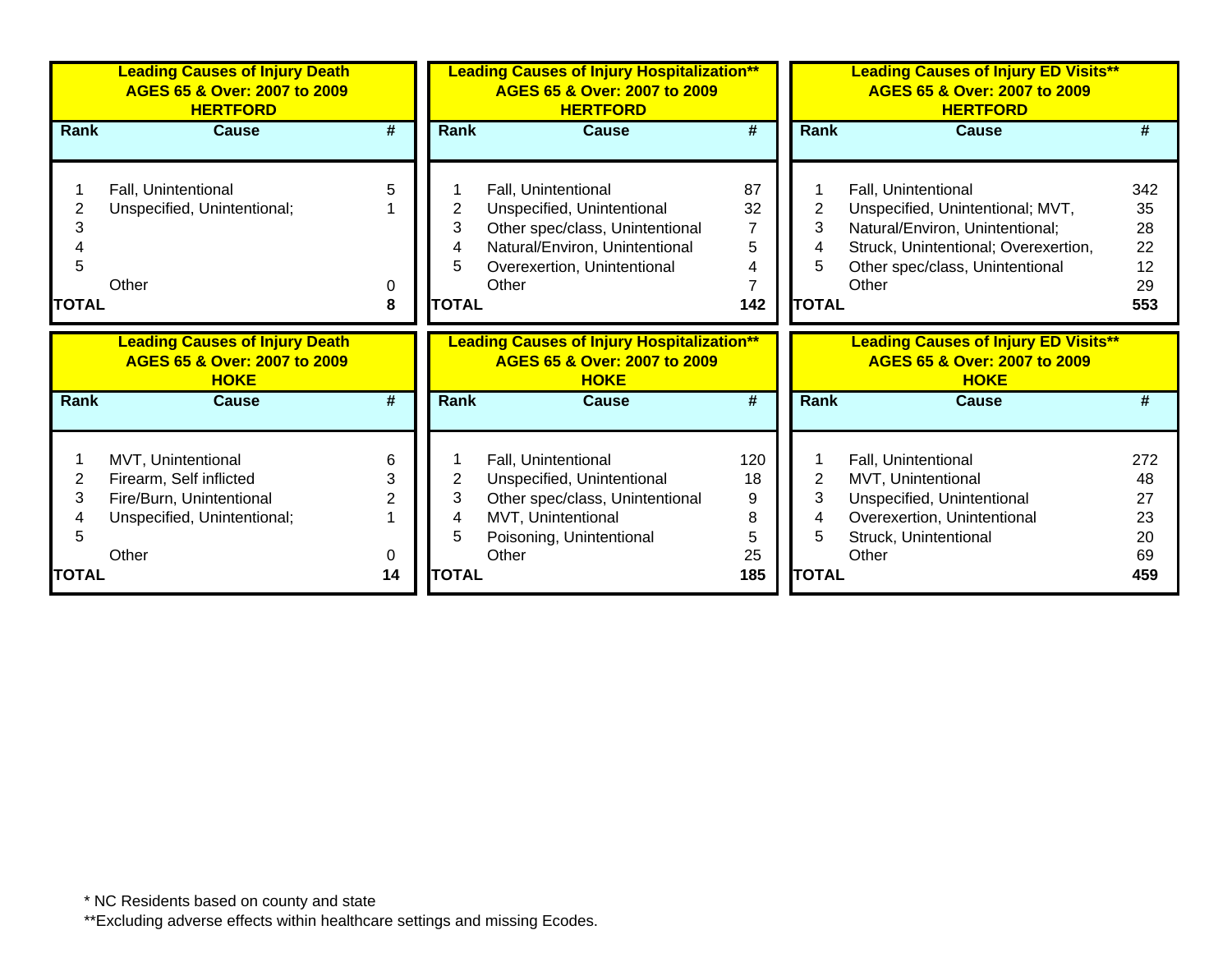|                                               | <b>Leading Causes of Injury Death</b><br>AGES 65 & Over: 2007 to 2009<br><b>HYDE</b>                                                      |                                                   |                                               | <b>Leading Causes of Injury Hospitalization**</b><br>AGES 65 & Over: 2007 to 2009<br><b>HYDE</b>                                                                                                          |                                                |                                                    | <b>Leading Causes of Injury ED Visits**</b><br>AGES 65 & Over: 2007 to 2009<br><b>HYDE</b>                                                         |                                                   |
|-----------------------------------------------|-------------------------------------------------------------------------------------------------------------------------------------------|---------------------------------------------------|-----------------------------------------------|-----------------------------------------------------------------------------------------------------------------------------------------------------------------------------------------------------------|------------------------------------------------|----------------------------------------------------|----------------------------------------------------------------------------------------------------------------------------------------------------|---------------------------------------------------|
| Rank                                          | <b>Cause</b>                                                                                                                              | $\overline{\#}$                                   | <b>Rank</b>                                   | <b>Cause</b>                                                                                                                                                                                              | $\overline{\boldsymbol{t}}$                    | <b>Rank</b>                                        | <b>Cause</b>                                                                                                                                       |                                                   |
| 2<br>3<br>4<br>5<br><b>TOTAL</b>              | Fall, Unintentional<br>Unspecified, Unintentional;<br>Other                                                                               | 4<br>0                                            | $\overline{2}$<br>3<br><b>TOTAL</b>           | Fall, Unintentional<br>Unspecified, Unintentional;<br>Unspecified, Assault; Poisoning,<br>Unintentional; Poisoning, Self<br>inflicted; Overexertion,<br>Unintentional; Firearm,<br>Unintentional<br>Other | 32<br>2<br>0<br>43                             | $\overline{2}$<br>3<br>4<br>5<br><b>TOTAL</b>      | Fall, Unintentional<br>Unspecified, Unintentional<br>MVT, Unintentional<br>Overexertion, Unintentional;<br>Natural/Environ, Unintentional<br>Other | 125<br>18<br>12<br>6<br>18                        |
|                                               |                                                                                                                                           | 6                                                 |                                               |                                                                                                                                                                                                           |                                                |                                                    |                                                                                                                                                    | 189                                               |
|                                               | <b>Leading Causes of Injury Death</b><br>AGES 65 & Over: 2007 to 2009<br><b>IREDELL</b>                                                   |                                                   |                                               | <b>Leading Causes of Injury Hospitalization**</b><br>AGES 65 & Over: 2007 to 2009<br><b>IREDELL</b>                                                                                                       |                                                |                                                    | <b>Leading Causes of Injury ED Visits**</b><br>AGES 65 & Over: 2007 to 2009<br><b>IREDELL</b>                                                      |                                                   |
| <b>Rank</b>                                   | <b>Cause</b>                                                                                                                              | $\overline{\boldsymbol{r}}$                       | <b>Rank</b>                                   | <b>Cause</b>                                                                                                                                                                                              | $\overline{\boldsymbol{H}}$                    | <b>Rank</b>                                        | <b>Cause</b>                                                                                                                                       |                                                   |
| $\overline{2}$<br>3<br>4<br>5<br><b>TOTAL</b> | MVT, Unintentional<br>Fall, Unintentional<br>Unspecified, Unintentional<br>Suffocation, Unintentional<br>Firearm, Self inflicted<br>Other | 15<br>14<br>13<br>9<br>$\overline{7}$<br>11<br>69 | $\overline{2}$<br>3<br>4<br>5<br><b>TOTAL</b> | Fall, Unintentional<br>Unspecified, Unintentional<br>Other spec/class, Unintentional<br>Poisoning, Unintentional<br>MVT, Unintentional<br>Other                                                           | 1,184<br>140<br>83<br>54<br>51<br>199<br>1,711 | 1<br>$\overline{2}$<br>3<br>4<br>5<br><b>TOTAL</b> | Fall, Unintentional<br>Unspecified, Unintentional<br>MVT, Unintentional<br>Overexertion, Unintentional<br>Struck, Unintentional<br>Other           | 3,487<br>333<br>297<br>237<br>234<br>677<br>5,265 |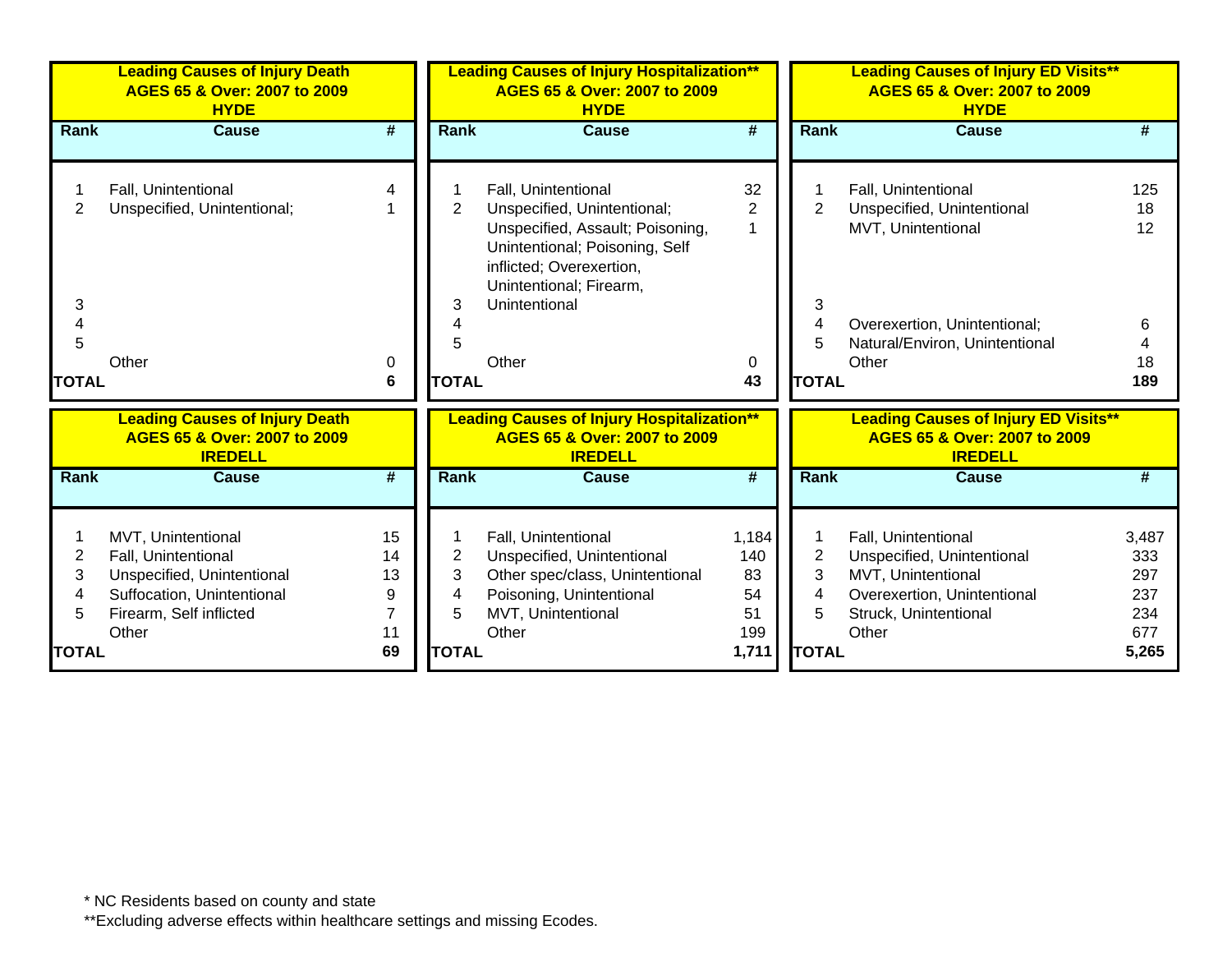|                        | <b>Leading Causes of Injury Death</b><br><b>JACKSON</b>                                                                    |                                      |                                  | <b>Leading Causes of Injury Hospitalization**</b><br>AGES 65 & Over: 2007 to 2009<br><b>JACKSON</b>                                                                   |                                       |                                  | <b>Leading Causes of Injury ED Visits**</b><br>AGES 65 & Over: 2007 to 2009<br><b>JACKSON</b>                                                             |                                             |
|------------------------|----------------------------------------------------------------------------------------------------------------------------|--------------------------------------|----------------------------------|-----------------------------------------------------------------------------------------------------------------------------------------------------------------------|---------------------------------------|----------------------------------|-----------------------------------------------------------------------------------------------------------------------------------------------------------|---------------------------------------------|
| Rank                   | <b>Cause</b>                                                                                                               | #                                    | Rank                             | <b>Cause</b>                                                                                                                                                          | #                                     | Rank                             | <b>Cause</b>                                                                                                                                              | #                                           |
| 2<br>3<br><b>TOTAL</b> | Fall, Unintentional<br>Firearm, Self inflicted<br>Unspecified, Unintentional<br>Suffocation, Unintentional; Other<br>Other | 12<br>5<br>$\overline{2}$<br>0<br>27 | 2<br>3<br>4<br>5<br><b>TOTAL</b> | Fall, Unintentional<br>Unspecified, Unintentional<br>Other spec/class, Unintentional;<br>Natural/Environ, Unintentional<br>Struck, Unintentional; Poisoning,<br>Other | 260<br>29<br>8<br>7<br>6<br>27<br>351 | 2<br>3<br>4<br>5<br><b>TOTAL</b> | Fall, Unintentional<br>Cut/pierce, Unintentional<br>Natural/Environ, Unintentional; MVT,<br>Struck, Unintentional<br>Overexertion, Unintentional<br>Other | 667<br>78<br>65<br>64<br>54<br>150<br>1,143 |
|                        | <b>Leading Causes of Injury Death</b><br>AGES 65 & Over: 2007 to 2009                                                      |                                      |                                  | <b>Leading Causes of Injury Hospitalization**</b>                                                                                                                     |                                       |                                  | <b>Leading Causes of Injury ED Visits**</b>                                                                                                               |                                             |
|                        | <b>JOHNSTON</b>                                                                                                            |                                      |                                  | AGES 65 & Over: 2007 to 2009<br><b>JOHNSTON</b>                                                                                                                       |                                       |                                  | AGES 65 & Over: 2007 to 2009<br><b>JOHNSTON</b>                                                                                                           |                                             |
| <b>Rank</b>            | <b>Cause</b>                                                                                                               | #                                    | Rank                             | <b>Cause</b>                                                                                                                                                          | #                                     | Rank                             | <b>Cause</b>                                                                                                                                              | #                                           |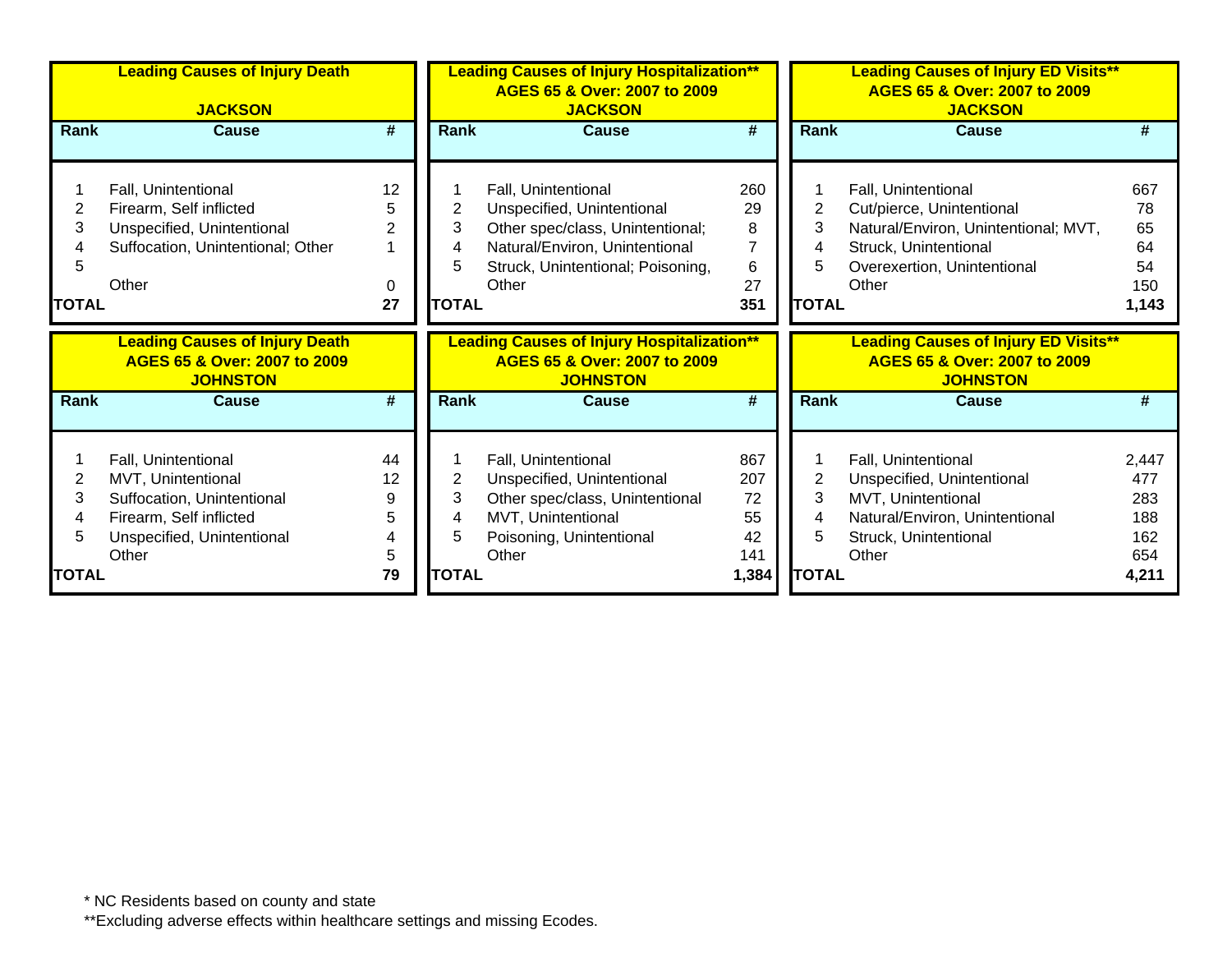|              | <b>Leading Causes of Injury Death</b><br>AGES 65 & Over: 2007 to 2009<br><b>JONES</b> |                             |              | <b>Leading Causes of Injury Hospitalization**</b><br>AGES 65 & Over: 2007 to 2009<br><b>JONES</b> |                             |                | <b>Leading Causes of Injury ED Visits**</b><br>AGES 65 & Over: 2007 to 2009<br><b>JONES</b> |       |
|--------------|---------------------------------------------------------------------------------------|-----------------------------|--------------|---------------------------------------------------------------------------------------------------|-----------------------------|----------------|---------------------------------------------------------------------------------------------|-------|
| Rank         | <b>Cause</b>                                                                          | $\overline{\boldsymbol{r}}$ | Rank         | <b>Cause</b>                                                                                      | $\overline{\boldsymbol{t}}$ | Rank           | Cause                                                                                       | #     |
|              |                                                                                       |                             |              |                                                                                                   |                             |                |                                                                                             |       |
|              | Unspecified, Unintentional                                                            | $\overline{2}$              |              | Fall, Unintentional                                                                               | 61                          |                | Fall, Unintentional                                                                         | 149   |
| 2            | Suffocation, Unintentional; Firearm,                                                  |                             | 2            | Poisoning, Unintentional                                                                          | 8                           | $\overline{2}$ | Unspecified, Unintentional                                                                  | 21    |
| 3            |                                                                                       |                             | 3            | Unspecified, Unintentional                                                                        |                             | 3              | Overexertion, Unintentional                                                                 | 16    |
| 4            |                                                                                       |                             | 4            | Natural/Environ, Unintentional                                                                    | 3                           | 4              | Struck, Unintentional;                                                                      | 13    |
|              |                                                                                       |                             |              | Struck, Unintentional; Other                                                                      | $\overline{2}$              |                | MVT, Unintentional; Cut/pierce,                                                             | 12    |
|              |                                                                                       |                             |              | spec/class, Unintentional; MVT,                                                                   |                             |                | Unintentional                                                                               |       |
|              |                                                                                       |                             |              | Unintentional; Fire/Burn,                                                                         |                             |                |                                                                                             |       |
| 5            |                                                                                       |                             | 5            | Unintentional                                                                                     |                             | 5              |                                                                                             |       |
|              | Other                                                                                 | 0                           |              | Other                                                                                             | 4                           |                | Other                                                                                       | 29    |
| <b>TOTAL</b> |                                                                                       | 4                           | <b>TOTAL</b> |                                                                                                   | 91                          | <b>TOTAL</b>   |                                                                                             | 265   |
|              | <b>Leading Causes of Injury Death</b><br>AGES 65 & Over: 2007 to 2009<br><b>LEE</b>   |                             |              | <b>Leading Causes of Injury Hospitalization**</b><br>AGES 65 & Over: 2007 to 2009<br><b>LEE</b>   |                             |                | <b>Leading Causes of Injury ED Visits**</b><br>AGES 65 & Over: 2007 to 2009<br><b>LEE</b>   |       |
| <b>Rank</b>  | <b>Cause</b>                                                                          | #                           | <b>Rank</b>  | <b>Cause</b>                                                                                      | #                           | <b>Rank</b>    | Cause                                                                                       | #     |
|              |                                                                                       |                             |              |                                                                                                   |                             |                |                                                                                             |       |
|              | MVT, Unintentional                                                                    | 8                           |              | Fall, Unintentional                                                                               | 253                         |                | Fall, Unintentional                                                                         | 864   |
| 2            | Unspecified, Unintentional                                                            |                             | 2            | Unspecified, Unintentional                                                                        | 35                          | $\overline{2}$ | Unspecified, Unintentional                                                                  | 125   |
| 3            | Suffocation, Unintentional; Fall,                                                     | 4                           | 3            | MVT, Unintentional                                                                                | 22                          | 3              | MVT, Unintentional                                                                          | 100   |
| 4            | Firearm, Self inflicted                                                               | 3                           | 4            | Other spec/class, Unintentional                                                                   | 15                          | 4              | Struck, Unintentional                                                                       | 70    |
|              | Poisoning, Unintentional; Fire/Burn,                                                  | $\overline{2}$              |              | Poisoning, Unintentional                                                                          | 14                          |                | Natural/Environ, Unintentional                                                              | 67    |
| 5            | Unintentional                                                                         |                             | 5            |                                                                                                   |                             | 5              |                                                                                             |       |
|              | Other                                                                                 | 0                           |              | Other                                                                                             | 49                          |                | Other                                                                                       | 219   |
| <b>TOTAL</b> |                                                                                       | 30                          | <b>TOTAL</b> |                                                                                                   | 388                         | <b>TOTAL</b>   |                                                                                             | 1,445 |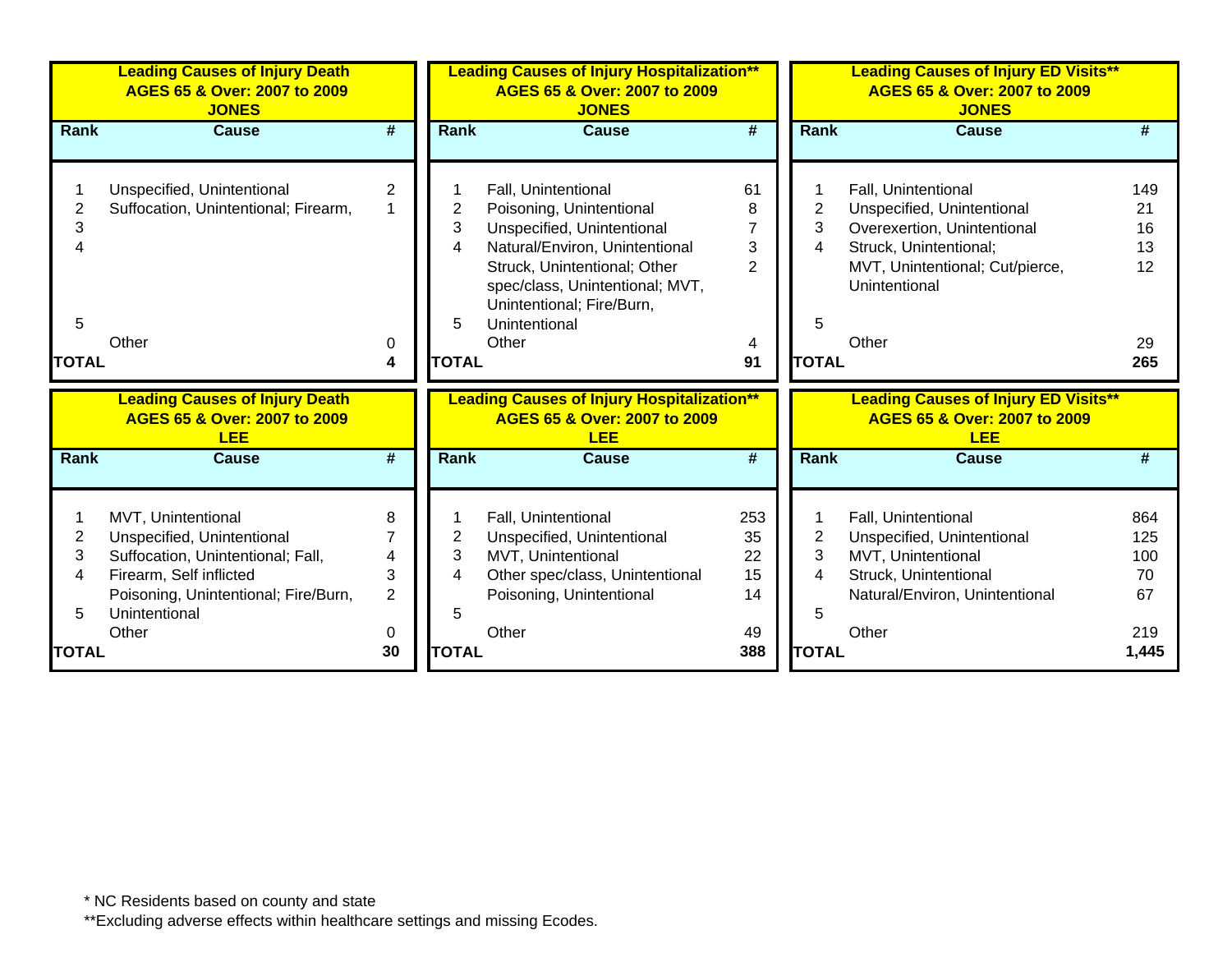|                                  | <b>Leading Causes of Injury Death</b><br>AGES 65 & Over: 2007 to 2009<br><b>LENOIR</b>                                                                                                                                                                                                              |                                           |                                  | <b>Leading Causes of Injury Hospitalization**</b><br>AGES 65 & Over: 2007 to 2009<br><b>LENOIR</b>                                              |                                           |                                  | <b>Leading Causes of Injury ED Visits**</b><br>AGES 65 & Over: 2007 to 2009<br><b>LENOIR</b>                                             |                                                  |
|----------------------------------|-----------------------------------------------------------------------------------------------------------------------------------------------------------------------------------------------------------------------------------------------------------------------------------------------------|-------------------------------------------|----------------------------------|-------------------------------------------------------------------------------------------------------------------------------------------------|-------------------------------------------|----------------------------------|------------------------------------------------------------------------------------------------------------------------------------------|--------------------------------------------------|
| <b>Rank</b>                      | <b>Cause</b>                                                                                                                                                                                                                                                                                        | #                                         | <b>Rank</b>                      | <b>Cause</b>                                                                                                                                    | $\overline{\boldsymbol{t}}$               | <b>Rank</b>                      | Cause                                                                                                                                    | #                                                |
| 2<br>3<br>4<br>5<br><b>TOTAL</b> | Fall, Unintentional<br>MVT, Unintentional<br>Unspecified, Unintentional;<br>Firearm, Self inflicted<br>Poisoning, Unintentional; Poisoning,<br>Self inflicted; Other spec/NEC,<br>Unintentional; Natural/Environ,<br>Unintentional; Firearm,<br>Unintentional; Fire/Burn,<br>Unintentional<br>Other | 12<br>8<br>4<br>$\overline{2}$<br>0<br>36 | 2<br>3<br>4<br>5<br><b>TOTAL</b> | Fall, Unintentional<br>Unspecified, Unintentional<br>MVT, Unintentional<br>Poisoning, Unintentional<br>Other spec/class, Unintentional<br>Other | 518<br>113<br>32<br>21<br>17<br>59<br>760 | 2<br>3<br>4<br>5<br><b>TOTAL</b> | Fall, Unintentional<br>Unspecified, Unintentional<br>Struck, Unintentional<br>MVT, Unintentional<br>Overexertion, Unintentional<br>Other | 1,292<br>199<br>127<br>117<br>91<br>303<br>2,129 |
|                                  | <b>Leading Causes of Injury Death</b><br>AGES 65 & Over: 2007 to 2009<br><b>LINCOLN</b>                                                                                                                                                                                                             |                                           |                                  | <b>Leading Causes of Injury Hospitalization**</b><br>AGES 65 & Over: 2007 to 2009<br><b>LINCOLN</b>                                             |                                           |                                  | <b>Leading Causes of Injury ED Visits**</b><br>AGES 65 & Over: 2007 to 2009<br><b>LINCOLN</b>                                            |                                                  |
| <b>Rank</b>                      | <b>Cause</b>                                                                                                                                                                                                                                                                                        | $\overline{\boldsymbol{t}}$               | Rank                             | <b>Cause</b>                                                                                                                                    | $\overline{\boldsymbol{t}}$               | <b>Rank</b>                      | <b>Cause</b>                                                                                                                             | #                                                |
| 2<br>3<br>4<br>5                 | Unspecified, Unintentional<br>MVT, Unintentional; Fall,<br>Suffocation, Unintentional; Firearm,<br>Poisoning, Unintentional; Poisoning,<br>Other                                                                                                                                                    | 6<br>4<br>3<br>$\mathbf 1$<br>0           | 2<br>3<br>4<br>5                 | Fall, Unintentional<br>Unspecified, Unintentional<br>MVT, Unintentional<br>Other spec/class, Unintentional<br>Poisoning, Unintentional<br>Other | 489<br>58<br>32<br>28<br>18<br>55         | $\overline{2}$<br>3<br>4<br>5    | Fall, Unintentional<br>Unspecified, Unintentional<br>MVT, Unintentional<br>Struck, Unintentional<br>Overexertion, Unintentional<br>Other | 1,866<br>195<br>185<br>149<br>121<br>379         |
| <b>TOTAL</b>                     |                                                                                                                                                                                                                                                                                                     | 23                                        | <b>TOTAL</b>                     |                                                                                                                                                 | 680                                       | <b>TOTAL</b>                     |                                                                                                                                          | 2,895                                            |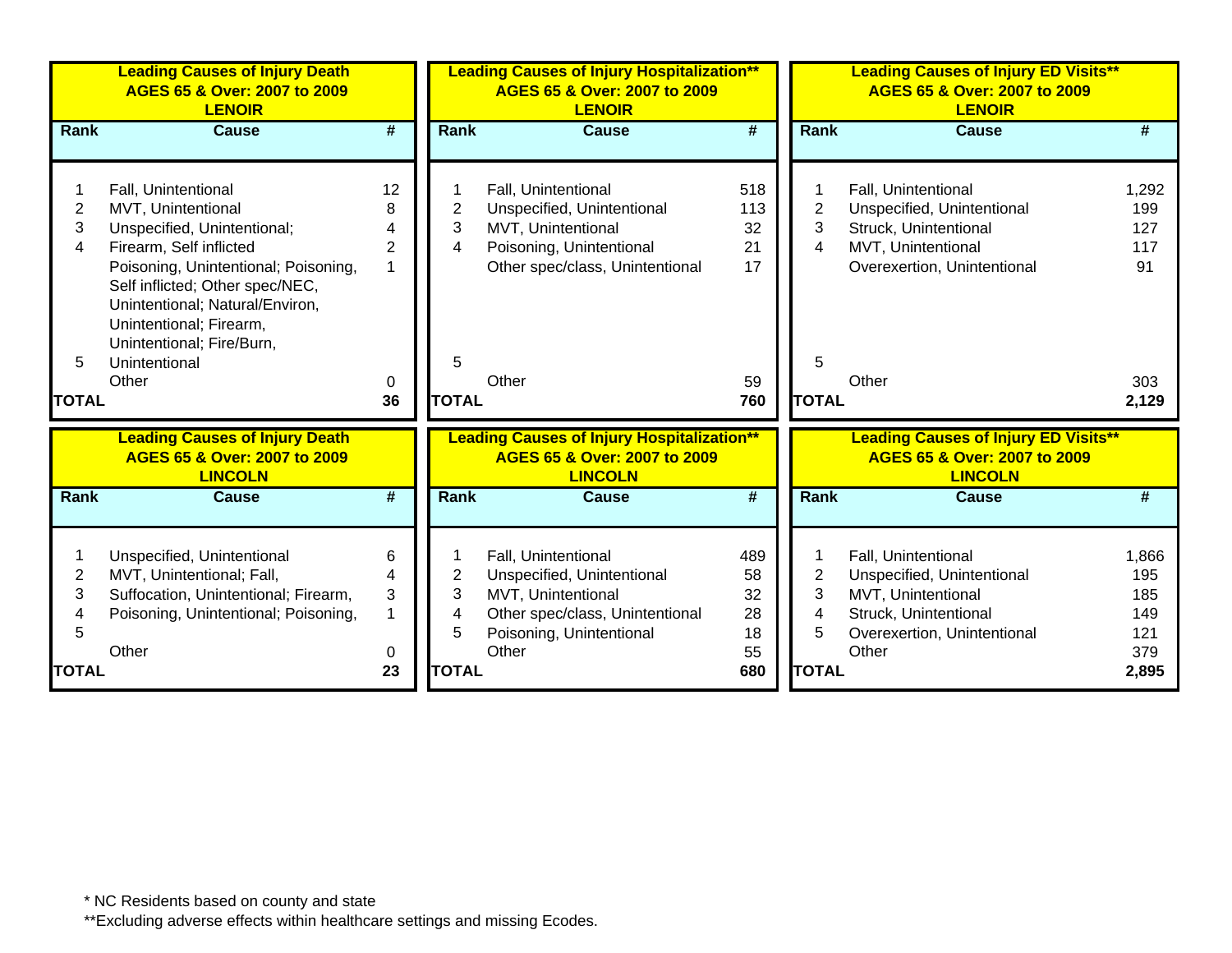|              | <b>Leading Causes of Injury Death</b><br>AGES 65 & Over: 2007 to 2009<br><b>McDOWELL</b> |                |              | <b>Leading Causes of Injury Hospitalization**</b><br>AGES 65 & Over: 2007 to 2009<br><b>McDOWELL</b> |     |                | <b>Leading Causes of Injury ED Visits**</b>                                                 |       |
|--------------|------------------------------------------------------------------------------------------|----------------|--------------|------------------------------------------------------------------------------------------------------|-----|----------------|---------------------------------------------------------------------------------------------|-------|
| <b>Rank</b>  | <b>Cause</b>                                                                             | #              | <b>Rank</b>  | <b>Cause</b>                                                                                         | #   | <b>Rank</b>    | Cause                                                                                       | #     |
|              |                                                                                          |                |              |                                                                                                      |     |                |                                                                                             |       |
|              | Fall, Unintentional                                                                      | 12             |              | Fall, Unintentional                                                                                  | 299 |                | Fall, Unintentional                                                                         | 711   |
| 2            | Suffocation, Unintentional                                                               | 4              | 2            | Unspecified, Unintentional                                                                           | 30  | $\overline{2}$ | MVT, Unintentional                                                                          | 62    |
| 3            | Poisoning, Unintentional                                                                 | 3              | 3            | Other spec/class, Unintentional                                                                      | 17  | 3              | Unspecified, Unintentional                                                                  | 33    |
| 4            | Unspecified, Unintentional; MVT,                                                         | $\overline{2}$ | 4            | MVT, Unintentional                                                                                   | 14  | 4              | Overexertion, Unintentional                                                                 | 30    |
|              | Other spec/NEC, Unintentional;                                                           | 1              |              | Poisoning, Unintentional                                                                             | 12  |                | Struck, Unintentional                                                                       | 27    |
|              | Other spec/NEC, Assault;                                                                 |                |              |                                                                                                      |     |                |                                                                                             |       |
|              | Natural/Environ, Unintentional;                                                          |                |              |                                                                                                      |     |                |                                                                                             |       |
| 5            | Fire/Burn, Unintentional                                                                 |                | 5            |                                                                                                      |     | 5              |                                                                                             |       |
|              | Other                                                                                    | 0              |              | Other                                                                                                | 35  |                | Other                                                                                       | 111   |
| <b>TOTAL</b> |                                                                                          | 29             | <b>TOTAL</b> |                                                                                                      | 407 | <b>TOTAL</b>   |                                                                                             | 974   |
|              | <b>Leading Causes of Injury Death</b><br>AGES 65 & Over: 2007 to 2009<br><b>MACON</b>    |                |              | <b>Leading Causes of Injury Hospitalization**</b><br>AGES 65 & Over: 2007 to 2009<br><b>MACON</b>    |     |                | <b>Leading Causes of Injury ED Visits**</b><br>AGES 65 & Over: 2007 to 2009<br><b>MACON</b> |       |
| <b>Rank</b>  | <b>Cause</b>                                                                             | #              | <b>Rank</b>  | <b>Cause</b>                                                                                         | #   | Rank           | <b>Cause</b>                                                                                | #     |
|              |                                                                                          |                |              |                                                                                                      |     |                |                                                                                             |       |
|              | Fall, Unintentional                                                                      | 15             |              | Fall, Unintentional                                                                                  | 274 |                | Fall, Unintentional                                                                         | 979   |
| 2            | Unspecified, Unintentional;                                                              | 5              | 2            | Unspecified, Unintentional                                                                           | 23  | 2              | Unspecified, Unintentional                                                                  | 105   |
| 3            | Firearm, Self inflicted                                                                  | 3              | 3            | Other spec/class, Unintentional                                                                      | 20  | 3              | Natural/Environ, Unintentional                                                              | 89    |
|              | Unspecified, Assault; Poisoning,                                                         |                | 4            | MVT, Unintentional                                                                                   | 12  | 4              | Struck, Unintentional                                                                       | 84    |
| 5            |                                                                                          |                | 5            | Poisoning, Unintentional                                                                             | 8   | 5              | MVT, Unintentional                                                                          | 73    |
|              | Other                                                                                    | 0              |              | Other                                                                                                | 30  |                | Other                                                                                       | 268   |
| <b>TOTAL</b> |                                                                                          | 34             | <b>TOTAL</b> |                                                                                                      | 367 | <b>TOTAL</b>   |                                                                                             | 1,598 |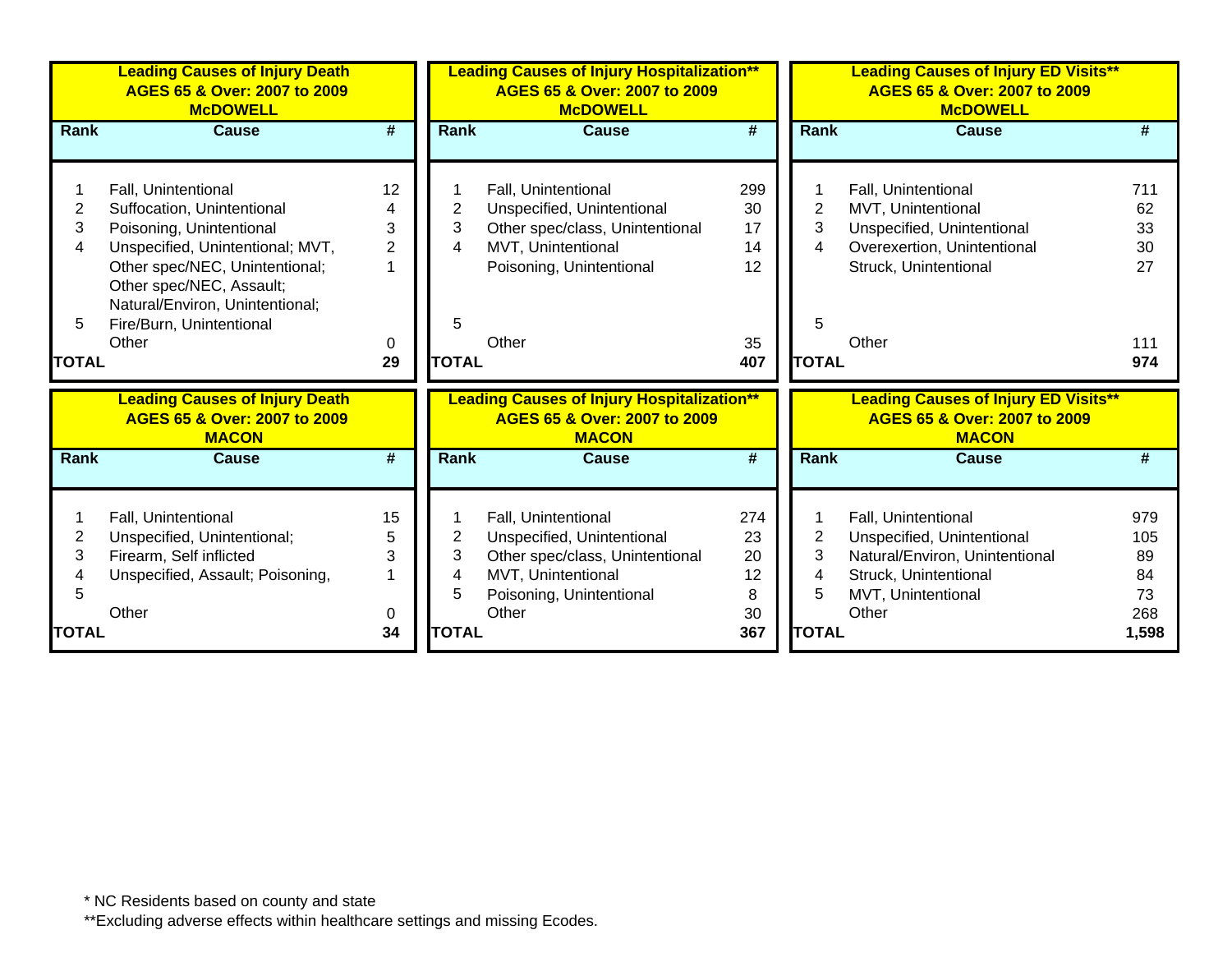|                | <b>Leading Causes of Injury Death</b><br>AGES 65 & Over: 2007 to 2009<br><b>MADISON</b><br>$\overline{\boldsymbol{r}}$<br><b>Cause</b> |                             |              | <b>Leading Causes of Injury Hospitalization**</b><br>AGES 65 & Over: 2007 to 2009<br><b>MADISON</b>     |                             |                | <b>Leading Causes of Injury ED Visits**</b><br>AGES 65 & Over: 2007 to 2009<br><b>MADISON</b>     |          |  |
|----------------|----------------------------------------------------------------------------------------------------------------------------------------|-----------------------------|--------------|---------------------------------------------------------------------------------------------------------|-----------------------------|----------------|---------------------------------------------------------------------------------------------------|----------|--|
| Rank           |                                                                                                                                        |                             | <b>Rank</b>  | <b>Cause</b>                                                                                            | #                           | <b>Rank</b>    | <b>Cause</b>                                                                                      |          |  |
|                |                                                                                                                                        |                             |              |                                                                                                         |                             |                |                                                                                                   |          |  |
|                | Fall, Unintentional                                                                                                                    | 5                           |              | Fall, Unintentional                                                                                     | 150                         | 1              | Fall, Unintentional                                                                               | 124      |  |
| 2              | MVT, Unintentional                                                                                                                     | $\overline{c}$              | 2            | MVT, Unintentional                                                                                      | 9                           | 2              | Unspecified, Unintentional                                                                        | 15       |  |
| 3              | Suffocation, Unintentional; Firearm,                                                                                                   | $\mathbf 1$                 | 3            | Unspecified, Unintentional                                                                              | 8                           | 3              | MVT, Unintentional                                                                                | 13       |  |
|                |                                                                                                                                        |                             |              | Other spec/notclass, Unintentional                                                                      | $\overline{7}$              |                | Natural/Environ, Unintentional                                                                    | 11       |  |
| 4<br>5         |                                                                                                                                        |                             | 4<br>5       | Other spec/class, Unintentional                                                                         |                             | 4<br>5         |                                                                                                   |          |  |
|                | Other                                                                                                                                  |                             |              | Other                                                                                                   | 6<br>19                     |                | Struck, Unintentional<br>Other                                                                    | 20       |  |
| <b>TOTAL</b>   |                                                                                                                                        | 0<br>11                     | <b>TOTAL</b> |                                                                                                         | 199                         | <b>TOTAL</b>   |                                                                                                   | 190      |  |
|                |                                                                                                                                        |                             |              |                                                                                                         |                             |                |                                                                                                   |          |  |
|                | <b>Leading Causes of Injury Death</b>                                                                                                  |                             |              | <b>Leading Causes of Injury Hospitalization**</b>                                                       |                             |                | <b>Leading Causes of Injury ED Visits**</b>                                                       |          |  |
|                | AGES 65 & Over: 2007 to 2009                                                                                                           |                             |              | AGES 65 & Over: 2007 to 2009                                                                            |                             |                | AGES 65 & Over: 2007 to 2009                                                                      |          |  |
|                | <b>MARTIN</b>                                                                                                                          |                             |              | <b>MARTIN</b>                                                                                           |                             |                | <b>MARTIN</b>                                                                                     |          |  |
| Rank           | <b>Cause</b>                                                                                                                           | $\overline{\boldsymbol{r}}$ | <b>Rank</b>  | <b>Cause</b>                                                                                            | $\overline{\boldsymbol{t}}$ | <b>Rank</b>    | <b>Cause</b>                                                                                      | #        |  |
|                |                                                                                                                                        |                             |              |                                                                                                         |                             |                |                                                                                                   |          |  |
|                |                                                                                                                                        |                             |              |                                                                                                         |                             |                |                                                                                                   |          |  |
|                | Fall, Unintentional                                                                                                                    | 8                           |              | Fall, Unintentional                                                                                     | 144                         | 1              | Fall, Unintentional                                                                               | 456      |  |
| $\overline{c}$ | Unspecified, Unintentional; MVT,                                                                                                       | 4                           | 2            | Unspecified, Unintentional                                                                              | 82                          | $\overline{2}$ | Unspecified, Unintentional                                                                        | 166      |  |
| 3              | Firearm, Self inflicted                                                                                                                | $\overline{2}$<br>1         | 3            | Natural/Environ, Unintentional                                                                          | 14                          | 3              | MVT, Unintentional                                                                                | 62       |  |
| 4<br>5         | Poisoning, Unintentional;                                                                                                              |                             | 4<br>5       | Other spec/class, Unintentional<br>Poisoning, Unintentional                                             | 12<br>11                    | 4<br>5         | Natural/Environ, Unintentional                                                                    | 43<br>38 |  |
|                | Other                                                                                                                                  | 0                           |              | Other                                                                                                   | 29                          |                | Other spec/class, Unintentional<br>Other                                                          | 155      |  |
| <b>TOTAL</b>   |                                                                                                                                        | 20                          | <b>TOTAL</b> |                                                                                                         | 292                         | <b>TOTAL</b>   |                                                                                                   | 920      |  |
|                |                                                                                                                                        |                             |              |                                                                                                         |                             |                |                                                                                                   |          |  |
|                | <b>Leading Causes of Injury Death</b><br>AGES 65 & Over: 2007 to 2009<br><b>MECKLENBURG</b>                                            |                             |              | <b>Leading Causes of Injury Hospitalization**</b><br>AGES 65 & Over: 2007 to 2009<br><b>MECKLENBURG</b> |                             |                | <b>Leading Causes of Injury ED Visits**</b><br>AGES 65 & Over: 2007 to 2009<br><b>MECKLENBURG</b> |          |  |
| Rank           | <b>Cause</b>                                                                                                                           | $\overline{\boldsymbol{t}}$ | <b>Rank</b>  | <b>Cause</b>                                                                                            | $\overline{\boldsymbol{t}}$ | <b>Rank</b>    | <b>Cause</b>                                                                                      | #        |  |
|                |                                                                                                                                        |                             |              |                                                                                                         |                             |                |                                                                                                   |          |  |
|                |                                                                                                                                        |                             |              |                                                                                                         |                             |                |                                                                                                   |          |  |
|                | Fall, Unintentional                                                                                                                    | 81                          |              | Fall, Unintentional                                                                                     | 3,827                       |                | Fall, Unintentional                                                                               | 10,559   |  |
| $\overline{2}$ | Unspecified, Unintentional                                                                                                             | 55                          | 2            | Unspecified, Unintentional                                                                              | 542                         | $\overline{2}$ | Unspecified, Unintentional                                                                        | 1,372    |  |
| 3              | MVT, Unintentional                                                                                                                     | 32                          | 3            | Other spec/class, Unintentional                                                                         | 243                         | 3              | MVT, Unintentional                                                                                | 1,146    |  |
| 4              | Suffocation, Unintentional                                                                                                             | 20                          | 4            | MVT, Unintentional                                                                                      | 202                         | 4              | Struck, Unintentional                                                                             | 639      |  |
| 5              | Firearm, Self inflicted                                                                                                                | 16                          | 5            | Poisoning, Unintentional                                                                                | 181                         | 5              | Overexertion, Unintentional                                                                       | 550      |  |
|                | Other                                                                                                                                  | 38                          |              | Other                                                                                                   | 420                         |                | Other                                                                                             | 2,268    |  |
| <b>TOTAL</b>   |                                                                                                                                        | 242                         | <b>TOTAL</b> |                                                                                                         | 5,415                       | <b>TOTAL</b>   |                                                                                                   | 16,534   |  |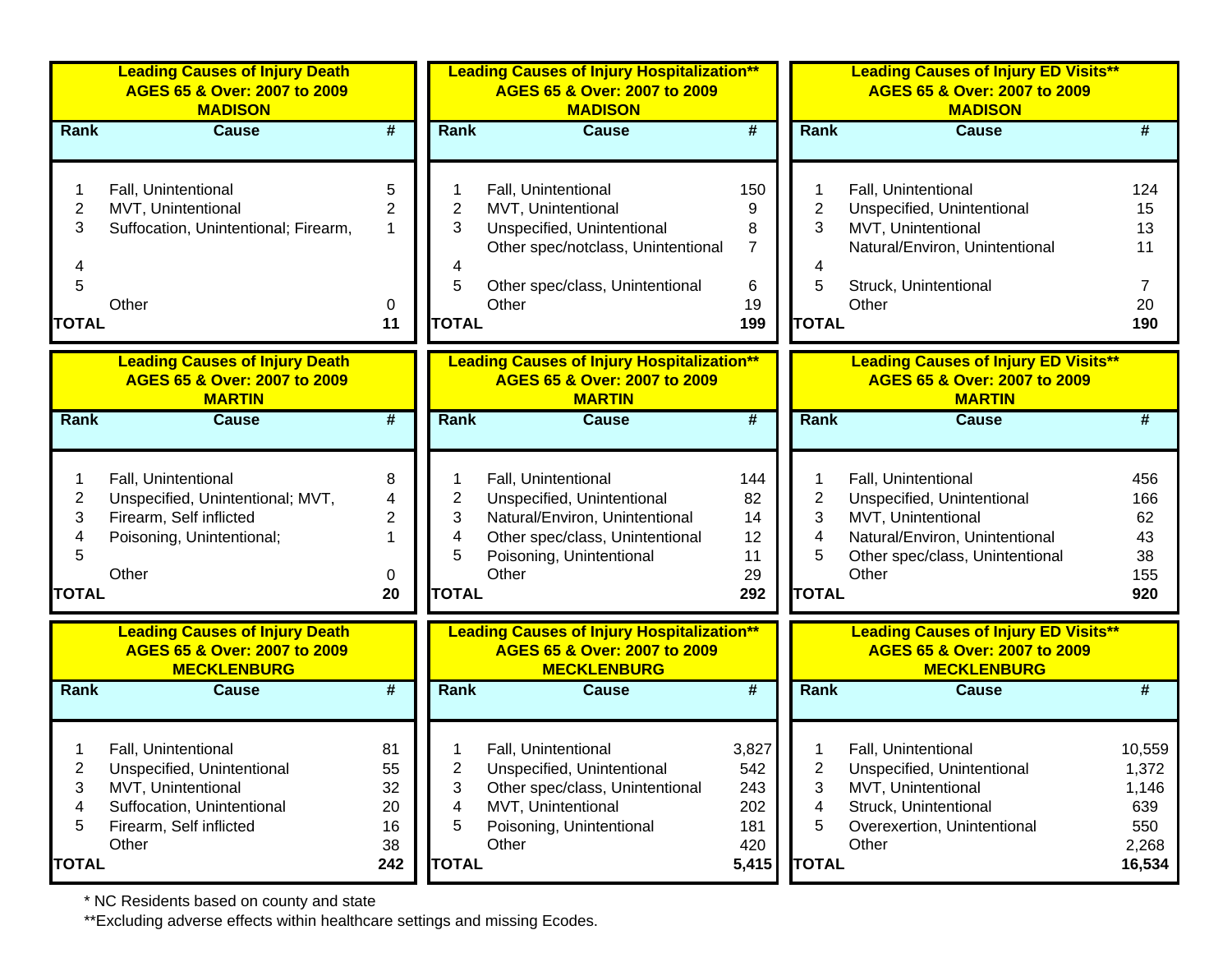|                        | <b>Leading Causes of Injury Death</b><br>AGES 65 & Over: 2007 to 2009<br><b>MITCHELL</b>              |                                |                                               | <b>Leading Causes of Injury Hospitalization**</b><br>AGES 65 & Over: 2007 to 2009<br><b>MITCHELL</b>                                                                          |                                                    |                                               | <b>Leading Causes of Injury ED Visits**</b><br>AGES 65 & Over: 2007 to 2009<br><b>MITCHELL</b>                                              |                                          |
|------------------------|-------------------------------------------------------------------------------------------------------|--------------------------------|-----------------------------------------------|-------------------------------------------------------------------------------------------------------------------------------------------------------------------------------|----------------------------------------------------|-----------------------------------------------|---------------------------------------------------------------------------------------------------------------------------------------------|------------------------------------------|
| <b>Rank</b>            | <b>Cause</b>                                                                                          | $\overline{\boldsymbol{r}}$    | <b>Rank</b>                                   | <b>Cause</b>                                                                                                                                                                  | #                                                  | <b>Rank</b>                                   | <b>Cause</b>                                                                                                                                | #                                        |
| 2<br>3<br><b>TOTAL</b> | Suffocation, Unintentional; Fall,<br>Poisoning, Unintentional<br>Unspecified, Unintentional;<br>Other | 4<br>$\overline{2}$<br>0<br>13 | $\overline{2}$<br>3<br>4<br>5<br><b>TOTAL</b> | Fall, Unintentional<br>Unspecified, Unintentional<br>Poisoning, Unintentional<br>Other spec/class, Unintentional<br>Natural/Environ, Unintentional<br>Other                   | 179<br>13<br>8<br>$\overline{7}$<br>6<br>22<br>235 | $\overline{2}$<br>3<br>4<br>5<br><b>TOTAL</b> | Fall, Unintentional<br>MVT, Unintentional<br>Unspecified, Unintentional<br>Struck, Unintentional<br>Natural/Environ, Unintentional<br>Other | 254<br>20<br>12<br>11<br>10<br>46<br>353 |
|                        | <b>Leading Causes of Injury Death</b><br>AGES 65 & Over: 2007 to 2009<br><b>MONTGOMERY</b>            |                                |                                               | <b>Leading Causes of Injury Hospitalization**</b><br>AGES 65 & Over: 2007 to 2009<br><b>MONTGOMERY</b>                                                                        |                                                    |                                               | <b>Leading Causes of Injury ED Visits**</b><br>AGES 65 & Over: 2007 to 2009<br><b>MONTGOMERY</b>                                            |                                          |
| Rank                   | <b>Cause</b>                                                                                          | #                              | <b>Rank</b>                                   | <b>Cause</b>                                                                                                                                                                  | #                                                  | <b>Rank</b>                                   | <b>Cause</b>                                                                                                                                | #                                        |
| 2<br>3                 | Fall, Unintentional<br>Unspecified, Unintentional<br>Suffocation, Unintentional;                      |                                | $\overline{2}$<br>3<br>4<br>5                 | Fall, Unintentional<br>Unspecified, Unintentional<br>MVT, Unintentional<br>Other spec/class, Unintentional<br>Poisoning, Unintentional; Other<br>spec/notclass, Unintentional | 191<br>13<br>10<br>$\overline{7}$<br>6             | $\overline{2}$<br>3<br>4<br>5                 | Fall, Unintentional<br>MVT, Unintentional<br>Unspecified, Unintentional<br>Struck, Unintentional<br>Natural/Environ, Unintentional          | 373<br>33<br>31<br>30<br>27              |
| <b>TOTAL</b>           | Other                                                                                                 | 0<br>18                        | <b>TOTAL</b>                                  | Other                                                                                                                                                                         | 22<br>255                                          | <b>TOTAL</b>                                  | Other                                                                                                                                       | 83<br>577                                |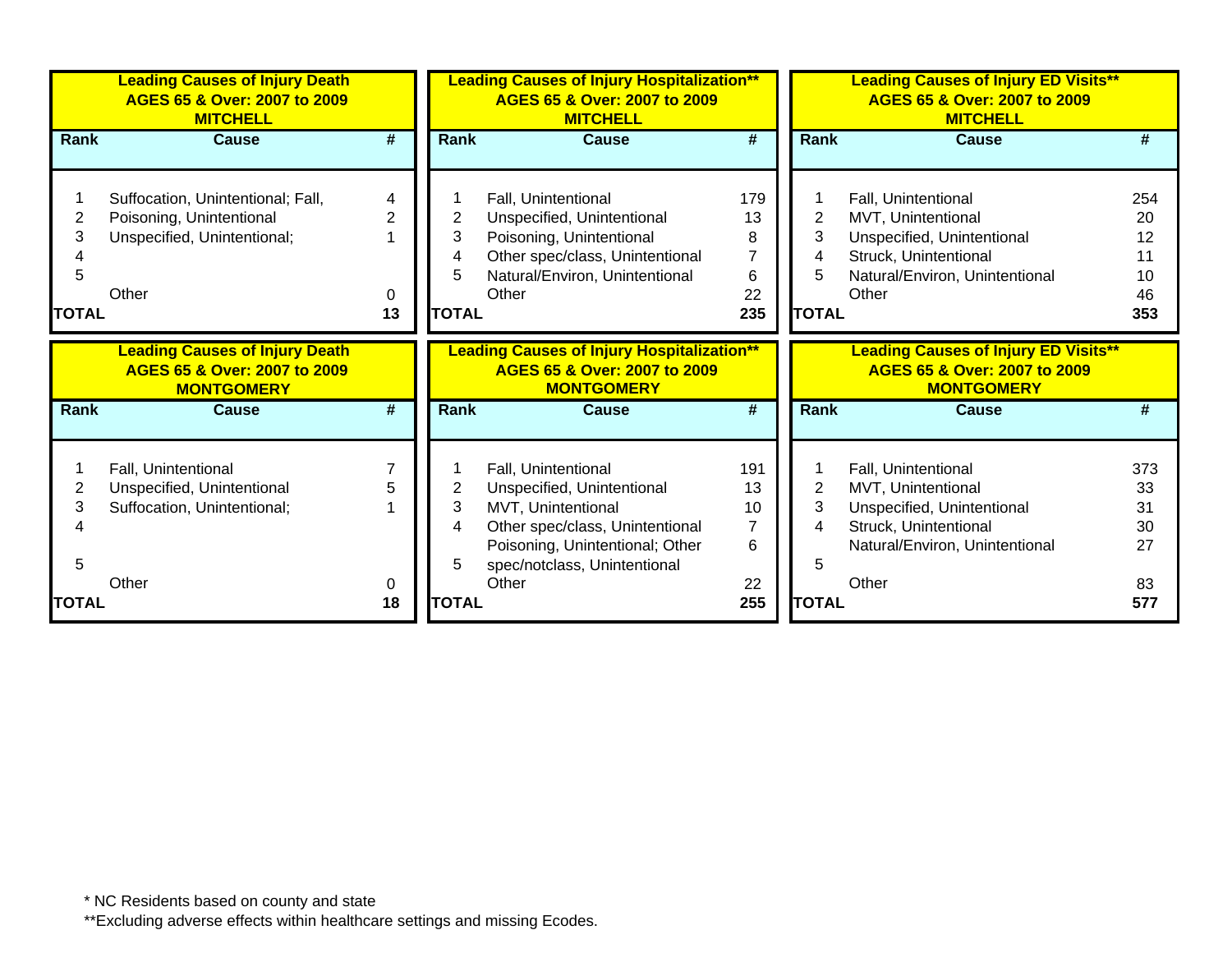|              | <b>Leading Causes of Injury Death</b><br>AGES 65 & Over: 2007 to 2009<br><b>MOORE</b>       |                             |                | <b>Leading Causes of Injury Hospitalization**</b><br>AGES 65 & Over: 2007 to 2009<br><b>MOORE</b>       |                             |                | <b>Leading Causes of Injury ED Visits**</b><br>AGES 65 & Over: 2007 to 2009<br><b>MOORE</b>       |       |
|--------------|---------------------------------------------------------------------------------------------|-----------------------------|----------------|---------------------------------------------------------------------------------------------------------|-----------------------------|----------------|---------------------------------------------------------------------------------------------------|-------|
| Rank         | <b>Cause</b>                                                                                | #                           | Rank           | <b>Cause</b>                                                                                            | #                           | <b>Rank</b>    | <b>Cause</b>                                                                                      | #     |
|              | Unspecified, Unintentional; Fall,                                                           | 22                          |                | Fall, Unintentional                                                                                     | 926                         |                | Fall, Unintentional                                                                               | 2,294 |
| 2            | Firearm, Self inflicted                                                                     | 11                          | 2              | Unspecified, Unintentional                                                                              | 54                          | 2              | MVT, Unintentional                                                                                | 210   |
| 3            | MVT, Unintentional                                                                          | 10                          | 3              | MVT, Unintentional                                                                                      | 41                          | 3              | Struck, Unintentional                                                                             | 154   |
| 4            | Firearm, Assault                                                                            | 7                           | 4              | Poisoning, Unintentional                                                                                | 37                          | 4              | Cut/pierce, Unintentional                                                                         | 141   |
|              | Poisoning, Unintentional; Fire/Burn,                                                        | 3                           |                | Natural/Environ, Unintentional                                                                          | 24                          |                | Unspecified, Unintentional                                                                        | 136   |
| 5            | Unintentional                                                                               |                             | 5              |                                                                                                         |                             | 5              |                                                                                                   |       |
|              | Other                                                                                       | 8                           |                | Other                                                                                                   | 96                          |                | Other                                                                                             | 462   |
| <b>TOTAL</b> |                                                                                             | 86                          | <b>TOTAL</b>   |                                                                                                         | 1,178                       | <b>TOTAL</b>   |                                                                                                   | 3,397 |
|              | <b>Leading Causes of Injury Death</b><br>AGES 65 & Over: 2007 to 2009<br><b>NASH</b>        |                             |                | <b>Leading Causes of Injury Hospitalization**</b><br>AGES 65 & Over: 2007 to 2009<br><b>NASH</b>        |                             |                | <b>Leading Causes of Injury ED Visits**</b><br>AGES 65 & Over: 2007 to 2009<br><b>NASH</b>        |       |
| <b>Rank</b>  | <b>Cause</b>                                                                                | $\overline{\boldsymbol{H}}$ | Rank           | <b>Cause</b>                                                                                            | $\overline{\boldsymbol{t}}$ | <b>Rank</b>    | <b>Cause</b>                                                                                      | #     |
|              |                                                                                             |                             |                |                                                                                                         |                             |                |                                                                                                   |       |
|              | Fall, Unintentional                                                                         | 13                          |                | Fall, Unintentional                                                                                     | 648                         |                | Fall, Unintentional                                                                               | 297   |
| 2            | Unspecified, Unintentional                                                                  | 12                          | $\overline{2}$ | Unspecified, Unintentional                                                                              | 84                          | $\overline{2}$ | Unspecified, Unintentional                                                                        | 61    |
| 3            | MVT, Unintentional                                                                          | 11                          | 3              | MVT, Unintentional                                                                                      | 41                          | 3              | MVT, Unintentional                                                                                | 42    |
| 4            | Firearm, Self inflicted                                                                     | 6                           | 4              | Other spec/class, Unintentional                                                                         | 36                          | 4              | Overexertion, Unintentional                                                                       | 38    |
| 5            | Suffocation, Unintentional                                                                  | 4                           | 5              | Poisoning, Unintentional                                                                                | 33                          | 5              | Cut/pierce, Unintentional                                                                         | 28    |
|              | Other                                                                                       | 5                           |                | Other                                                                                                   | 99                          |                | Other                                                                                             | 95    |
| <b>TOTAL</b> |                                                                                             | 51                          | <b>TOTAL</b>   |                                                                                                         | 941                         | <b>TOTAL</b>   |                                                                                                   | 561   |
|              | <b>Leading Causes of Injury Death</b><br>AGES 65 & Over: 2007 to 2009<br><b>NEW HANOVER</b> |                             |                | <b>Leading Causes of Injury Hospitalization**</b><br>AGES 65 & Over: 2007 to 2009<br><b>NEW HANOVER</b> |                             |                | <b>Leading Causes of Injury ED Visits**</b><br>AGES 65 & Over: 2007 to 2009<br><b>NEW HANOVER</b> |       |
| <b>Rank</b>  | <b>Cause</b>                                                                                | $\overline{\boldsymbol{t}}$ | Rank           | <b>Cause</b>                                                                                            | #                           | Rank           | <b>Cause</b>                                                                                      | #     |
|              |                                                                                             |                             |                |                                                                                                         |                             |                |                                                                                                   |       |
|              | Fall, Unintentional                                                                         | 23                          |                | Fall, Unintentional                                                                                     | 1,055                       |                | Fall, Unintentional                                                                               | 3,561 |
| 2            | Unspecified, Unintentional                                                                  | 14                          | 2              | Unspecified, Unintentional                                                                              | 114                         | 2              | MVT, Unintentional                                                                                | 406   |
| 3            | Firearm, Self inflicted                                                                     | 10                          | 3              | Other spec/class, Unintentional                                                                         | 65                          | 3              | Unspecified, Unintentional                                                                        | 351   |
| 4            | MVT, Unintentional                                                                          | 9                           | 4              | Poisoning, Unintentional                                                                                | 61                          | 4              | Overexertion, Unintentional                                                                       | 184   |
| 5            | Suffocation, Unintentional                                                                  | 8                           | 5              | MVT, Unintentional                                                                                      | 39                          | 5              | Struck, Unintentional                                                                             | 170   |
|              | Other                                                                                       | 11                          |                | Other                                                                                                   | 139                         |                | Other                                                                                             | 715   |
| <b>TOTAL</b> |                                                                                             | 75                          | <b>TOTAL</b>   |                                                                                                         | 1,473                       | <b>TOTAL</b>   |                                                                                                   | 5,387 |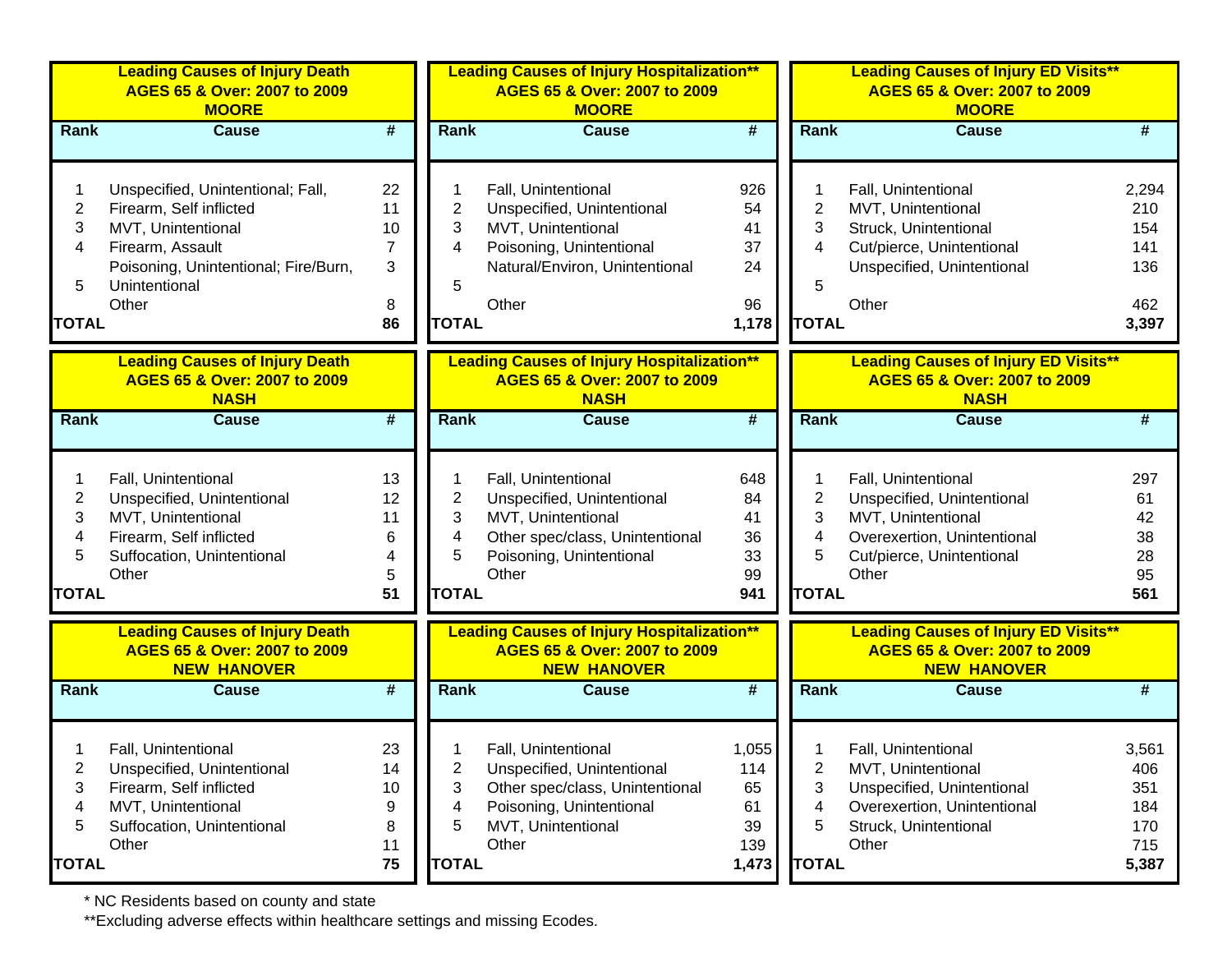|              | <b>Leading Causes of Injury Death</b><br>AGES 65 & Over: 2007 to 2009<br><b>NORTHAMPTON</b> |                             |                | <b>Leading Causes of Injury Hospitalization**</b><br>AGES 65 & Over: 2007 to 2009<br><b>NORTHAMPTON</b> |                |                | <b>Leading Causes of Injury ED Visits**</b><br>AGES 65 & Over: 2007 to 2009<br><b>NORTHAMPTON</b> |       |
|--------------|---------------------------------------------------------------------------------------------|-----------------------------|----------------|---------------------------------------------------------------------------------------------------------|----------------|----------------|---------------------------------------------------------------------------------------------------|-------|
| Rank         | <b>Cause</b>                                                                                | #                           | Rank           | <b>Cause</b>                                                                                            | #              | <b>Rank</b>    | <b>Cause</b>                                                                                      | #     |
|              |                                                                                             |                             |                |                                                                                                         |                |                |                                                                                                   |       |
|              | MVT, Unintentional                                                                          | 3                           |                | Fall, Unintentional                                                                                     | 162            | 1              | Fall, Unintentional                                                                               | 615   |
| 2            | Fire/Burn, Unintentional                                                                    | 2                           | 2              | Unspecified, Unintentional                                                                              | 28             | $\overline{2}$ | Unspecified, Unintentional                                                                        | 67    |
| 3            | Unspecified, Unintentional;                                                                 |                             | 3              | MVT, Unintentional                                                                                      | 11             | 3              | MVT, Unintentional                                                                                | 50    |
|              |                                                                                             |                             |                | Overexertion, Unintentional; Other                                                                      | $\overline{7}$ |                | Struck, Unintentional                                                                             | 35    |
|              |                                                                                             |                             | 4              | spec/class, Unintentional                                                                               |                | 4              |                                                                                                   |       |
| 5            |                                                                                             |                             | 5              | Poisoning, Unintentional                                                                                | 6              | 5              | Other spec/notclass, Unintentional                                                                | 31    |
|              | Other                                                                                       | 0                           |                | Other                                                                                                   | 20             |                | Other                                                                                             | 159   |
| <b>TOTAL</b> |                                                                                             | 9                           | <b>TOTAL</b>   |                                                                                                         | 241            | <b>TOTAL</b>   |                                                                                                   | 957   |
|              | <b>Leading Causes of Injury Death</b><br>AGES 65 & Over: 2007 to 2009<br><b>ONSLOW</b>      |                             |                | <b>Leading Causes of Injury Hospitalization**</b><br>AGES 65 & Over: 2007 to 2009<br><b>ONSLOW</b>      |                |                | <b>Leading Causes of Injury ED Visits**</b><br>AGES 65 & Over: 2007 to 2009<br><b>ONSLOW</b>      |       |
| Rank         | <b>Cause</b>                                                                                | $\overline{\boldsymbol{r}}$ | Rank           | <b>Cause</b>                                                                                            | #              | Rank           | <b>Cause</b>                                                                                      | #     |
|              |                                                                                             |                             |                |                                                                                                         |                |                |                                                                                                   |       |
|              | Fall, Unintentional                                                                         | 19                          |                | Fall, Unintentional                                                                                     | 378            | 1              | Fall, Unintentional                                                                               | 1,928 |
| 2            | MVT, Unintentional                                                                          | 8                           | $\overline{2}$ | Unspecified, Unintentional                                                                              | 88             | $\overline{2}$ | Unspecified, Unintentional                                                                        | 272   |
| 3            | Suffocation, Unintentional                                                                  | 6                           | 3              | MVT, Unintentional                                                                                      | 39             | 3              | MVT, Unintentional                                                                                | 249   |
| 4            | Unspecified, Unintentional                                                                  | 5                           | 4              | Poisoning, Unintentional                                                                                | 36             | $\overline{4}$ | Natural/Environ, Unintentional                                                                    | 115   |
|              | Poisoning, Unintentional; Firearm,<br>Self inflicted; Fire/Burn, Unintentional              | 3                           |                | Other spec/class, Unintentional                                                                         | 21             |                | Cut/pierce, Unintentional                                                                         | 104   |
| 5            |                                                                                             |                             | 5              |                                                                                                         |                | 5              |                                                                                                   |       |
|              | Other                                                                                       | 5                           |                | Other                                                                                                   | 67             |                | Other                                                                                             | 543   |
| <b>TOTAL</b> |                                                                                             | 52                          | <b>TOTAL</b>   |                                                                                                         | 629            | <b>TOTAL</b>   |                                                                                                   | 3,211 |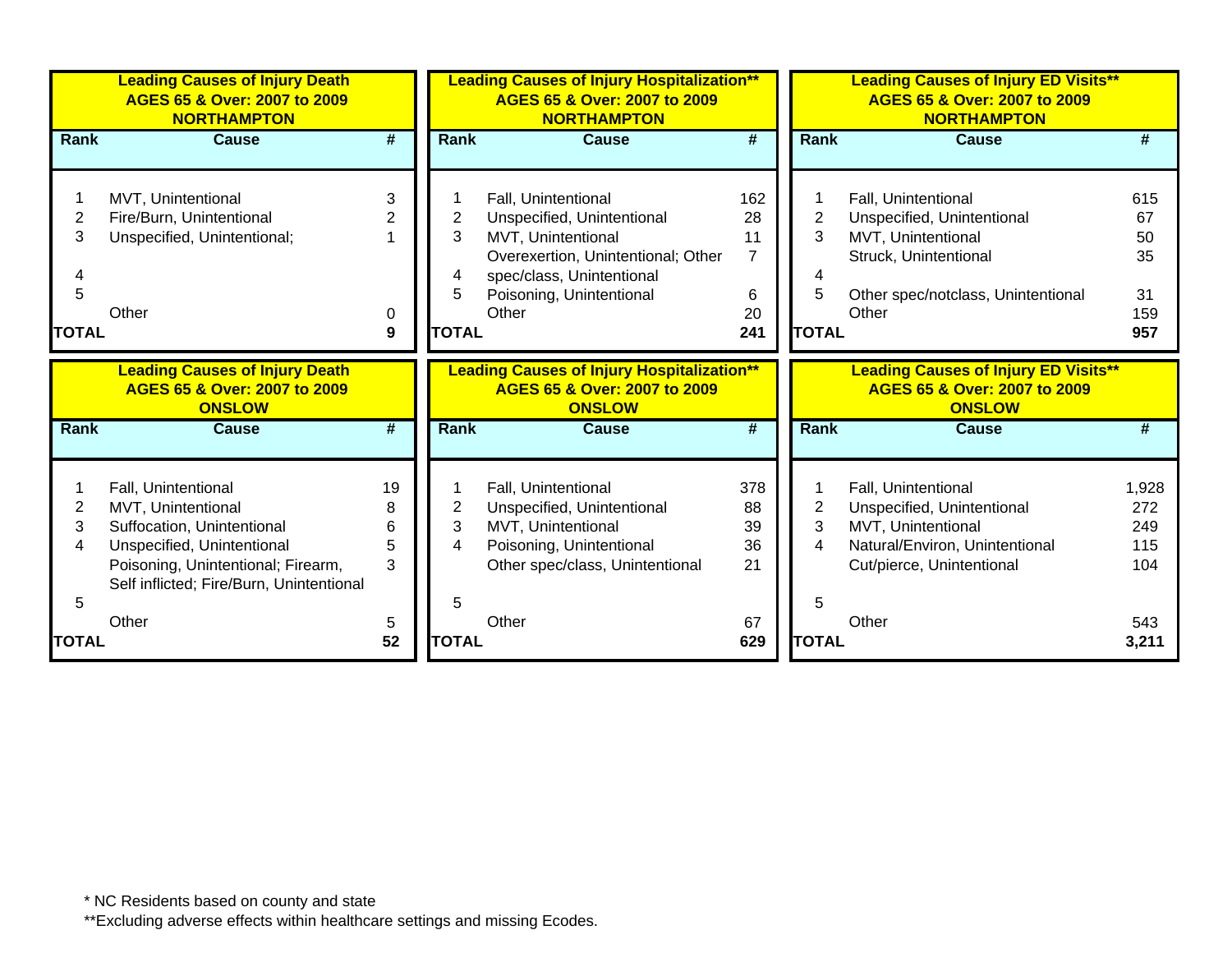|                                               | <b>Leading Causes of Injury Death</b><br>AGES 65 & Over: 2007 to 2009<br><b>ORANGE</b>                                                                                                                                                                               |                                     |                                  | <b>Leading Causes of Injury Hospitalization**</b><br>AGES 65 & Over: 2007 to 2009<br><b>ORANGE</b>                                                                                 |                                          | <b>Leading Causes of Injury ED Visits**</b><br>AGES 65 & Over: 2007 to 2009<br><b>ORANGE</b> |                                                                                                                                                        |                                                 |  |
|-----------------------------------------------|----------------------------------------------------------------------------------------------------------------------------------------------------------------------------------------------------------------------------------------------------------------------|-------------------------------------|----------------------------------|------------------------------------------------------------------------------------------------------------------------------------------------------------------------------------|------------------------------------------|----------------------------------------------------------------------------------------------|--------------------------------------------------------------------------------------------------------------------------------------------------------|-------------------------------------------------|--|
| <b>Rank</b>                                   | <b>Cause</b>                                                                                                                                                                                                                                                         | #                                   | Rank                             | <b>Cause</b>                                                                                                                                                                       | $\overline{\boldsymbol{t}}$              | Rank                                                                                         | <b>Cause</b>                                                                                                                                           | #                                               |  |
| $\overline{2}$<br>3<br>4<br>5<br><b>TOTAL</b> | Fall, Unintentional<br>MVT, Unintentional<br>Unspecified, Unintentional<br>Firearm, Self inflicted<br>Suffocation, Unintentional;<br>Suffocation, Self inflicted; Poisoning,<br>Undetermined; Other spec/NEC,<br>Unintentional; Fire/Burn,<br>Unintentional<br>Other | 13<br>6<br>3<br>0<br>31             | 2<br>3<br>4<br>5<br><b>TOTAL</b> | Fall, Unintentional<br>Unspecified, Unintentional<br>MVT, Unintentional<br>Poisoning, Unintentional<br>Other spec/class, Unintentional<br>Other                                    | 671<br>78<br>40<br>32<br>31<br>90<br>942 | 2<br>3<br>4<br>5<br><b>TOTAL</b>                                                             | Fall, Unintentional<br>Unspecified, Unintentional<br>MVT, Unintentional<br>Cut/pierce, Unintentional<br>Struck, Unintentional<br>Other                 | 1,406<br>151<br>104<br>87<br>82<br>332<br>2,162 |  |
|                                               | <b>Leading Causes of Injury Death</b><br>AGES 65 & Over: 2007 to 2009<br><b>PAMLICO</b>                                                                                                                                                                              |                                     |                                  | <b>Leading Causes of Injury Hospitalization**</b><br>AGES 65 & Over: 2007 to 2009<br><b>PAMLICO</b>                                                                                |                                          |                                                                                              | <b>Leading Causes of Injury ED Visits**</b><br>AGES 65 & Over: 2007 to 2009<br><b>PAMLICO</b>                                                          |                                                 |  |
| <b>Rank</b>                                   | <b>Cause</b>                                                                                                                                                                                                                                                         | $\overline{\boldsymbol{t}}$         | Rank                             | <b>Cause</b>                                                                                                                                                                       | $\overline{\boldsymbol{t}}$              | Rank                                                                                         | <b>Cause</b>                                                                                                                                           | #                                               |  |
| 2<br>3<br>5<br><b>TOTAL</b>                   | Fall, Unintentional<br>MVT, Unintentional<br>Unspecified, Unintentional; Firearm,<br>Other                                                                                                                                                                           | 6<br>4<br>$\overline{2}$<br>0<br>14 | 2<br>3<br>4<br>5<br><b>TOTAL</b> | Fall, Unintentional<br>Unspecified, Unintentional<br>Other spec/class, Unintentional<br>MVT, Unintentional<br>Poisoning, Unintentional;<br>Natural/Environ, Unintentional<br>Other | 96<br>15<br>14<br>11<br>5<br>9<br>155    | $\overline{2}$<br>3<br>4<br>5<br><b>TOTAL</b>                                                | Fall, Unintentional<br>MVT, Unintentional<br>Natural/Environ, Unintentional;<br>Unspecified, Unintentional<br>Other spec/class, Unintentional<br>Other | 139<br>20<br>16<br>15<br>14<br>36<br>256        |  |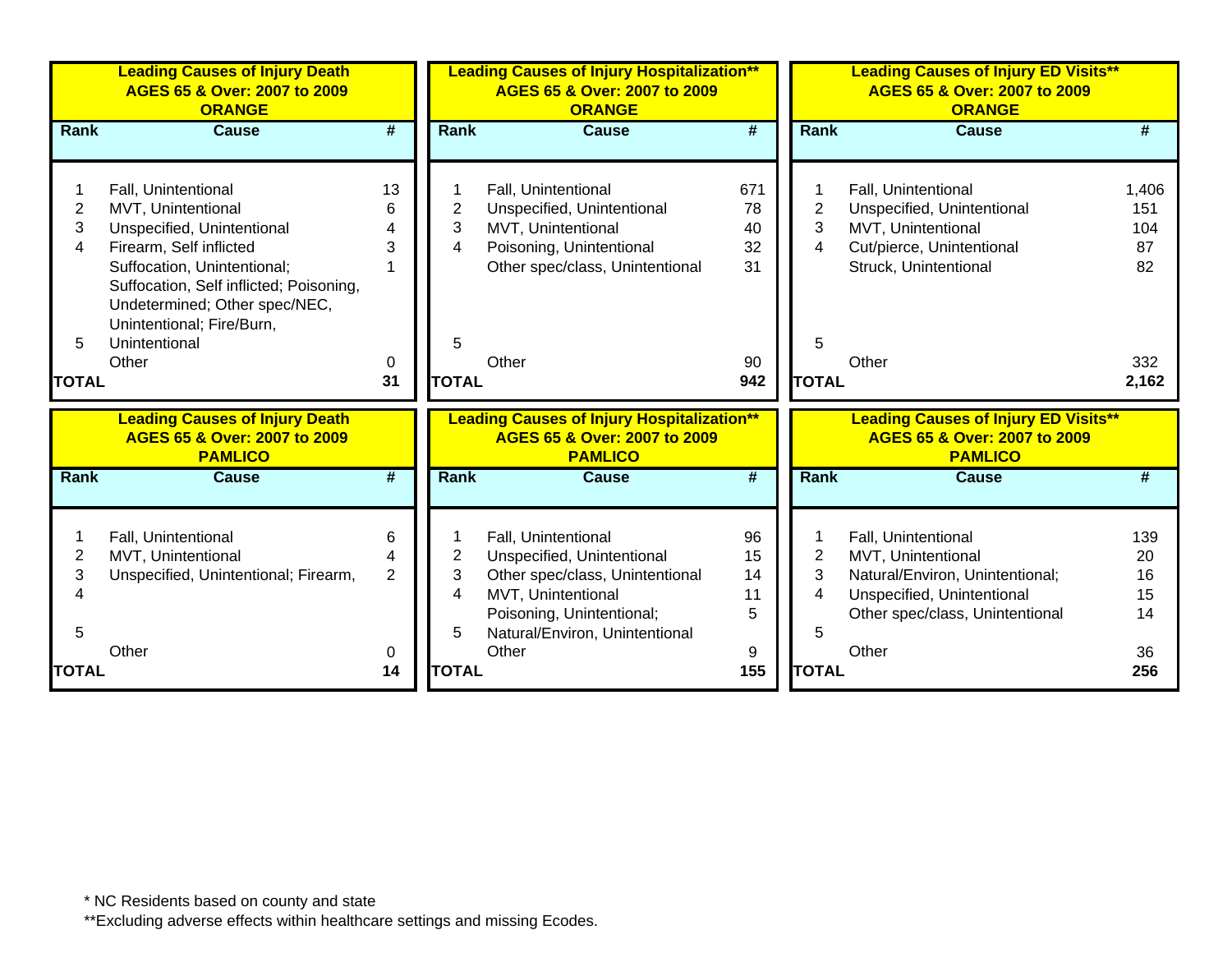|                             | <b>Leading Causes of Injury Death</b><br>AGES 65 & Over: 2007 to 2009<br><b>PASQUOTANK</b>                                           |                                     |                                  | <b>Leading Causes of Injury Hospitalization**</b><br>AGES 65 & Over: 2007 to 2009<br><b>PASQUOTANK</b>                                                                                 |                                        | <b>Leading Causes of Injury ED Visits**</b><br>AGES 65 & Over: 2007 to 2009<br><b>PASQUOTANK</b> |                                                                                                                                                    |                                   |
|-----------------------------|--------------------------------------------------------------------------------------------------------------------------------------|-------------------------------------|----------------------------------|----------------------------------------------------------------------------------------------------------------------------------------------------------------------------------------|----------------------------------------|--------------------------------------------------------------------------------------------------|----------------------------------------------------------------------------------------------------------------------------------------------------|-----------------------------------|
| Rank                        | <b>Cause</b>                                                                                                                         | #                                   | Rank                             | <b>Cause</b>                                                                                                                                                                           | $\overline{\boldsymbol{t}}$            | Rank                                                                                             | <b>Cause</b>                                                                                                                                       | #                                 |
| 2<br>3<br>5<br><b>TOTAL</b> | Unspecified, Unintentional<br>Fall, Unintentional<br>Poisoning, Unintentional; Firearm,<br>Transport, other, Unintentional;<br>Other | 8<br>6<br>$\overline{2}$<br>0<br>23 | 2<br>3<br>4<br>5<br><b>TOTAL</b> | Fall, Unintentional<br>Unspecified, Unintentional<br>MVT, Unintentional<br>Poisoning, Unintentional<br>Natural/Environ, Unintentional<br>Other                                         | 227<br>31<br>10<br>8<br>5<br>18<br>299 | 2<br>3<br>4<br>5<br><b>TOTAL</b>                                                                 | Fall, Unintentional<br>MVT, Unintentional<br>Unspecified, Unintentional<br>Natural/Environ, Unintentional<br>Struck, Unintentional<br>Other        | 99<br>37<br>22<br>186             |
|                             | <b>Leading Causes of Injury Death</b><br>AGES 65 & Over: 2007 to 2009<br><b>PENDER</b>                                               |                                     |                                  | <b>Leading Causes of Injury Hospitalization**</b><br>AGES 65 & Over: 2007 to 2009<br><b>PENDER</b>                                                                                     |                                        |                                                                                                  | <b>Leading Causes of Injury ED Visits**</b><br>AGES 65 & Over: 2007 to 2009<br><b>PENDER</b>                                                       |                                   |
| Rank                        | <b>Cause</b>                                                                                                                         | #                                   | <b>Rank</b>                      | <b>Cause</b>                                                                                                                                                                           | #                                      | <b>Rank</b>                                                                                      | <b>Cause</b>                                                                                                                                       | #                                 |
|                             |                                                                                                                                      |                                     |                                  |                                                                                                                                                                                        |                                        |                                                                                                  |                                                                                                                                                    |                                   |
| 2<br>3<br>5                 | Fall, Unintentional<br>Unspecified, Unintentional;<br>Transport, other, Unintentional;<br>Other                                      | 6<br>0                              | 2<br>3<br>4<br>5                 | Fall, Unintentional<br>Unspecified, Unintentional<br>Other spec/class, Unintentional<br>MVT, Unintentional<br>Poisoning, Unintentional; Other<br>spec/notclass, Unintentional<br>Other | 204<br>34<br>16<br>15<br>6<br>20       | 2<br>3<br>4<br>5                                                                                 | Fall, Unintentional<br>MVT, Unintentional<br>Unspecified, Unintentional<br>Other spec/class, Unintentional<br>Overexertion, Unintentional<br>Other | 578<br>93<br>85<br>28<br>24<br>97 |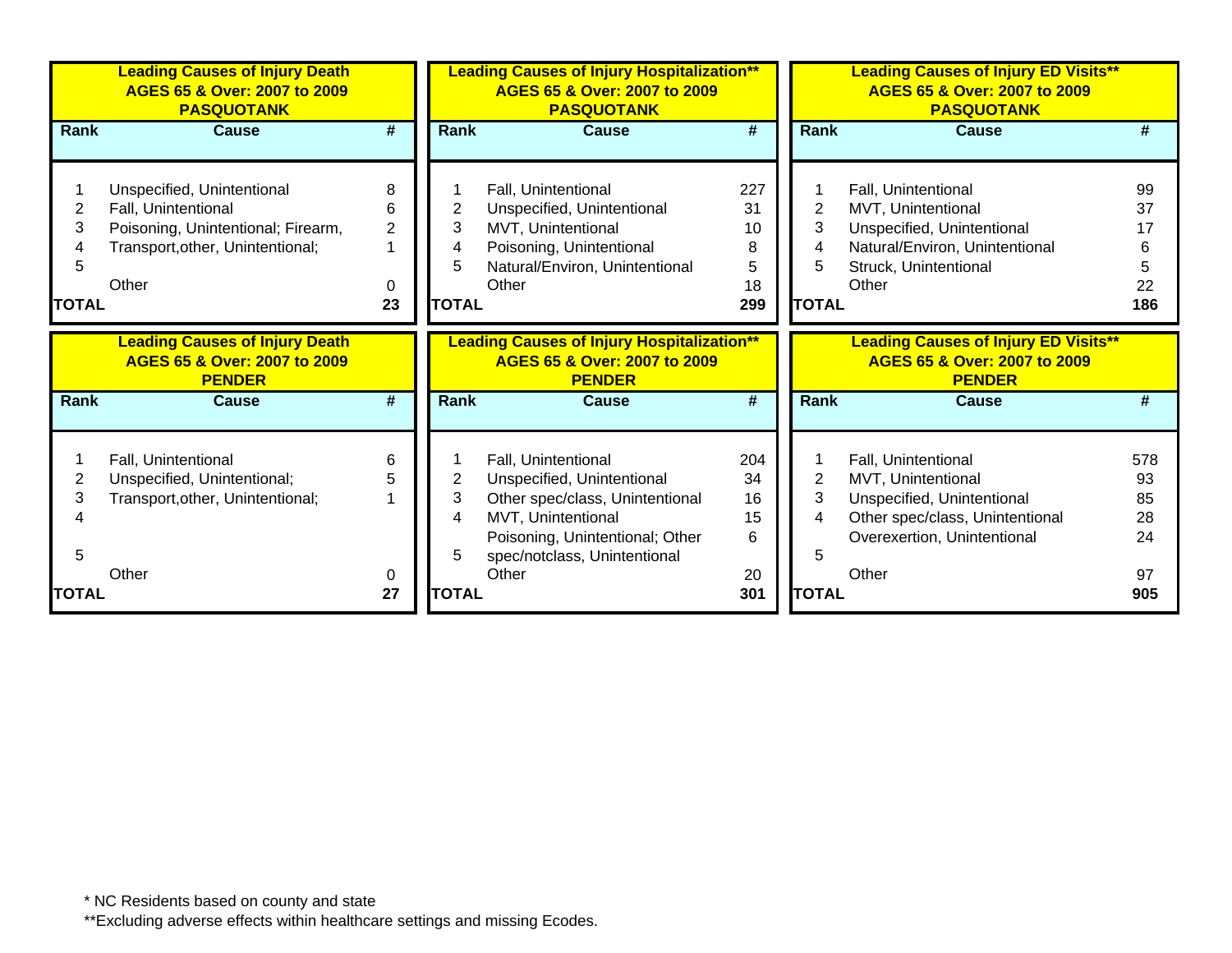|              | <b>Leading Causes of Injury Death</b><br>AGES 65 & Over: 2007 to 2009<br><b>PERQUIMANS</b><br>#<br>Cause |                 |                | <b>Leading Causes of Injury Hospitalization**</b><br>AGES 65 & Over: 2007 to 2009<br><b>PERQUIMANS</b> |                |                | <b>Leading Causes of Injury ED Visits**</b><br>AGES 65 & Over: 2007 to 2009<br><b>PERQUIMANS</b> |       |  |
|--------------|----------------------------------------------------------------------------------------------------------|-----------------|----------------|--------------------------------------------------------------------------------------------------------|----------------|----------------|--------------------------------------------------------------------------------------------------|-------|--|
| Rank         |                                                                                                          |                 | Rank           | Cause                                                                                                  | #              | <b>Rank</b>    | <b>Cause</b>                                                                                     |       |  |
|              |                                                                                                          |                 |                |                                                                                                        |                |                |                                                                                                  |       |  |
|              | MVT, Unintentional; Fall,                                                                                | 3               |                | Fall, Unintentional                                                                                    | 65             |                | Fall, Unintentional                                                                              | 103   |  |
| 2            | Unspecified, Unintentional;                                                                              |                 | $\overline{2}$ | Unspecified, Unintentional                                                                             | 15             | $\overline{2}$ | Unspecified, Unintentional                                                                       | 22    |  |
|              |                                                                                                          |                 |                | Poisoning, Unintentional;                                                                              | 5              |                | MVT, Unintentional                                                                               | 14    |  |
| 3            |                                                                                                          |                 | 3              | Natural/Environ, Unintentional                                                                         |                | 3              |                                                                                                  |       |  |
| 4            |                                                                                                          |                 | 4              | Other spec/class, Unintentional                                                                        | 3              | 4              | Cut/pierce, Unintentional                                                                        | 11    |  |
|              |                                                                                                          |                 |                | Overexertion, Unintentional; MVT,                                                                      | $\overline{2}$ |                | Struck, Unintentional;                                                                           | 8     |  |
|              |                                                                                                          |                 |                | Unintentional; Cut/pierce,                                                                             |                |                | Natural/Environ, Unintentional                                                                   |       |  |
| 5            |                                                                                                          |                 | 5              | Unintentional                                                                                          |                | 5              |                                                                                                  |       |  |
|              | Other                                                                                                    | $\Omega$        |                | Other                                                                                                  |                |                | Other                                                                                            | 21    |  |
| <b>TOTAL</b> |                                                                                                          | 10              | <b>TOTAL</b>   |                                                                                                        | 103            | <b>TOTAL</b>   |                                                                                                  | 187   |  |
|              | <b>Leading Causes of Injury Death</b><br>AGES 65 & Over: 2007 to 2009<br><b>PERSON</b>                   |                 |                | <b>Leading Causes of Injury Hospitalization**</b><br>AGES 65 & Over: 2007 to 2009<br><b>PERSON</b>     |                |                | <b>Leading Causes of Injury ED Visits**</b><br>AGES 65 & Over: 2007 to 2009<br><b>PERSON</b>     |       |  |
| <b>Rank</b>  | <b>Cause</b>                                                                                             | $\overline{\#}$ | <b>Rank</b>    | <b>Cause</b>                                                                                           | #              | <b>Rank</b>    | <b>Cause</b>                                                                                     | #     |  |
|              |                                                                                                          |                 |                |                                                                                                        |                |                |                                                                                                  |       |  |
|              |                                                                                                          | 5               |                |                                                                                                        | 298            |                |                                                                                                  | 951   |  |
| 2            | Fall, Unintentional<br>Suffocation, Unintentional; MVT,                                                  | 4               | 2              | Fall, Unintentional<br>Unspecified, Unintentional                                                      | 52             | $\overline{2}$ | Fall, Unintentional<br>Unspecified, Unintentional                                                | 136   |  |
| 3            | Unspecified, Unintentional                                                                               | 3               | 3              | MVT, Unintentional                                                                                     | 18             | 3              | Overexertion, Unintentional                                                                      | 124   |  |
| 4            | Firearm, Self inflicted                                                                                  | $\overline{2}$  | 4              | Natural/Environ, Unintentional                                                                         | 14             | 4              | Cut/pierce, Unintentional                                                                        | 89    |  |
|              | Natural/Environ, Unintentional;                                                                          |                 |                | Poisoning, Unintentional                                                                               | 12             |                | Natural/Environ, Unintentional; MVT,                                                             | 81    |  |
| 5            | Fire/Burn, Unintentional                                                                                 |                 | 5              |                                                                                                        |                | 5              | Unintentional                                                                                    |       |  |
|              | Other                                                                                                    | 0               |                | Other                                                                                                  | 53             |                | Other                                                                                            | 195   |  |
| <b>TOTAL</b> |                                                                                                          | 20              | <b>TOTAL</b>   |                                                                                                        | 447            | <b>TOTAL</b>   |                                                                                                  | 1,657 |  |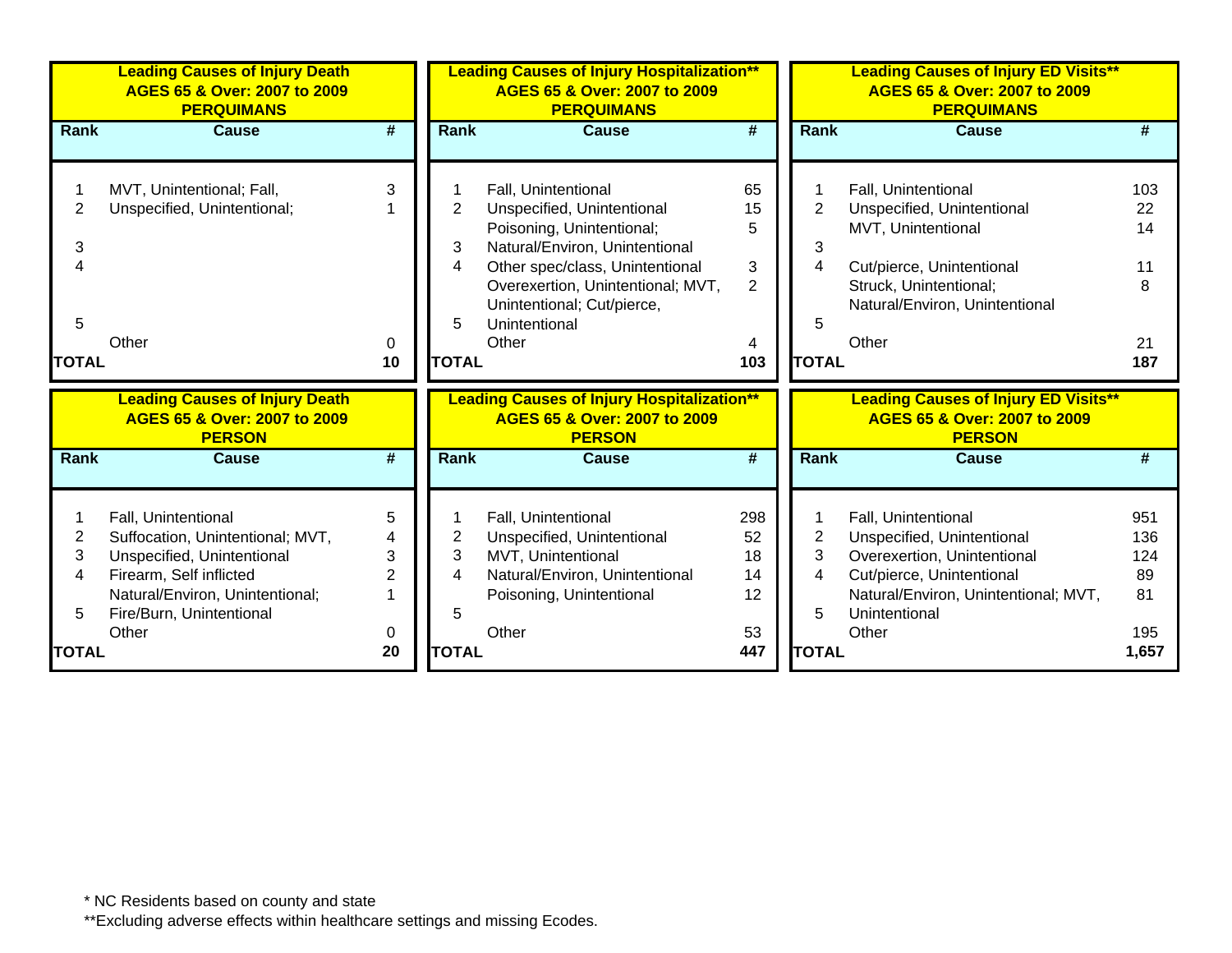|              | <b>Leading Causes of Injury Death</b><br>AGES 65 & Over: 2007 to 2009<br><b>PITT</b> |                             |                     | <b>Leading Causes of Injury Hospitalization**</b><br>AGES 65 & Over: 2007 to 2009<br><b>PITT</b> |                             |                     | <b>Leading Causes of Injury ED Visits**</b><br>AGES 65 & Over: 2007 to 2009<br><b>PITT</b> |          |
|--------------|--------------------------------------------------------------------------------------|-----------------------------|---------------------|--------------------------------------------------------------------------------------------------|-----------------------------|---------------------|--------------------------------------------------------------------------------------------|----------|
| <b>Rank</b>  | <b>Cause</b>                                                                         | $\overline{\boldsymbol{r}}$ | <b>Rank</b>         | <b>Cause</b>                                                                                     | $\overline{\boldsymbol{t}}$ | Rank                | <b>Cause</b>                                                                               | #        |
|              |                                                                                      |                             |                     |                                                                                                  |                             |                     |                                                                                            |          |
|              | Fall, Unintentional                                                                  | 34                          |                     | Fall, Unintentional                                                                              | 609                         | 1                   | Fall, Unintentional                                                                        | 1,284    |
| 2            | MVT, Unintentional                                                                   | 8                           | $\overline{2}$      | MVT, Unintentional                                                                               | 64                          | $\overline{2}$      | MVT, Unintentional                                                                         | 178      |
| 3            | Unspecified, Unintentional                                                           | 6                           | 3                   | Poisoning, Unintentional                                                                         | 32                          | 3                   | Unspecified, Unintentional                                                                 | 120      |
| 4            | Firearm, Self inflicted; Fire/Burn,                                                  | 3                           | 4                   | Unspecified, Unintentional                                                                       | 29                          | $\overline{4}$      | Struck, Unintentional                                                                      | 95       |
|              | Suffocation, Unintentional                                                           | $\overline{2}$              | 5                   | Natural/Environ, Unintentional                                                                   | 13                          | 5                   | Cut/pierce, Unintentional                                                                  | 74       |
|              | Other                                                                                | 4                           |                     | Other                                                                                            | 72                          |                     | Other                                                                                      | 301      |
| <b>TOTAL</b> |                                                                                      | 60                          | <b>TOTAL</b>        |                                                                                                  | 819                         | <b>TOTAL</b>        |                                                                                            | 2,052    |
|              | <b>Leading Causes of Injury Death</b><br>AGES 65 & Over: 2007 to 2009<br><b>POLK</b> |                             |                     | <b>Leading Causes of Injury Hospitalization**</b><br>AGES 65 & Over: 2007 to 2009<br><b>POLK</b> |                             |                     | <b>Leading Causes of Injury ED Visits**</b><br>AGES 65 & Over: 2007 to 2009<br><b>POLK</b> |          |
| <b>Rank</b>  | Cause                                                                                | $\overline{\boldsymbol{r}}$ | <b>Rank</b>         | Cause                                                                                            | #                           | <b>Rank</b>         | Cause                                                                                      | #        |
|              |                                                                                      |                             |                     |                                                                                                  |                             |                     |                                                                                            |          |
|              | Fall, Unintentional                                                                  | $\overline{7}$              |                     | Fall, Unintentional                                                                              | 232                         | 1                   | Fall, Unintentional                                                                        | 353      |
| 2<br>3       | Unspecified, Unintentional<br>Drowning, Unintentional                                | 5                           | $\overline{2}$<br>3 | Unspecified, Unintentional                                                                       | 12                          | $\overline{2}$<br>3 | MVT, Unintentional<br>Struck, Unintentional                                                | 25<br>23 |
|              | Firearm, Self inflicted                                                              | 3<br>$\overline{2}$         |                     | Poisoning, Unintentional<br>Other spec/notclass,                                                 | 8<br>6                      |                     | Unspecified, Unintentional                                                                 | 20       |
|              |                                                                                      |                             |                     | Unintentional; MVT, Unintentional                                                                |                             |                     |                                                                                            |          |
|              |                                                                                      |                             | Δ                   |                                                                                                  |                             | 4                   |                                                                                            |          |
|              | Struck, Unintentional; Other land                                                    | 1                           |                     | Struck, Unintentional; Poisoning,                                                                | 4                           |                     | Cut/pierce, Unintentional                                                                  | 18       |
|              | transport, Unintentional;                                                            |                             |                     | Undetermined; Natural/Environ,                                                                   |                             |                     |                                                                                            |          |
| 5            | Natural/Environ, Unintentional                                                       |                             | 5                   | Unintentional                                                                                    |                             | 5                   |                                                                                            |          |
|              | Other                                                                                | 0                           |                     | Other                                                                                            | 13                          |                     | Other                                                                                      | 58       |
| <b>TOTAL</b> |                                                                                      | 20                          | <b>TOTAL</b>        |                                                                                                  | 289                         | <b>TOTAL</b>        |                                                                                            | 497      |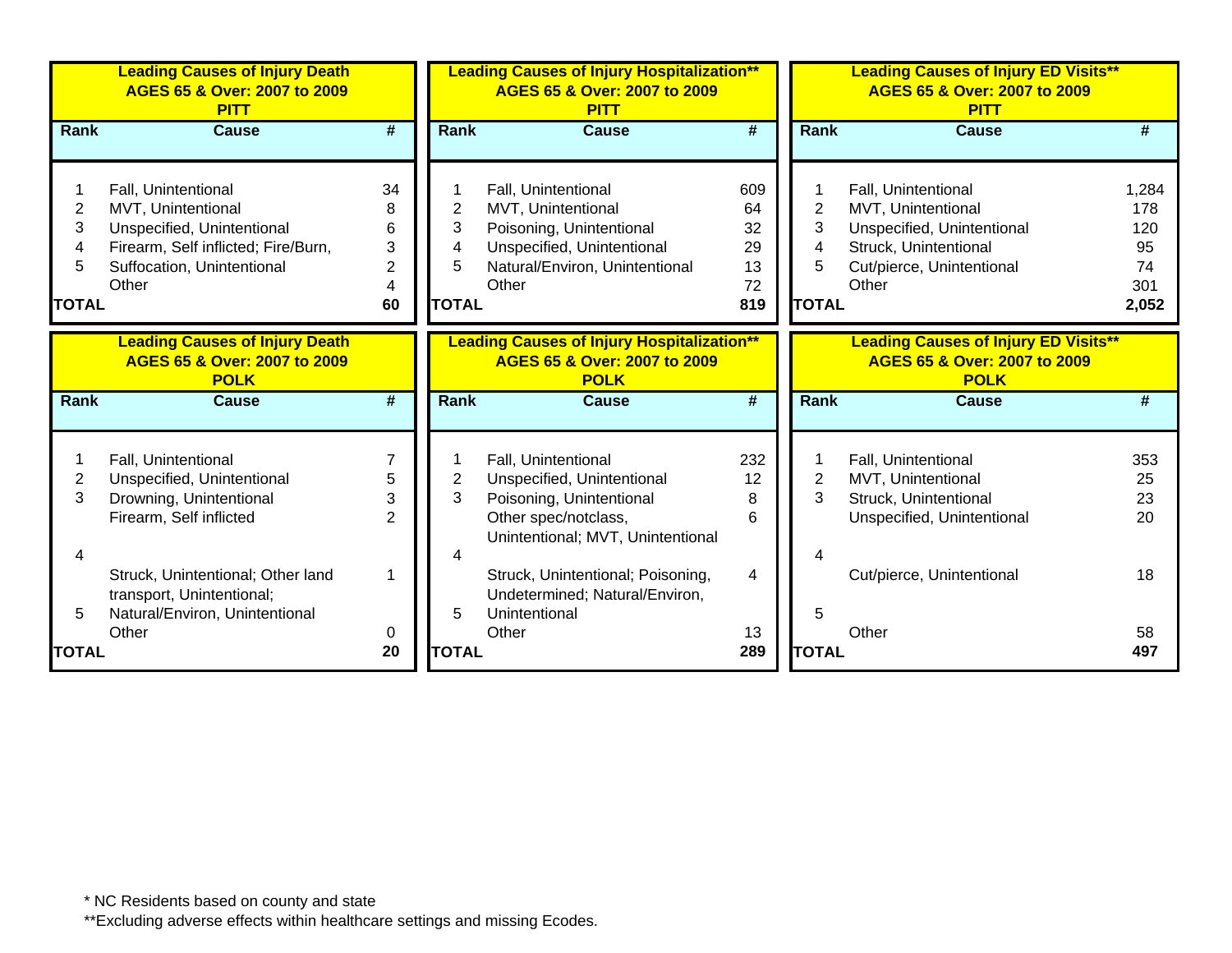|              | <b>Leading Causes of Injury Death</b><br>AGES 65 & Over: 2007 to 2009<br><b>RANDOLPH</b>                                                                                                |                             |                | <b>Leading Causes of Injury Hospitalization**</b><br>AGES 65 & Over: 2007 to 2009<br><b>RANDOLPH</b> |                             |                | <b>Leading Causes of Injury ED Visits**</b><br>AGES 65 & Over: 2007 to 2009<br><b>RANDOLPH</b> |                 |  |
|--------------|-----------------------------------------------------------------------------------------------------------------------------------------------------------------------------------------|-----------------------------|----------------|------------------------------------------------------------------------------------------------------|-----------------------------|----------------|------------------------------------------------------------------------------------------------|-----------------|--|
| <b>Rank</b>  | <b>Cause</b>                                                                                                                                                                            | #                           | <b>Rank</b>    | <b>Cause</b>                                                                                         | $\overline{\boldsymbol{r}}$ | <b>Rank</b>    | <b>Cause</b>                                                                                   | #               |  |
|              |                                                                                                                                                                                         |                             |                |                                                                                                      |                             |                |                                                                                                |                 |  |
|              | Fall, Unintentional                                                                                                                                                                     | 47                          |                | Fall, Unintentional                                                                                  | 998                         |                | Fall, Unintentional                                                                            | 3,279           |  |
| 2            | MVT, Unintentional                                                                                                                                                                      | 15                          | $\overline{2}$ | Unspecified, Unintentional                                                                           | 99                          | $\overline{c}$ | Unspecified, Unintentional                                                                     | 309             |  |
| 3            | Firearm, Self inflicted                                                                                                                                                                 | 12                          | 3              | MVT, Unintentional                                                                                   | 60                          | 3              | MVT, Unintentional                                                                             | 296             |  |
| 4            | Unspecified, Unintentional                                                                                                                                                              | 6                           | 4              | Poisoning, Unintentional                                                                             | 38                          | $\overline{4}$ | Struck, Unintentional                                                                          | 158             |  |
|              | Unspecified, Assault; Suffocation,<br>Unintentional; Suffocation, Self<br>inflicted; Poisoning, Unintentional;<br>Natural/Environ, Unintentional;<br>Machinery, Unintentional; Firearm, | $\overline{2}$              |                | Other spec/class, Unintentional                                                                      | 36                          |                | Natural/Environ, Unintentional                                                                 | 137             |  |
| 5            | Assault                                                                                                                                                                                 |                             | 5              |                                                                                                      |                             | 5              |                                                                                                |                 |  |
|              | Other                                                                                                                                                                                   | 4<br>98                     | <b>TOTAL</b>   | Other                                                                                                | 134                         | <b>TOTAL</b>   | Other                                                                                          | 666             |  |
| <b>TOTAL</b> |                                                                                                                                                                                         |                             |                |                                                                                                      | 1,365                       |                |                                                                                                | 4,845           |  |
|              | <b>Leading Causes of Injury Death</b><br>AGES 65 & Over: 2007 to 2009<br><b>RICHMOND</b>                                                                                                |                             |                | <b>Leading Causes of Injury Hospitalization**</b><br>AGES 65 & Over: 2007 to 2009<br><b>RICHMOND</b> |                             |                | <b>Leading Causes of Injury ED Visits**</b><br>AGES 65 & Over: 2007 to 2009<br><b>RICHMOND</b> |                 |  |
| <b>Rank</b>  | <b>Cause</b>                                                                                                                                                                            | $\overline{\boldsymbol{t}}$ | <b>Rank</b>    | <b>Cause</b>                                                                                         | #                           | Rank           | <b>Cause</b>                                                                                   | $\overline{\#}$ |  |
|              |                                                                                                                                                                                         |                             |                |                                                                                                      |                             |                |                                                                                                |                 |  |
|              | MVT, Unintentional                                                                                                                                                                      | 8                           |                | Fall, Unintentional                                                                                  | 364                         |                | Fall, Unintentional                                                                            | 810             |  |
| 2            | Unspecified, Unintentional; Fall,                                                                                                                                                       | 5                           | $\overline{2}$ | Unspecified, Unintentional                                                                           | 44                          | $\overline{2}$ | MVT, Unintentional                                                                             | 114             |  |
| 3            | Firearm, Self inflicted                                                                                                                                                                 | 3                           | 3              | Poisoning, Unintentional                                                                             | 22                          | 3              | Unspecified, Unintentional                                                                     | 88              |  |
|              | Suffocation, Unintentional;                                                                                                                                                             |                             | 4              | MVT, Unintentional                                                                                   | 20                          | $\overline{4}$ | Overexertion, Unintentional                                                                    | 56              |  |
| 5            |                                                                                                                                                                                         |                             | 5              | Other spec/class, Unintentional                                                                      | 17                          | 5              | Cut/pierce, Unintentional                                                                      | 49              |  |
|              | Other                                                                                                                                                                                   | 0                           |                | Other                                                                                                | 45                          |                | Other                                                                                          | 196             |  |
| <b>TOTAL</b> |                                                                                                                                                                                         | 26                          | <b>TOTAL</b>   |                                                                                                      | 512                         | <b>TOTAL</b>   |                                                                                                | 1,313           |  |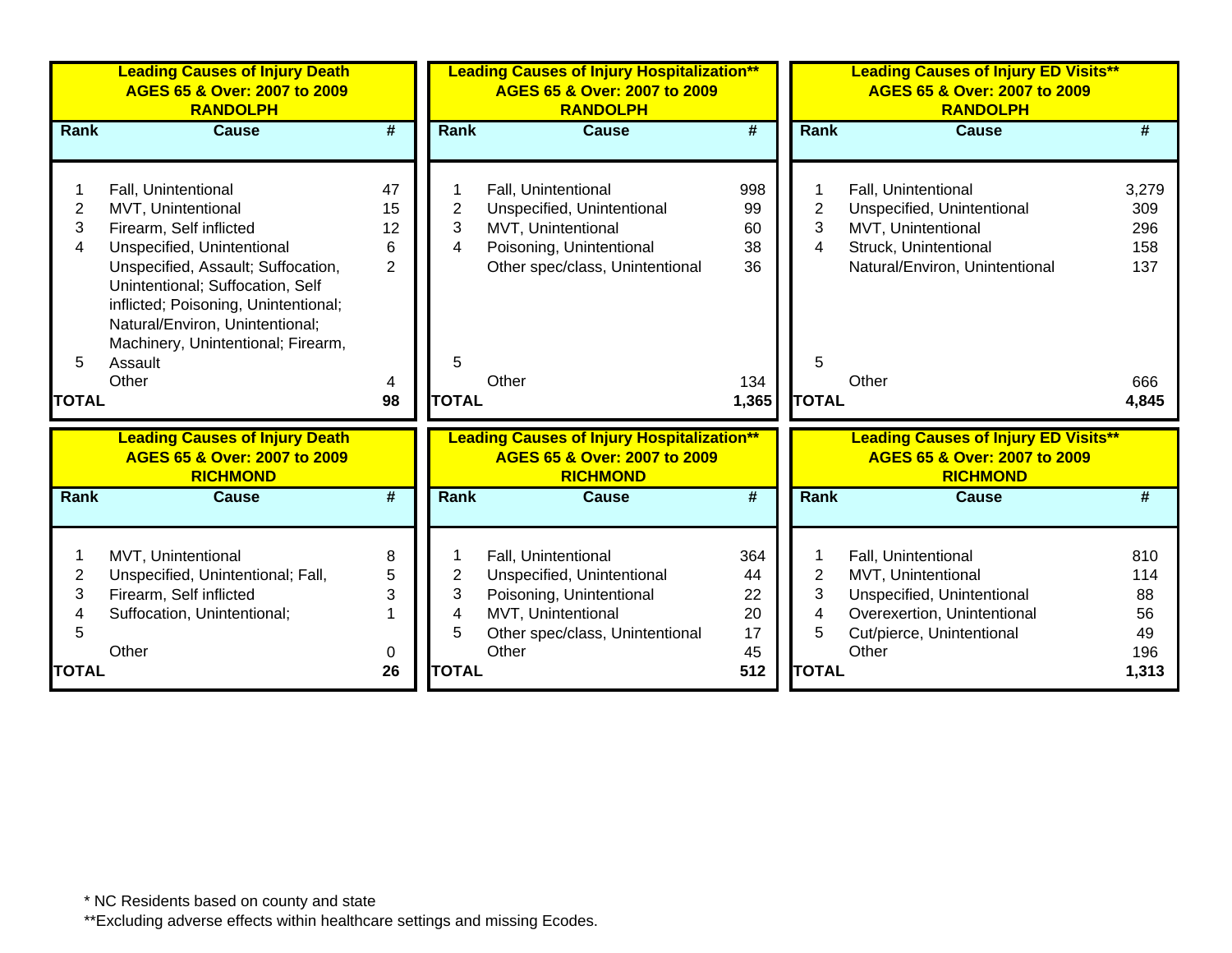|                                               | <b>Leading Causes of Injury Death</b><br>AGES 65 & Over: 2007 to 2009<br><b>ROBESON</b>                                                                                                                                     |                                                 | <b>Leading Causes of Injury Hospitalization**</b><br>AGES 65 & Over: 2007 to 2009<br><b>ROBESON</b> |                                                                                                                                                 |                                           | <b>Leading Causes of Injury ED Visits**</b><br>AGES 65 & Over: 2007 to 2009<br><b>ROBESON</b> |                                                                                                                                              |                                                   |  |
|-----------------------------------------------|-----------------------------------------------------------------------------------------------------------------------------------------------------------------------------------------------------------------------------|-------------------------------------------------|-----------------------------------------------------------------------------------------------------|-------------------------------------------------------------------------------------------------------------------------------------------------|-------------------------------------------|-----------------------------------------------------------------------------------------------|----------------------------------------------------------------------------------------------------------------------------------------------|---------------------------------------------------|--|
| Rank                                          | <b>Cause</b>                                                                                                                                                                                                                | $\overline{\boldsymbol{H}}$                     | Rank                                                                                                | <b>Cause</b>                                                                                                                                    | #                                         | Rank                                                                                          | <b>Cause</b>                                                                                                                                 | #                                                 |  |
| $\overline{c}$<br>3<br>4<br>5<br><b>TOTAL</b> | Fall, Unintentional<br>MVT, Unintentional<br>Unspecified, Unintentional;<br>Fire/Burn, Unintentional<br>Unspecified, Assault; Poisoning, Self<br>inflicted; Natural/Environ,<br>Unintentional; Cut/pierce, Assault<br>Other | 16<br>14<br>6<br>4<br>$\overline{2}$<br>3<br>63 | $\overline{2}$<br>3<br>4<br>5<br><b>TOTAL</b>                                                       | Fall, Unintentional<br>Unspecified, Unintentional<br>MVT, Unintentional<br>Poisoning, Unintentional<br>Other spec/class, Unintentional<br>Other | 375<br>293<br>61<br>49<br>26<br>85<br>889 | $\overline{2}$<br>3<br>4<br>5<br><b>TOTAL</b>                                                 | Fall, Unintentional<br>MVT, Unintentional<br>Unspecified, Unintentional<br>Struck, Unintentional<br>Overexertion, Unintentional<br>Other     | 2,086<br>405<br>341<br>149<br>130<br>566<br>3,677 |  |
|                                               | <b>Leading Causes of Injury Death</b><br>AGES 65 & Over: 2007 to 2009<br><b>ROCKINGHAM</b>                                                                                                                                  |                                                 |                                                                                                     | <b>Leading Causes of Injury Hospitalization**</b><br>AGES 65 & Over: 2007 to 2009<br><b>ROCKINGHAM</b>                                          |                                           |                                                                                               | <b>Leading Causes of Injury ED Visits**</b><br>AGES 65 & Over: 2007 to 2009<br><b>ROCKINGHAM</b>                                             |                                                   |  |
| <b>Rank</b>                                   | <b>Cause</b>                                                                                                                                                                                                                | $\overline{\boldsymbol{t}}$                     | Rank                                                                                                | <b>Cause</b>                                                                                                                                    | $\overline{\boldsymbol{t}}$               | <b>Rank</b>                                                                                   | <b>Cause</b>                                                                                                                                 | #                                                 |  |
| 2<br>3<br>4<br>5                              | Fall, Unintentional<br>Unspecified, Unintentional<br>MVT, Unintentional<br>Firearm, Self inflicted; Fire/Burn,<br>Other land transport, Unintentional;<br>Natural/Environ, Unintentional;<br>Cut/pierce, Unintentional      | 27<br>12<br>8<br>6<br>$\overline{2}$            | 2<br>3<br>4<br>5                                                                                    | Fall, Unintentional<br>Unspecified, Unintentional<br>Other spec/class, Unintentional<br>Poisoning, Unintentional<br>MVT, Unintentional          | 999<br>95<br>57<br>44<br>36               | $\overline{2}$<br>3<br>4<br>5                                                                 | Fall, Unintentional<br>Unspecified, Unintentional<br>Natural/Environ, Unintentional<br>MVT, Unintentional<br>Other spec/class, Unintentional | 1,724<br>241<br>149<br>138<br>124                 |  |
| <b>TOTAL</b>                                  | Other                                                                                                                                                                                                                       | 6<br>71                                         | <b>TOTAL</b>                                                                                        | Other                                                                                                                                           | 133<br>1,364                              | <b>TOTAL</b>                                                                                  | Other                                                                                                                                        | 425<br>2,801                                      |  |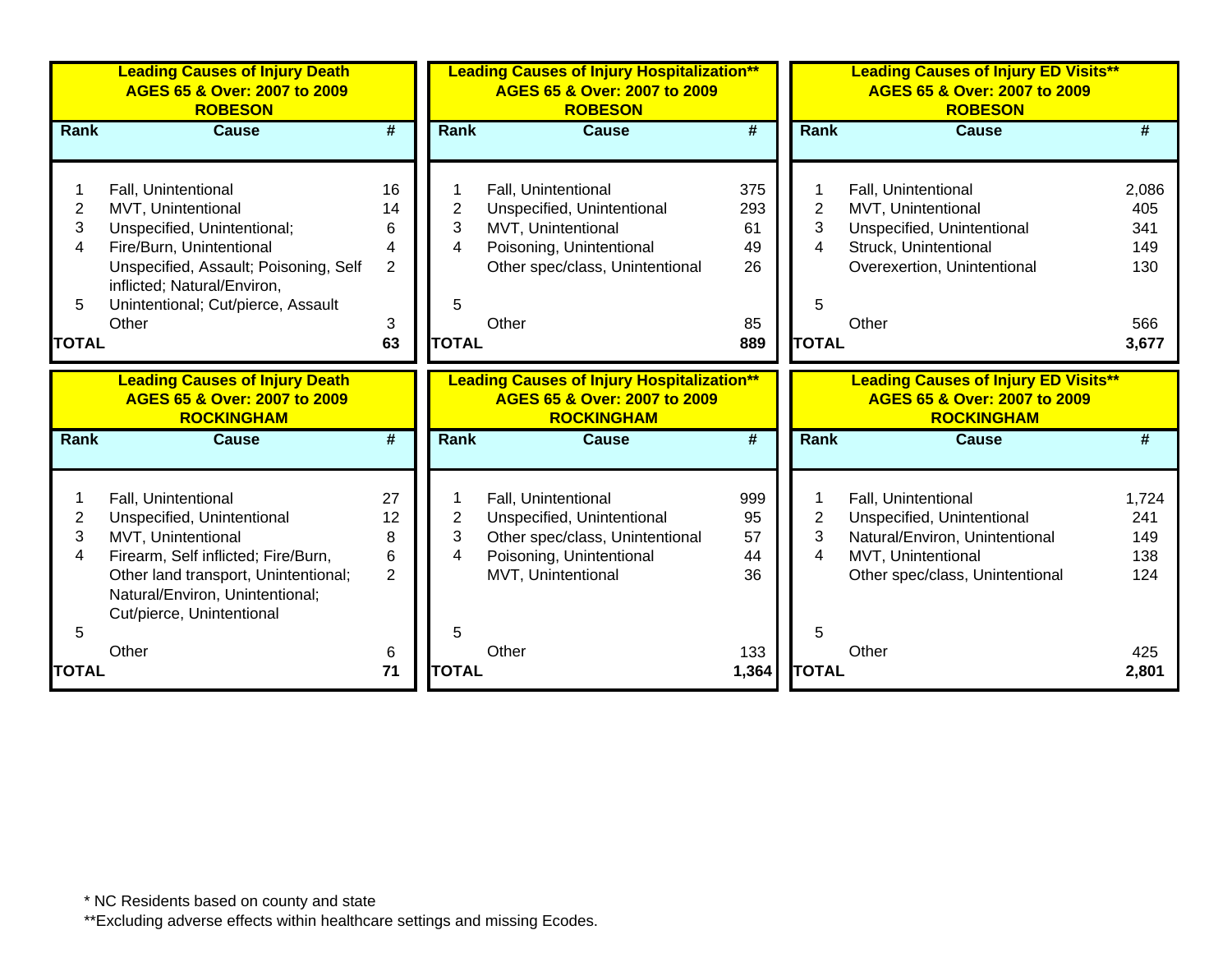|                                               | <b>Leading Causes of Injury Death</b><br>AGES 65 & Over: 2007 to 2009<br><b>ROWAN</b>                                                                            |                                     |                                               | <b>Leading Causes of Injury Hospitalization**</b><br>AGES 65 & Over: 2007 to 2009<br><b>ROWAN</b>                                               |                                              | <b>Leading Causes of Injury ED Visits**</b><br>AGES 65 & Over: 2007 to 2009<br><b>ROWAN</b>                                                                                                  |                                                   |
|-----------------------------------------------|------------------------------------------------------------------------------------------------------------------------------------------------------------------|-------------------------------------|-----------------------------------------------|-------------------------------------------------------------------------------------------------------------------------------------------------|----------------------------------------------|----------------------------------------------------------------------------------------------------------------------------------------------------------------------------------------------|---------------------------------------------------|
| <b>Rank</b>                                   | <b>Cause</b>                                                                                                                                                     | #                                   | <b>Rank</b>                                   | <b>Cause</b>                                                                                                                                    | #                                            | Rank<br><b>Cause</b>                                                                                                                                                                         | #                                                 |
| $\overline{2}$<br>3<br>4<br>5<br><b>TOTAL</b> | Fall, Unintentional<br>MVT, Unintentional<br>Unspecified, Unintentional<br>Suffocation, Unintentional<br>Firearm, Self inflicted<br>Other                        | 45<br>12<br>11<br>6<br>5<br>8<br>87 | $\overline{2}$<br>3<br>4<br>5<br><b>TOTAL</b> | Fall, Unintentional<br>Unspecified, Unintentional<br>Other spec/class, Unintentional<br>MVT, Unintentional<br>Poisoning, Unintentional<br>Other | 942<br>210<br>74<br>48<br>36<br>103<br>1,413 | Fall, Unintentional<br>1<br>$\overline{2}$<br>Unspecified, Unintentional<br>3<br>MVT, Unintentional<br>4<br>Cut/pierce, Unintentional<br>5<br>Struck, Unintentional<br>Other<br><b>TOTAL</b> | 2,503<br>320<br>242<br>143<br>128<br>539<br>3,875 |
|                                               | <b>Leading Causes of Injury Death</b><br>AGES 65 & Over: 2007 to 2009<br><b>RUTHERFORD</b>                                                                       |                                     |                                               | <b>Leading Causes of Injury Hospitalization**</b><br>AGES 65 & Over: 2007 to 2009<br><b>RUTHERFORD</b>                                          |                                              | <b>Leading Causes of Injury ED Visits**</b><br>AGES 65 & Over: 2007 to 2009<br><b>RUTHERFORD</b>                                                                                             |                                                   |
| Rank                                          | <b>Cause</b>                                                                                                                                                     | $\overline{\boldsymbol{t}}$         | Rank                                          | <b>Cause</b>                                                                                                                                    | #                                            | Rank<br><b>Cause</b>                                                                                                                                                                         | #                                                 |
| 2                                             | Fall, Unintentional<br>MVT, Unintentional                                                                                                                        | 11<br>6                             | 2                                             | Fall, Unintentional<br>Unspecified, Unintentional; Other<br>spec/class, Unintentional                                                           | 557<br>43                                    | Fall, Unintentional<br>1<br>Unspecified, Unintentional<br>$\overline{2}$                                                                                                                     | 2,055<br>277                                      |
| 3<br>4                                        | Firearm, Self inflicted<br>Suffocation, Unintentional; Fire/Burn,<br>Unspecified, Unintentional;<br>Poisoning, Unintentional;<br>Natural/Environ, Unintentional; | 3<br>$\overline{2}$                 | 3<br>4                                        | Poisoning, Unintentional<br>MVT, Unintentional<br>Overexertion, Unintentional                                                                   | 39<br>32<br>15                               | 3<br>MVT, Unintentional<br>$\overline{4}$<br>Other spec/class, Unintentional<br>Struck, Unintentional                                                                                        | 165<br>154<br>140                                 |
| 5<br><b>TOTAL</b>                             | Machinery, Unintentional<br>Other                                                                                                                                | 0<br>28                             | 5<br><b>TOTAL</b>                             | Other                                                                                                                                           | 63<br>792                                    | 5<br>Other<br><b>TOTAL</b>                                                                                                                                                                   | 528<br>3,319                                      |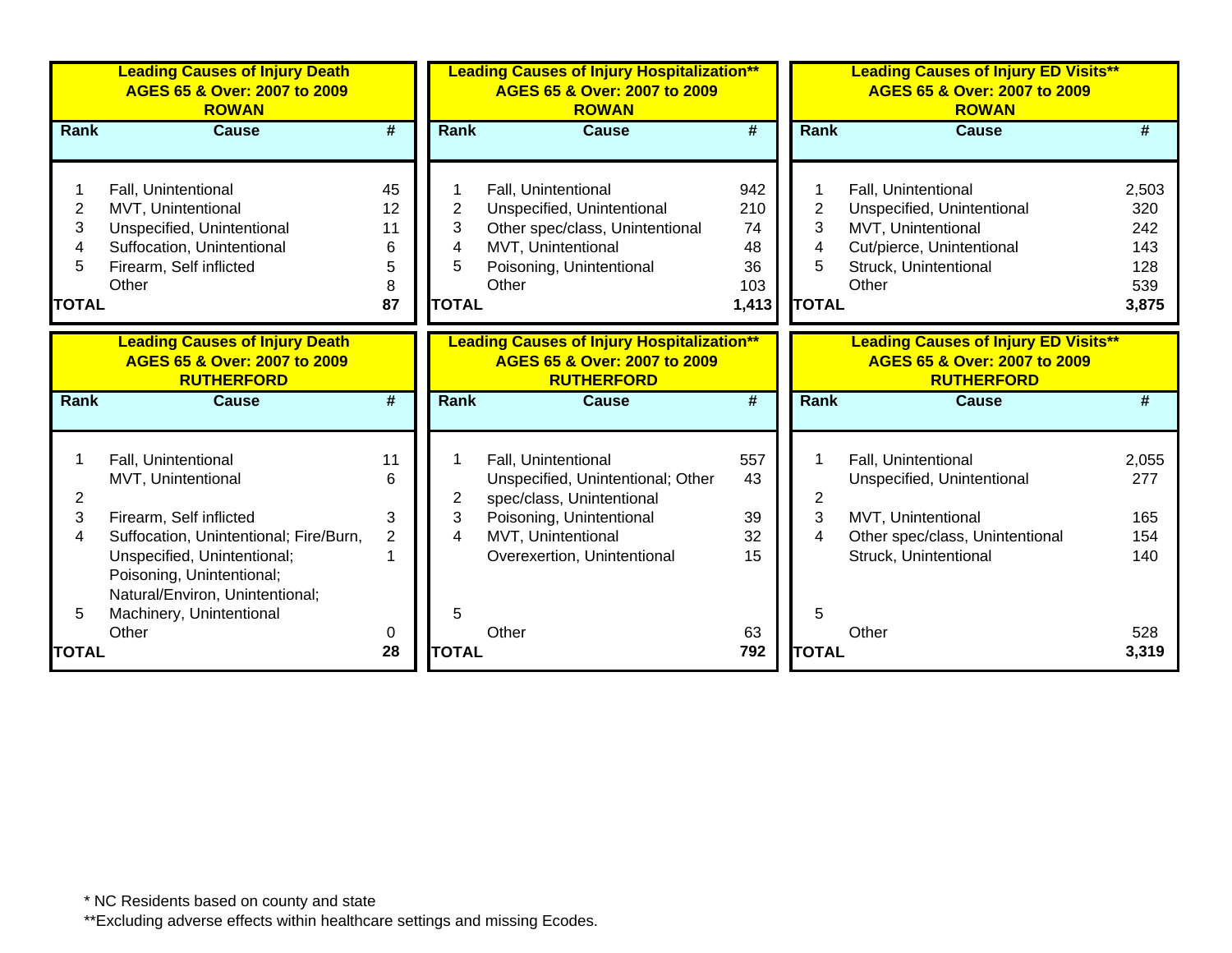|                             | <b>Leading Causes of Injury Death</b><br>AGES 65 & Over: 2007 to 2009<br><b>SAMPSON</b>                                        |                             | <b>Leading Causes of Injury Hospitalization**</b><br>AGES 65 & Over: 2007 to 2009<br><b>SAMPSON</b> |                                                                                                                                                 |                                          | <b>Leading Causes of Injury ED Visits**</b><br>AGES 65 & Over: 2007 to 2009<br><b>SAMPSON</b> |                                                                                                                                             |                                                 |  |
|-----------------------------|--------------------------------------------------------------------------------------------------------------------------------|-----------------------------|-----------------------------------------------------------------------------------------------------|-------------------------------------------------------------------------------------------------------------------------------------------------|------------------------------------------|-----------------------------------------------------------------------------------------------|---------------------------------------------------------------------------------------------------------------------------------------------|-------------------------------------------------|--|
| <b>Rank</b>                 | <b>Cause</b>                                                                                                                   | $\overline{\boldsymbol{t}}$ | Rank                                                                                                | <b>Cause</b>                                                                                                                                    | $\overline{\boldsymbol{t}}$              | <b>Rank</b>                                                                                   | <b>Cause</b>                                                                                                                                | #                                               |  |
| 2<br>3<br>5<br><b>TOTAL</b> | Fall, Unintentional<br>MVT, Unintentional<br>Unspecified, Unintentional; Firearm,<br>Transport, other, Unintentional;<br>Other | 17<br>9<br>3<br>0<br>36     | 2<br>3<br>4<br>5<br><b>TOTAL</b>                                                                    | Fall, Unintentional<br>Unspecified, Unintentional<br>MVT, Unintentional<br>Other spec/class, Unintentional<br>Poisoning, Unintentional<br>Other | 338<br>93<br>48<br>33<br>19<br>68<br>599 | 2<br>3<br>4<br>5<br><b>TOTAL</b>                                                              | Fall, Unintentional<br>Unspecified, Unintentional<br>MVT, Unintentional<br>Struck, Unintentional<br>Natural/Environ, Unintentional<br>Other | 1,248<br>320<br>185<br>83<br>77<br>319<br>2,232 |  |
|                             | <b>Leading Causes of Injury Death</b><br>AGES 65 & Over: 2007 to 2009<br><b>SCOTLAND</b>                                       |                             |                                                                                                     | <b>Leading Causes of Injury Hospitalization**</b><br>AGES 65 & Over: 2007 to 2009<br><b>SCOTLAND</b>                                            |                                          |                                                                                               | <b>Leading Causes of Injury ED Visits**</b><br>AGES 65 & Over: 2007 to 2009<br><b>SCOTLAND</b>                                              |                                                 |  |
| <b>Rank</b>                 | <b>Cause</b>                                                                                                                   | #                           | <b>Rank</b>                                                                                         | <b>Cause</b>                                                                                                                                    | #                                        | <b>Rank</b>                                                                                   | <b>Cause</b>                                                                                                                                | #                                               |  |
| 2                           | Fall, Unintentional<br>MVT, Unintentional<br>Other spec/NEC, Unintentional;                                                    | 3                           | 2<br>3                                                                                              | Fall, Unintentional<br>Unspecified, Unintentional<br>MVT, Unintentional                                                                         | 237<br>25                                | $\overline{2}$                                                                                | Fall, Unintentional<br>Unspecified, Unintentional<br>MVT, Unintentional                                                                     | 779<br>106<br>93                                |  |
| 3<br>5<br>TOTAL             | Other                                                                                                                          | 0<br>13                     | 4<br>5<br><b>TOTAL</b>                                                                              | Poisoning, Unintentional<br>Other spec/class, Unintentional;<br>Natural/Environ, Unintentional<br>Other                                         | 19<br>14<br>$\overline{7}$<br>29<br>338  | 3<br>4<br>5<br><b>TOTAL</b>                                                                   | Struck, Unintentional<br>Overexertion, Unintentional<br>Other                                                                               | 59<br>54<br>214<br>1,305                        |  |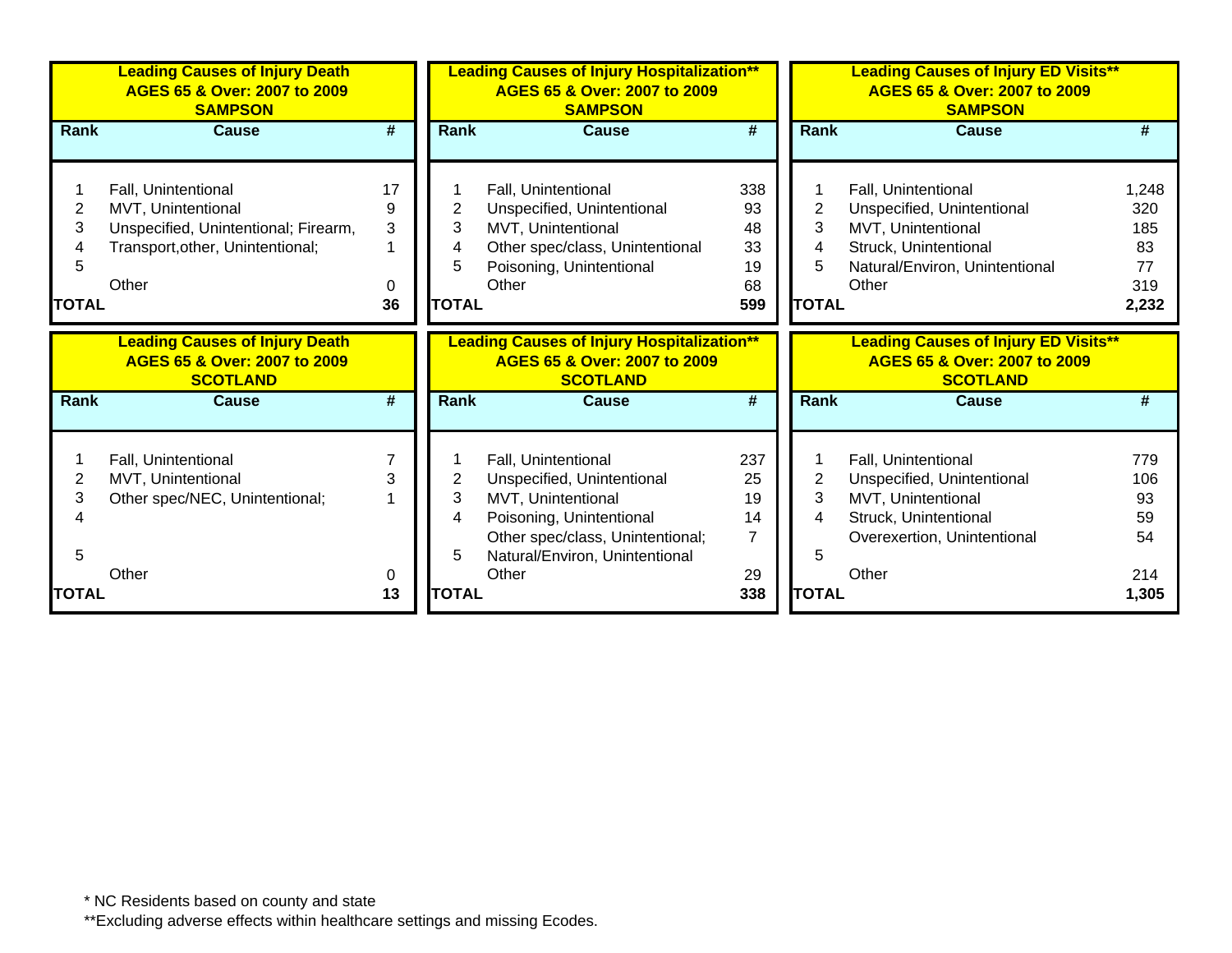|              | <b>Leading Causes of Injury Death</b><br>AGES 65 & Over: 2007 to 2009<br><b>STANLY</b> |    |              | <b>Leading Causes of Injury Hospitalization**</b><br>AGES 65 & Over: 2007 to 2009<br><b>STANLY</b> |     |              | <b>Leading Causes of Injury ED Visits**</b><br>AGES 65 & Over: 2007 to 2009<br><b>STANLY</b> |       |
|--------------|----------------------------------------------------------------------------------------|----|--------------|----------------------------------------------------------------------------------------------------|-----|--------------|----------------------------------------------------------------------------------------------|-------|
| Rank         | <b>Cause</b>                                                                           | #  | <b>Rank</b>  | <b>Cause</b>                                                                                       | #   | Rank         | <b>Cause</b>                                                                                 |       |
|              |                                                                                        |    |              |                                                                                                    |     |              |                                                                                              |       |
|              | Unspecified, Unintentional; MVT,                                                       | 9  |              | Fall, Unintentional                                                                                | 478 |              | Fall, Unintentional                                                                          | 304   |
| 2            | Firearm, Self inflicted                                                                | 3  | 2            | Unspecified, Unintentional                                                                         | 56  | 2            | MVT, Unintentional                                                                           | 34    |
| 3            | Suffocation, Unintentional;                                                            | 2  | 3            | MVT, Unintentional                                                                                 | 27  | 3            | Unspecified, Unintentional                                                                   | 31    |
| 4            | Suffocation, Self inflicted; Poisoning,                                                |    | 4            | Other spec/class, Unintentional                                                                    | 21  | 4            | Natural/Environ, Unintentional                                                               | 26    |
|              |                                                                                        |    |              | Struck, Unintentional; Poisoning,                                                                  | 10  |              | Overexertion, Unintentional                                                                  | 19    |
| 5            |                                                                                        |    | 5            | Unintentional                                                                                      |     | 5            |                                                                                              |       |
|              | Other                                                                                  | 0  |              | Other                                                                                              | 40  |              | Other                                                                                        | 70    |
| <b>TOTAL</b> |                                                                                        | 40 | <b>TOTAL</b> |                                                                                                    | 642 | <b>TOTAL</b> |                                                                                              | 484   |
|              | <b>Leading Causes of Injury Death</b><br>AGES 65 & Over: 2007 to 2009<br><b>STOKES</b> |    |              | <b>Leading Causes of Injury Hospitalization**</b><br>AGES 65 & Over: 2007 to 2009<br><b>STOKES</b> |     |              | <b>Leading Causes of Injury ED Visits**</b><br>AGES 65 & Over: 2007 to 2009<br><b>STOKES</b> |       |
| Rank         | <b>Cause</b>                                                                           | #  | Rank         | <b>Cause</b>                                                                                       | #   | Rank         | <b>Cause</b>                                                                                 |       |
|              | Fall, Unintentional                                                                    | 10 |              | Fall, Unintentional                                                                                | 370 |              | Fall, Unintentional                                                                          | 1,046 |
| 2            | Unspecified, Unintentional                                                             |    | 2            | Unspecified, Unintentional                                                                         | 52  | 2            | Unspecified, Unintentional                                                                   | 149   |
| 3            | MVT, Unintentional                                                                     | 6  | 3            | MVT, Unintentional                                                                                 | 16  | 3            | Cut/pierce, Unintentional                                                                    | 85    |
|              | Suffocation, Unintentional;                                                            |    | 4            | Poisoning, Unintentional                                                                           | 11  | 4            | Struck, Unintentional                                                                        | 84    |
|              |                                                                                        |    |              | Struck, Unintentional;                                                                             | 8   |              | Other spec/class, Unintentional                                                              | 71    |
|              |                                                                                        |    |              | Overexertion, Unintentional; Other                                                                 |     |              |                                                                                              |       |
| 5            |                                                                                        |    | 5            | spec/class, Unintentional                                                                          |     | 5            |                                                                                              |       |
|              | Other                                                                                  | 0  |              | Other                                                                                              | 32  |              | Other                                                                                        | 239   |
| <b>TOTAL</b> |                                                                                        | 32 | <b>TOTAL</b> |                                                                                                    | 505 | <b>TOTAL</b> |                                                                                              | 1,674 |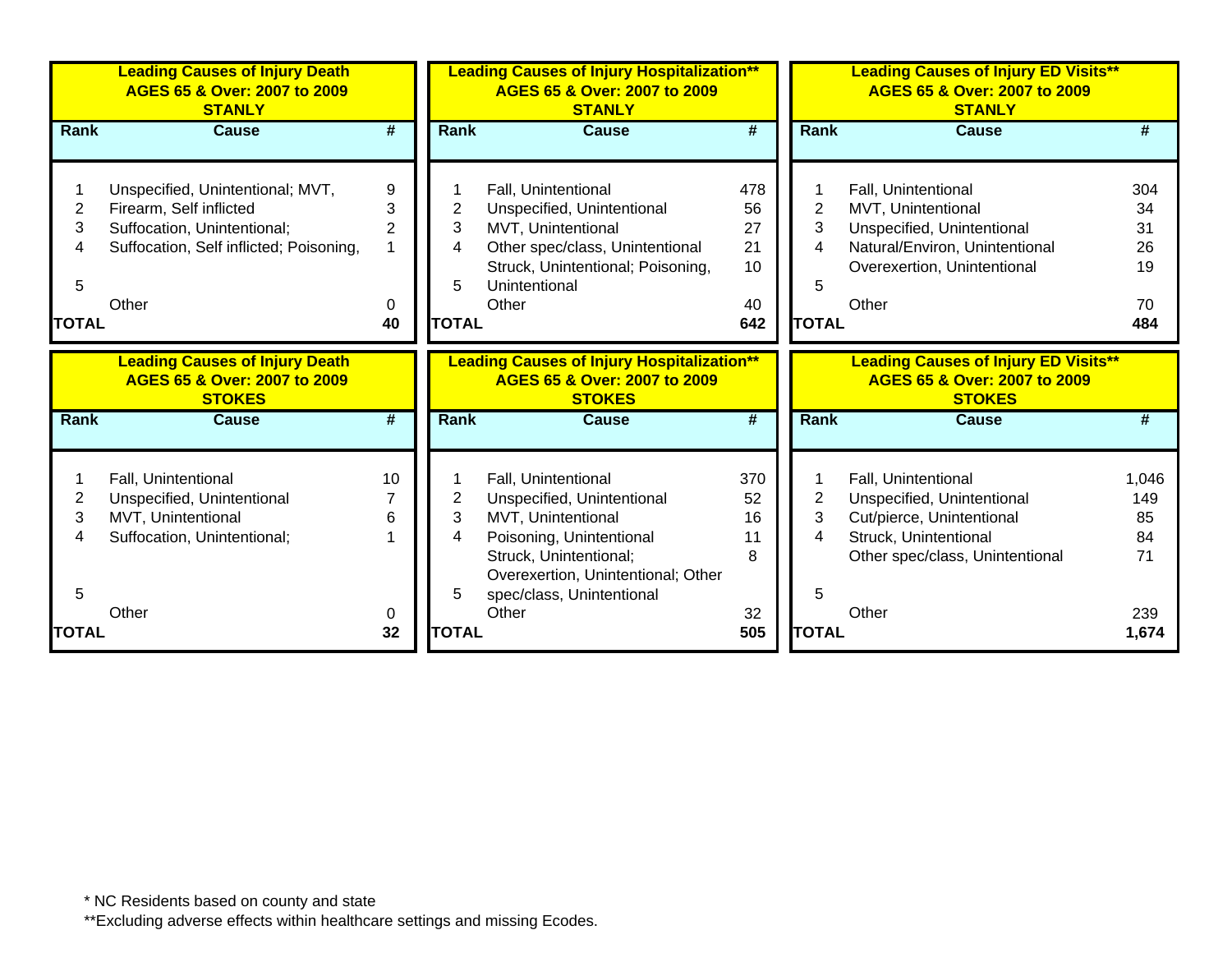|                             | <b>Leading Causes of Injury Death</b><br>AGES 65 & Over: 2007 to 2009<br><b>SURRY</b>                                                     |                             | <b>Leading Causes of Injury Hospitalization**</b><br>AGES 65 & Over: 2007 to 2009<br><b>SURRY</b> |                                                                                                                                                                                        |                                            | <b>Leading Causes of Injury ED Visits**</b><br>AGES 65 & Over: 2007 to 2009<br><b>SURRY</b> |                                                                                                                                                                           |                                                   |  |
|-----------------------------|-------------------------------------------------------------------------------------------------------------------------------------------|-----------------------------|---------------------------------------------------------------------------------------------------|----------------------------------------------------------------------------------------------------------------------------------------------------------------------------------------|--------------------------------------------|---------------------------------------------------------------------------------------------|---------------------------------------------------------------------------------------------------------------------------------------------------------------------------|---------------------------------------------------|--|
| <b>Rank</b>                 | <b>Cause</b>                                                                                                                              | #                           | <b>Rank</b>                                                                                       | <b>Cause</b>                                                                                                                                                                           | #                                          | <b>Rank</b>                                                                                 | <b>Cause</b>                                                                                                                                                              | #                                                 |  |
| 2<br>3<br>5<br><b>TOTAL</b> | Fall, Unintentional<br>Suffocation, Unintentional<br>Unspecified, Unintentional<br>MVT, Unintentional<br>Firearm, Self inflicted<br>Other | 14<br>10<br>8<br>6<br>52    | 2<br>3<br>4<br>5<br><b>TOTAL</b>                                                                  | Fall, Unintentional<br>Unspecified, Unintentional<br>MVT, Unintentional<br>Poisoning, Unintentional<br>Other spec/class, Unintentional<br>Other                                        | 788<br>95<br>37<br>33<br>21<br>88<br>1,062 | 2<br>3<br>4<br>5.<br><b>TOTAL</b>                                                           | Fall, Unintentional<br>Unspecified, Unintentional<br>MVT, Unintentional<br>Overexertion, Unintentional<br>Cut/pierce, Unintentional<br>Other                              | 2,054<br>311<br>206<br>149<br>125<br>522<br>3,367 |  |
|                             | <b>Leading Causes of Injury Death</b><br>AGES 65 & Over: 2007 to 2009<br><b>SWAIN</b>                                                     |                             |                                                                                                   | <b>Leading Causes of Injury Hospitalization**</b><br>AGES 65 & Over: 2007 to 2009<br><b>SWAIN</b>                                                                                      |                                            |                                                                                             | <b>Leading Causes of Injury ED Visits**</b><br>AGES 65 & Over: 2007 to 2009<br><b>SWAIN</b>                                                                               |                                                   |  |
| Rank                        | <b>Cause</b>                                                                                                                              | $\overline{\boldsymbol{t}}$ | <b>Rank</b>                                                                                       | <b>Cause</b>                                                                                                                                                                           | #                                          | Rank                                                                                        | <b>Cause</b>                                                                                                                                                              | #                                                 |  |
| 2<br>3<br>5                 | Fall, Unintentional<br>Suffocation, Unintentional<br>MVT, Unintentional; Firearm, Self                                                    | 4<br>$\overline{2}$         | 2<br>3<br>4<br>5                                                                                  | Fall, Unintentional<br>Unspecified, Unintentional<br>MVT, Unintentional<br>Other spec/class, Unintentional<br>Other spec/notclass,<br>Unintentional; Natural/Environ,<br>Unintentional | 123<br>25<br>8<br>$\overline{7}$<br>6      | 2<br>3<br>4<br>5                                                                            | Fall, Unintentional<br>Unspecified, Unintentional<br>Cut/pierce, Unintentional<br>Natural/Environ, Unintentional<br>Struck, Unintentional; Overexertion,<br>Unintentional | 340<br>48<br>44<br>43<br>30                       |  |
| <b>TOTAL</b>                | Other                                                                                                                                     | 0<br>8                      | <b>TOTAL</b>                                                                                      | Other                                                                                                                                                                                  | 15<br>190                                  | <b>TOTAL</b>                                                                                | Other                                                                                                                                                                     | 95<br>630                                         |  |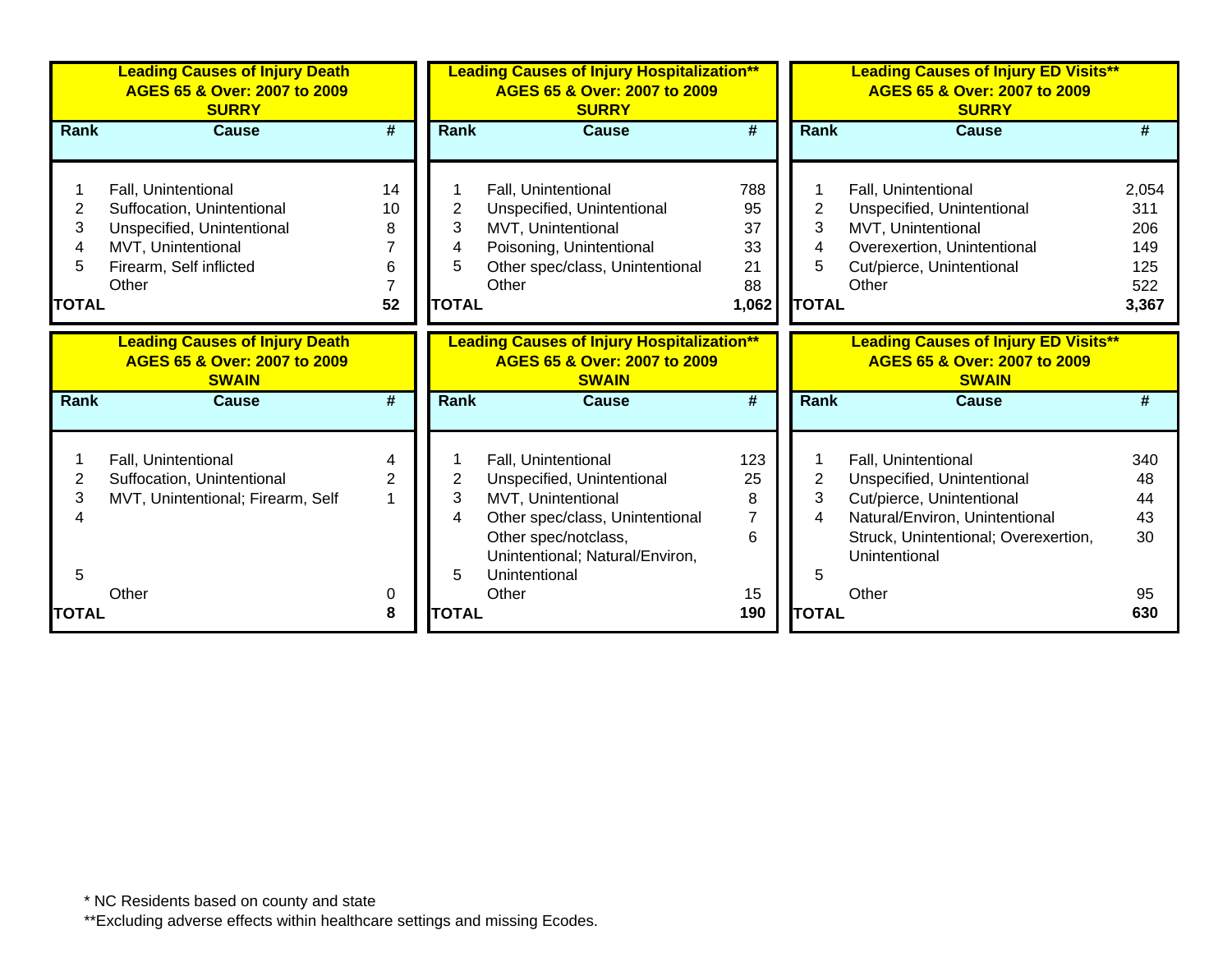|                             | <b>Leading Causes of Injury Death</b><br>AGES 65 & Over: 2007 to 2009<br><b>TRANSYLVANIA</b>                                     |                   | <b>Leading Causes of Injury Hospitalization**</b><br>AGES 65 & Over: 2007 to 2009<br><b>TRANSYLVANIA</b> |                                                                                                                                                          |                                          | <b>Leading Causes of Injury ED Visits**</b><br>AGES 65 & Over: 2007 to 2009<br><b>TRANSYLVANIA</b> |                                                                                                                                                                                                                              |                                                   |  |
|-----------------------------|----------------------------------------------------------------------------------------------------------------------------------|-------------------|----------------------------------------------------------------------------------------------------------|----------------------------------------------------------------------------------------------------------------------------------------------------------|------------------------------------------|----------------------------------------------------------------------------------------------------|------------------------------------------------------------------------------------------------------------------------------------------------------------------------------------------------------------------------------|---------------------------------------------------|--|
| Rank                        | <b>Cause</b>                                                                                                                     | #                 | Rank                                                                                                     | <b>Cause</b>                                                                                                                                             | #                                        | <b>Rank</b>                                                                                        | <b>Cause</b>                                                                                                                                                                                                                 | #                                                 |  |
| 2<br>3<br>5<br><b>TOTAL</b> | Fall, Unintentional<br>Unspecified, Unintentional<br>Firearm, Self inflicted<br>Suffocation, Self inflicted; Poisoning,<br>Other | 6<br>3<br>0<br>23 | 2<br>3<br>4<br>5<br><b>TOTAL</b>                                                                         | Fall, Unintentional<br>Unspecified, Unintentional<br>Other spec/class, Unintentional<br>Poisoning, Unintentional<br>Overexertion, Unintentional<br>Other | 320<br>26<br>19<br>16<br>10<br>50<br>441 | $\overline{2}$<br>3<br>4<br>5<br><b>TOTAL</b>                                                      | Fall, Unintentional<br>Unspecified, Unintentional<br>Struck, Unintentional<br>Overexertion, Unintentional<br>Cut/pierce, Unintentional<br>Other                                                                              | 1,442<br>285<br>182<br>149<br>137<br>354<br>2,549 |  |
|                             | <b>Leading Causes of Injury Death</b><br>AGES 65 & Over: 2007 to 2009<br><b>TYRRELL</b>                                          |                   |                                                                                                          | <b>Leading Causes of Injury Hospitalization**</b><br>AGES 65 & Over: 2007 to 2009<br><b>TYRRELL</b>                                                      |                                          |                                                                                                    | <b>Leading Causes of Injury ED Visits**</b><br>AGES 65 & Over: 2007 to 2009<br><b>TYRRELL</b>                                                                                                                                |                                                   |  |
| Rank                        | <b>Cause</b>                                                                                                                     | #                 | Rank                                                                                                     | <b>Cause</b>                                                                                                                                             | #                                        | <b>Rank</b>                                                                                        | Cause                                                                                                                                                                                                                        | #                                                 |  |
| 2<br>3<br>5                 | MVT, Unintentional<br>Firearm, Self inflicted; Drowning,<br>Other                                                                | 3<br>0            | 3<br>5                                                                                                   | Fall, Unintentional<br>Unspecified, Unintentional;<br>Other                                                                                              | 22<br>$\mathcal{P}$<br>0                 | 2<br>3<br>4<br>5                                                                                   | Fall, Unintentional<br>Unspecified, Unintentional<br>Overexertion, Unintentional<br>Other spec/class, Unintentional<br>Other spec/notclass, Unintentional;<br>Natural/Environ, Unintentional; MVT,<br>Unintentional<br>Other | 56<br>10                                          |  |
| <b>TOTAL</b>                |                                                                                                                                  | 5                 | <b>TOTAL</b>                                                                                             |                                                                                                                                                          | 26                                       | <b>TOTAL</b>                                                                                       |                                                                                                                                                                                                                              | 99                                                |  |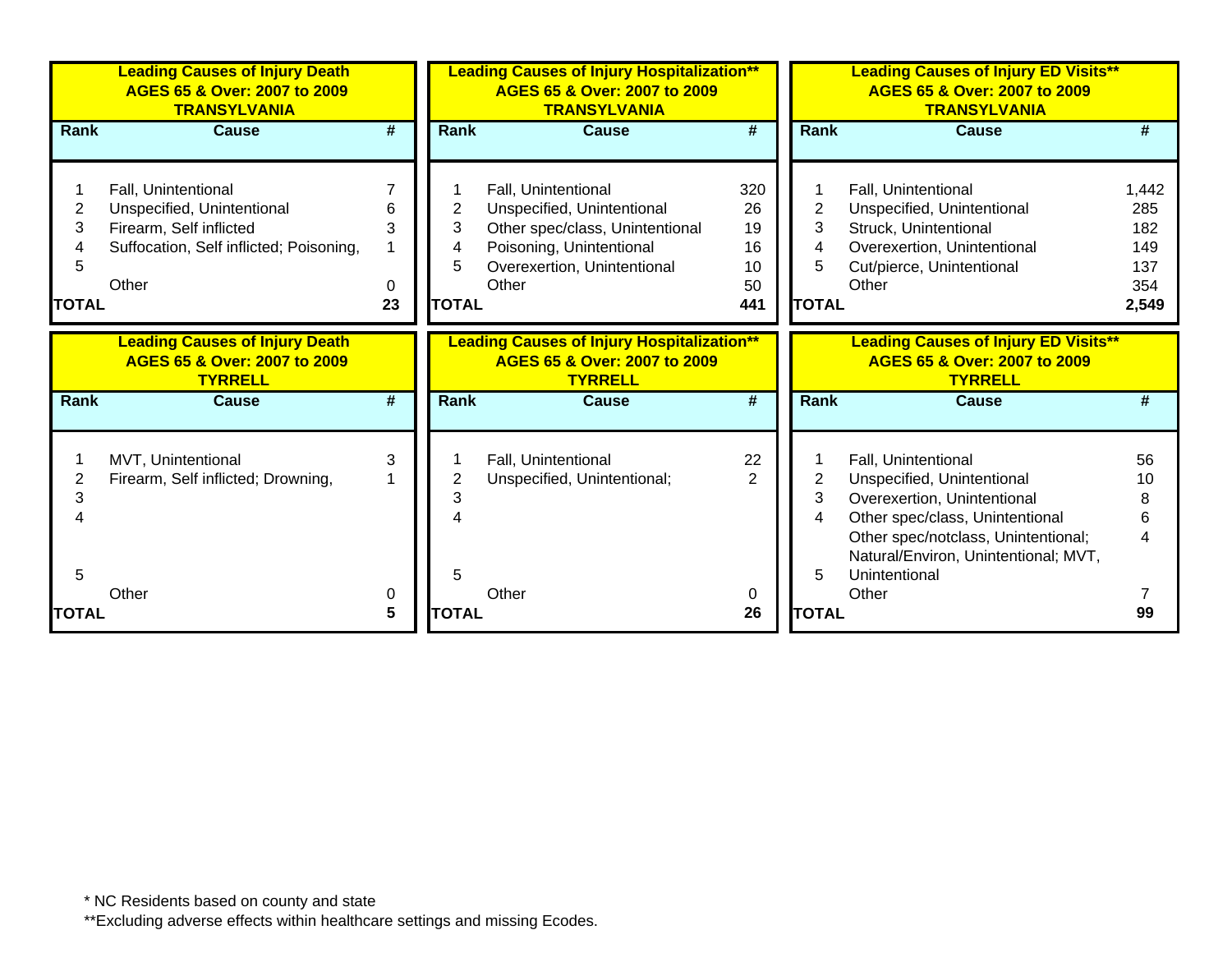|                                  | <b>Leading Causes of Injury Death</b><br>AGES 65 & Over: 2007 to 2009<br><b>UNION</b>                                                                                                                                           |                                                 | <b>Leading Causes of Injury Hospitalization**</b><br>AGES 65 & Over: 2007 to 2009<br><b>UNION</b> |                                                                                                                                                 |                                              | <b>Leading Causes of Injury ED Visits**</b><br>AGES 65 & Over: 2007 to 2009<br><b>UNION</b> |                                                                                                                                              |                                                   |  |
|----------------------------------|---------------------------------------------------------------------------------------------------------------------------------------------------------------------------------------------------------------------------------|-------------------------------------------------|---------------------------------------------------------------------------------------------------|-------------------------------------------------------------------------------------------------------------------------------------------------|----------------------------------------------|---------------------------------------------------------------------------------------------|----------------------------------------------------------------------------------------------------------------------------------------------|---------------------------------------------------|--|
| <b>Rank</b>                      | <b>Cause</b>                                                                                                                                                                                                                    | #                                               | Rank                                                                                              | <b>Cause</b>                                                                                                                                    | #                                            | Rank                                                                                        | <b>Cause</b>                                                                                                                                 |                                                   |  |
| 2<br>3<br>4<br>5<br><b>TOTAL</b> | Fall, Unintentional<br>MVT, Unintentional<br>Unspecified, Unintentional; Firearm,<br>Poisoning, Self inflicted<br>Suffocation, Unintentional; Other<br>spec/NEC, Unintentional; Other land<br>transport, Unintentional<br>Other | 23<br>11<br>5<br>3<br>$\overline{2}$<br>5<br>58 | $\overline{2}$<br>3<br>4<br>5<br><b>TOTAL</b>                                                     | Fall, Unintentional<br>Unspecified, Unintentional<br>Other spec/class, Unintentional<br>MVT, Unintentional<br>Poisoning, Unintentional<br>Other | 798<br>103<br>63<br>55<br>38<br>117<br>1,174 | $\overline{2}$<br>3<br>4<br>5<br><b>TOTAL</b>                                               | Fall, Unintentional<br>Unspecified, Unintentional<br>MVT, Unintentional<br>Overexertion, Unintentional<br>Cut/pierce, Unintentional<br>Other | 2,017<br>297<br>235<br>143<br>141<br>499<br>3,332 |  |
|                                  | <b>Leading Causes of Injury Death</b><br>AGES 65 & Over: 2007 to 2009<br><b>VANCE</b>                                                                                                                                           |                                                 |                                                                                                   | <b>Leading Causes of Injury Hospitalization**</b><br>AGES 65 & Over: 2007 to 2009<br><b>VANCE</b>                                               |                                              |                                                                                             | <b>Leading Causes of Injury ED Visits**</b><br>AGES 65 & Over: 2007 to 2009<br><b>VANCE</b>                                                  |                                                   |  |
| <b>Rank</b>                      | <b>Cause</b>                                                                                                                                                                                                                    | $\overline{\boldsymbol{t}}$                     | Rank                                                                                              | <b>Cause</b>                                                                                                                                    | $\overline{\boldsymbol{t}}$                  | Rank                                                                                        | <b>Cause</b>                                                                                                                                 |                                                   |  |
| 2<br>3<br>5<br><b>TOTAL</b>      | Fall, Unintentional<br>Unspecified, Unintentional<br>Natural/Environ, Unintentional; MVT,<br>Suffocation, Unintentional;<br>Other                                                                                               | 8<br>6<br>$\overline{2}$<br>0<br>26             | 2<br>3<br>4<br>5<br><b>TOTAL</b>                                                                  | Fall, Unintentional<br>Unspecified, Unintentional<br>MVT, Unintentional<br>Other spec/class, Unintentional<br>Poisoning, Unintentional<br>Other | 293<br>30<br>14<br>12<br>11<br>37<br>397     | $\overline{2}$<br>3<br>4<br>5<br><b>TOTAL</b>                                               | Fall, Unintentional<br>MVT, Unintentional<br>Unspecified, Unintentional<br>Struck, Unintentional<br>Overexertion, Unintentional<br>Other     | 356<br>65<br>29<br>27<br>23<br>74<br>574          |  |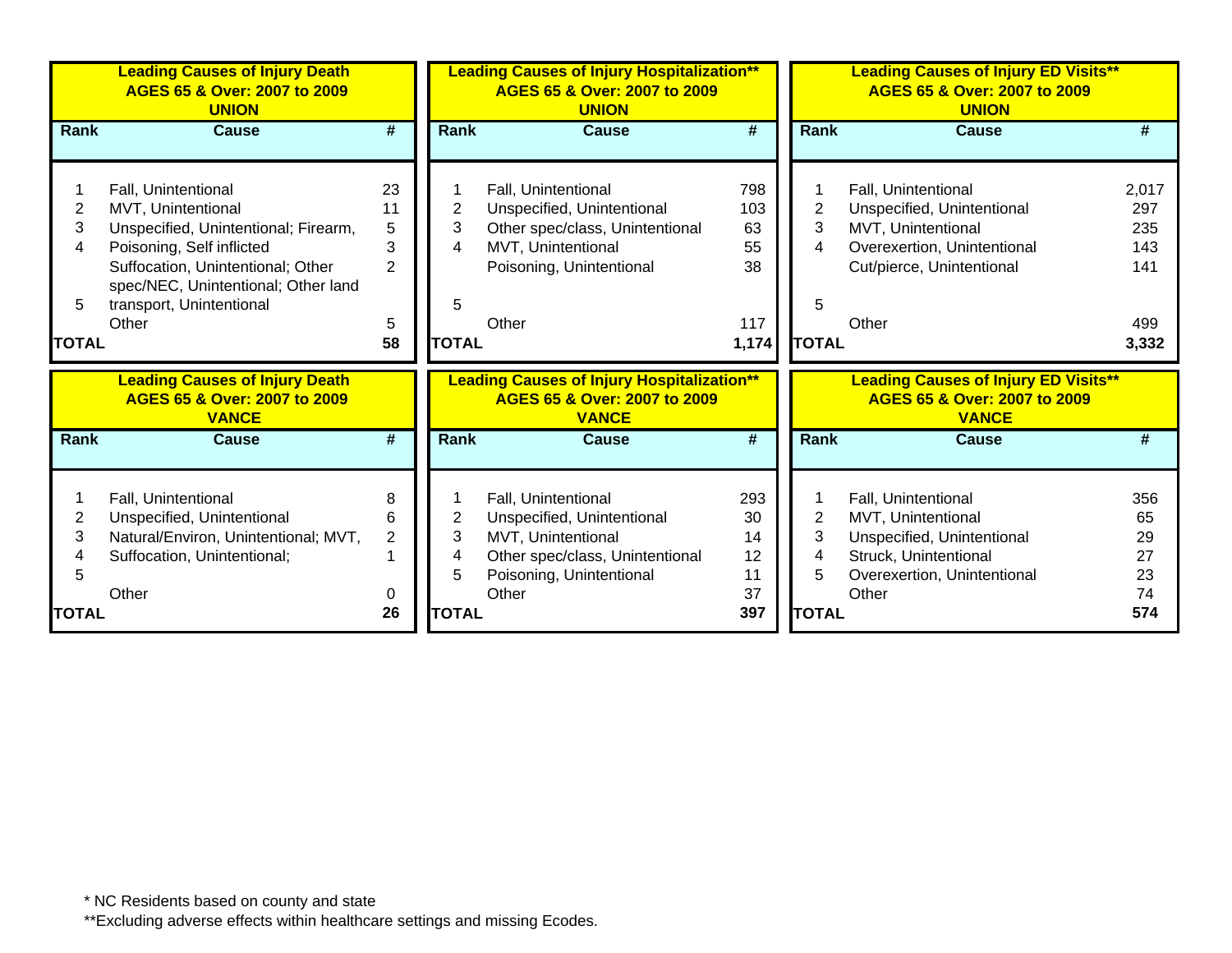|              | <b>Leading Causes of Injury Death</b><br>AGES 65 & Over: 2007 to 2009<br><b>WAKE</b>   |                | <b>Leading Causes of Injury Hospitalization**</b><br>AGES 65 & Over: 2007 to 2009<br><b>WAKE</b> |                                                                                                    |           | <b>Leading Causes of Injury ED Visits**</b><br>AGES 65 & Over: 2007 to 2009<br><b>WAKE</b> |                                                                                              |        |  |
|--------------|----------------------------------------------------------------------------------------|----------------|--------------------------------------------------------------------------------------------------|----------------------------------------------------------------------------------------------------|-----------|--------------------------------------------------------------------------------------------|----------------------------------------------------------------------------------------------|--------|--|
| Rank         | <b>Cause</b>                                                                           | #              | Rank                                                                                             | <b>Cause</b>                                                                                       | #         | Rank                                                                                       | <b>Cause</b>                                                                                 | #      |  |
|              |                                                                                        |                |                                                                                                  |                                                                                                    |           |                                                                                            |                                                                                              |        |  |
|              | Fall, Unintentional                                                                    | 115            |                                                                                                  | Fall, Unintentional                                                                                | 3,268     |                                                                                            | Fall, Unintentional                                                                          | 8,691  |  |
| 2            | Unspecified, Unintentional                                                             | 26             | 2                                                                                                | Unspecified, Unintentional                                                                         | 421       | 2                                                                                          | Unspecified, Unintentional                                                                   | 1,057  |  |
| 3            | Firearm, Self inflicted                                                                | 20             | 3                                                                                                | Other spec/class, Unintentional                                                                    | 267       | 3                                                                                          | MVT, Unintentional                                                                           | 897    |  |
| 4            | MVT, Unintentional                                                                     | 19             | 4                                                                                                | MVT, Unintentional                                                                                 | 167       | 4                                                                                          | Struck, Unintentional                                                                        | 703    |  |
| 5            | Suffocation, Unintentional                                                             | 17             | 5                                                                                                | Poisoning, Unintentional                                                                           | 138       | 5                                                                                          | Natural/Environ, Unintentional                                                               | 523    |  |
|              | Other                                                                                  | 27             |                                                                                                  | Other                                                                                              | 475       |                                                                                            | Other                                                                                        | 2,200  |  |
| <b>TOTAL</b> |                                                                                        | 224            | <b>TOTAL</b>                                                                                     |                                                                                                    | 4,736     | <b>TOTAL</b>                                                                               |                                                                                              | 14,071 |  |
|              |                                                                                        |                |                                                                                                  |                                                                                                    |           |                                                                                            |                                                                                              |        |  |
|              | <b>Leading Causes of Injury Death</b><br>AGES 65 & Over: 2007 to 2009<br><b>WARREN</b> |                |                                                                                                  | <b>Leading Causes of Injury Hospitalization**</b><br>AGES 65 & Over: 2007 to 2009<br><b>WARREN</b> |           |                                                                                            | <b>Leading Causes of Injury ED Visits**</b><br>AGES 65 & Over: 2007 to 2009<br><b>WARREN</b> |        |  |
| Rank         | <b>Cause</b>                                                                           | #              | <b>Rank</b>                                                                                      | <b>Cause</b>                                                                                       | #         | <b>Rank</b>                                                                                | <b>Cause</b>                                                                                 | #      |  |
|              |                                                                                        |                |                                                                                                  |                                                                                                    |           |                                                                                            |                                                                                              |        |  |
|              | Unspecified, Unintentional; Fall,                                                      | 4              |                                                                                                  | Fall, Unintentional                                                                                | 122       |                                                                                            | Fall, Unintentional                                                                          | 168    |  |
| 2            | Firearm, Self inflicted                                                                | 3              | 2                                                                                                | Unspecified, Unintentional                                                                         | 15        | $\overline{2}$                                                                             | Unspecified, Unintentional                                                                   | 25     |  |
| 3            | MVT, Unintentional                                                                     | $\overline{2}$ | 3                                                                                                | Other spec/class, Unintentional                                                                    | 5         | 3                                                                                          | MVT, Unintentional                                                                           | 17     |  |
|              | Poisoning, Unintentional; Machinery,                                                   |                | 4                                                                                                | MVT, Unintentional                                                                                 | 4         | 4                                                                                          | Other spec/class, Unintentional                                                              | 14     |  |
| 5            |                                                                                        |                | 5                                                                                                | Overexertion, Unintentional                                                                        | 3         | 5                                                                                          | Struck, Unintentional                                                                        |        |  |
| <b>TOTAL</b> | Other                                                                                  | 0<br>16        | <b>TOTAL</b>                                                                                     | Other                                                                                              | 10<br>159 | <b>TOTAL</b>                                                                               | Other                                                                                        | 31     |  |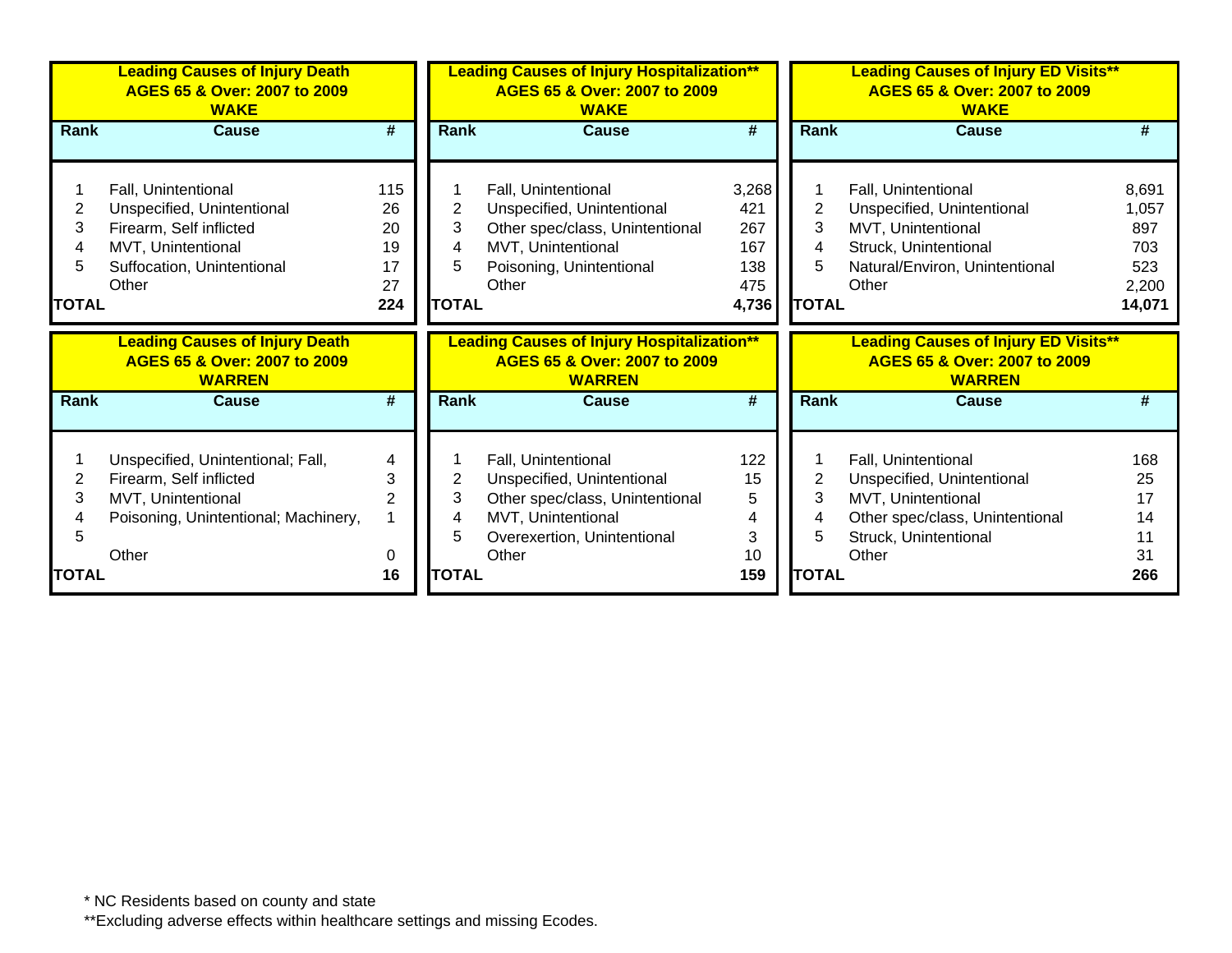|                                      | <b>WASHINGTON</b>                                                                                                                                                                                                                                                                                                |                                                            |                                                                                                                                                                        | <b>Leading Causes of Injury ED Visits**</b><br>AGES 65 & Over: 2007 to 2009<br><b>WASHINGTON</b>                                                                                                                                              |                                             |
|--------------------------------------|------------------------------------------------------------------------------------------------------------------------------------------------------------------------------------------------------------------------------------------------------------------------------------------------------------------|------------------------------------------------------------|------------------------------------------------------------------------------------------------------------------------------------------------------------------------|-----------------------------------------------------------------------------------------------------------------------------------------------------------------------------------------------------------------------------------------------|---------------------------------------------|
| $\overline{\boldsymbol{H}}$          | <b>Cause</b>                                                                                                                                                                                                                                                                                                     | $\overline{\boldsymbol{t}}$                                | <b>Rank</b>                                                                                                                                                            | <b>Cause</b>                                                                                                                                                                                                                                  |                                             |
| 2<br>$\Omega$<br>6                   | Fall, Unintentional<br>Poisoning, Unintentional; MVT,<br>2<br>3<br>Unspecified, Unintentional<br>Other spec/class, Unintentional<br>4<br>Struck, Unintentional; Other<br>spec/notclass, Unintentional;<br>Natural/Environ, Unintentional;<br>Machinery, Unintentional;<br>Fire/Burn, Unintentional<br>5<br>Other | 76<br>9<br>6<br>$\overline{4}$<br>0<br>109                 | $\overline{2}$<br>3<br>4<br>5                                                                                                                                          | Fall, Unintentional<br>MVT, Unintentional<br>Unspecified, Unintentional<br>Overexertion, Unintentional<br>Struck, Unintentional; Other<br>spec/class, Unintentional;<br>Natural/Environ, Unintentional;<br>Cut/pierce, Unintentional<br>Other | 58<br>18<br>11<br>5<br>5<br>113             |
|                                      | <b>WATAUGA</b>                                                                                                                                                                                                                                                                                                   |                                                            |                                                                                                                                                                        | <b>Leading Causes of Injury ED Visits**</b><br>AGES 65 & Over: 2007 to 2009<br><b>WATAUGA</b>                                                                                                                                                 |                                             |
| #                                    | Cause                                                                                                                                                                                                                                                                                                            | #                                                          | <b>Rank</b>                                                                                                                                                            | Cause                                                                                                                                                                                                                                         |                                             |
| 16<br>8<br>$\overline{2}$<br>0<br>36 | Fall, Unintentional<br>2<br>Unspecified, Unintentional<br>3<br>Other spec/class, Unintentional<br>Suffocation, Unintentional;<br>4<br>5<br>Natural/Environ, Unintentional<br>Other                                                                                                                               | 311<br>25<br>10<br>9<br>$\,6$<br>20<br>399                 | $\overline{2}$<br>3<br>4<br>5                                                                                                                                          | Fall, Unintentional<br>Cut/pierce, Unintentional<br>Unspecified, Unintentional<br>Struck, Unintentional<br>Overexertion, Unintentional<br>Other                                                                                               | 807<br>75<br>70<br>63<br>58<br>222<br>1,295 |
|                                      |                                                                                                                                                                                                                                                                                                                  | <b>Rank</b><br><b>TOTAL</b><br><b>Rank</b><br><b>TOTAL</b> | <b>Leading Causes of Injury Hospitalization**</b><br>AGES 65 & Over: 2007 to 2009<br><b>Leading Causes of Injury Hospitalization**</b><br>AGES 65 & Over: 2007 to 2009 |                                                                                                                                                                                                                                               | <b>TOTAL</b><br><b>TOTAL</b>                |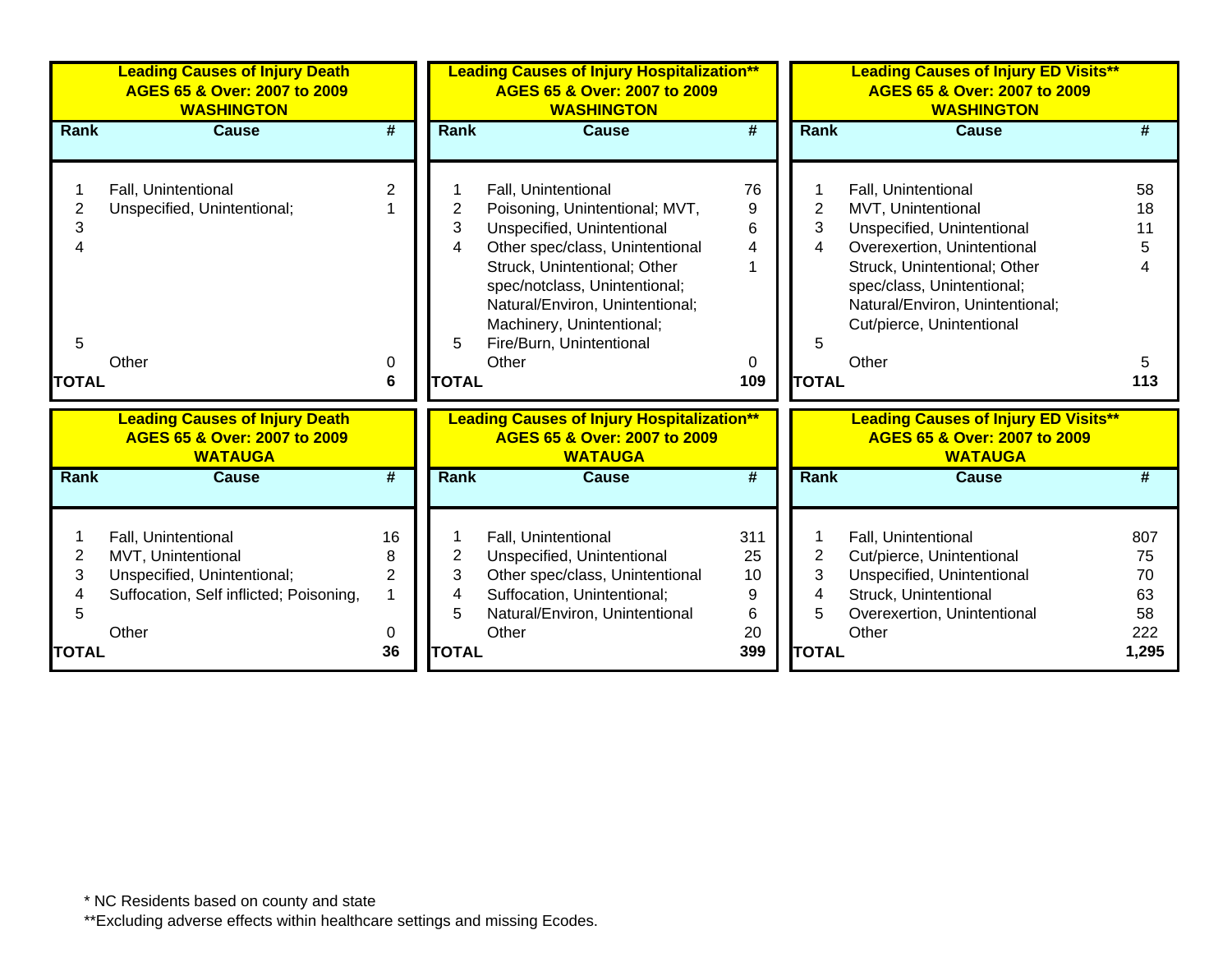|                                  | <b>Leading Causes of Injury Death</b><br>AGES 65 & Over: 2007 to 2009<br><b>WAYNE</b>                                                     |                                       | <b>Leading Causes of Injury Hospitalization**</b><br>AGES 65 & Over: 2007 to 2009<br><b>WAYNE</b> |                                                                                                                                                 |                                              | <b>Leading Causes of Injury ED Visits**</b><br>AGES 65 & Over: 2007 to 2009<br><b>WAYNE</b> |                                                                                                                                              |                                                   |  |
|----------------------------------|-------------------------------------------------------------------------------------------------------------------------------------------|---------------------------------------|---------------------------------------------------------------------------------------------------|-------------------------------------------------------------------------------------------------------------------------------------------------|----------------------------------------------|---------------------------------------------------------------------------------------------|----------------------------------------------------------------------------------------------------------------------------------------------|---------------------------------------------------|--|
| Rank                             | <b>Cause</b>                                                                                                                              | #                                     | Rank                                                                                              | <b>Cause</b>                                                                                                                                    | #                                            | Rank                                                                                        | Cause                                                                                                                                        | #                                                 |  |
| 2<br>3<br>4<br>5<br><b>TOTAL</b> | Fall, Unintentional<br>Unspecified, Unintentional<br>Suffocation, Unintentional<br>Firearm, Self inflicted<br>MVT, Unintentional<br>Other | 17<br>12<br>11<br>10<br>9<br>10<br>69 | 2<br>3<br>4<br>5<br><b>TOTAL</b>                                                                  | Fall, Unintentional<br>Unspecified, Unintentional<br>MVT, Unintentional<br>Poisoning, Unintentional<br>Other spec/class, Unintentional<br>Other | 763<br>281<br>51<br>43<br>38<br>111<br>1,287 | 2<br>3<br>4<br>5<br><b>TOTAL</b>                                                            | Fall, Unintentional<br>Unspecified, Unintentional<br>MVT, Unintentional<br>Struck, Unintentional<br>Other spec/class, Unintentional<br>Other | 2,522<br>567<br>308<br>174<br>160<br>633<br>4,364 |  |
|                                  | <b>Leading Causes of Injury Death</b><br>AGES 65 & Over: 2007 to 2009<br><b>WILKES</b>                                                    |                                       |                                                                                                   | <b>Leading Causes of Injury Hospitalization**</b><br>AGES 65 & Over: 2007 to 2009<br><b>WILKES</b>                                              |                                              |                                                                                             | <b>Leading Causes of Injury ED Visits**</b><br>AGES 65 & Over: 2007 to 2009<br><b>WILKES</b>                                                 |                                                   |  |
| <b>Rank</b>                      | <b>Cause</b>                                                                                                                              | #                                     | <b>Rank</b>                                                                                       | <b>Cause</b>                                                                                                                                    | #                                            | <b>Rank</b>                                                                                 | <b>Cause</b>                                                                                                                                 | #                                                 |  |
|                                  | Fall, Unintentional                                                                                                                       | 12                                    |                                                                                                   | Fall, Unintentional                                                                                                                             | 548                                          |                                                                                             | Fall, Unintentional                                                                                                                          | 385                                               |  |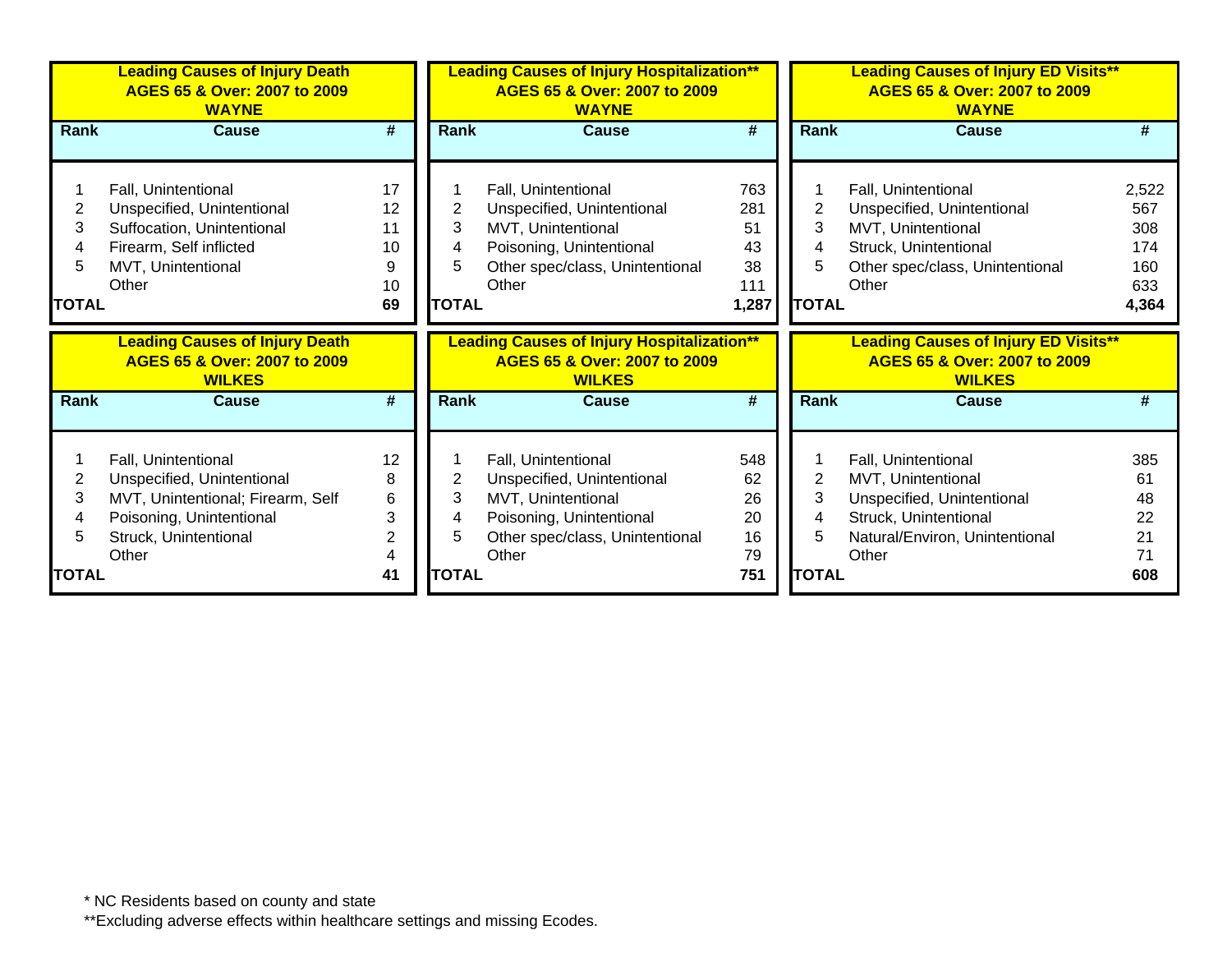|                                  | <b>Leading Causes of Injury Death</b><br>AGES 65 & Over: 2007 to 2009<br><b>WILSON</b>                                                                                                                    |                                           | <b>Leading Causes of Injury Hospitalization**</b><br>AGES 65 & Over: 2007 to 2009<br><b>WILSON</b> |                                                                                                                                                 |                                          | <b>Leading Causes of Injury ED Visits**</b><br>AGES 65 & Over: 2007 to 2009<br><b>WILSON</b> |                                                                                                                                              |                                                  |  |
|----------------------------------|-----------------------------------------------------------------------------------------------------------------------------------------------------------------------------------------------------------|-------------------------------------------|----------------------------------------------------------------------------------------------------|-------------------------------------------------------------------------------------------------------------------------------------------------|------------------------------------------|----------------------------------------------------------------------------------------------|----------------------------------------------------------------------------------------------------------------------------------------------|--------------------------------------------------|--|
| <b>Rank</b>                      | <b>Cause</b>                                                                                                                                                                                              | #                                         | <b>Rank</b>                                                                                        | <b>Cause</b>                                                                                                                                    | #                                        | Rank                                                                                         | <b>Cause</b>                                                                                                                                 |                                                  |  |
| 2<br>3<br>4<br>5<br><b>TOTAL</b> | Fall, Unintentional<br>Suffocation, Unintentional<br>MVT, Unintentional<br>Unspecified, Unintentional<br>Poisoning, Unintentional;<br>Natural/Environ, Unintentional;<br>Firearm, Self inflicted<br>Other | 32<br>6<br>5<br>$\overline{2}$<br>5<br>61 | 2<br>3<br>4<br>5<br><b>TOTAL</b>                                                                   | Fall, Unintentional<br>Unspecified, Unintentional<br>MVT, Unintentional<br>Other spec/class, Unintentional<br>Poisoning, Unintentional<br>Other | 603<br>83<br>33<br>27<br>11<br>53<br>810 | $\overline{2}$<br>3<br>4<br>5<br><b>TOTAL</b>                                                | Fall, Unintentional<br>Unspecified, Unintentional<br>MVT, Unintentional<br>Overexertion, Unintentional<br>Cut/pierce, Unintentional<br>Other | 1,402<br>228<br>146<br>118<br>92<br>302<br>2,288 |  |
|                                  | <b>Leading Causes of Injury Death</b><br>AGES 65 & Over: 2007 to 2009<br><b>YADKIN</b>                                                                                                                    |                                           |                                                                                                    | <b>Leading Causes of Injury Hospitalization**</b><br>AGES 65 & Over: 2007 to 2009<br><b>YADKIN</b>                                              |                                          |                                                                                              | <b>Leading Causes of Injury ED Visits**</b><br>AGES 65 & Over: 2007 to 2009<br><b>YADKIN</b>                                                 |                                                  |  |
| <b>Rank</b>                      | <b>Cause</b>                                                                                                                                                                                              | #                                         | Rank                                                                                               | <b>Cause</b>                                                                                                                                    | #                                        | <b>Rank</b>                                                                                  | <b>Cause</b>                                                                                                                                 |                                                  |  |
| 2<br>3<br>5<br>TOTAL             | Fall, Unintentional<br>MVT, Unintentional<br>Unspecified, Unintentional;<br>Natural/Environ, Unintentional;<br>Other                                                                                      | 9<br>5<br>3<br>0<br>23                    | 2<br>3<br>4<br>5<br><b>TOTAL</b>                                                                   | Fall, Unintentional<br>Unspecified, Unintentional<br>Poisoning, Unintentional<br>MVT, Unintentional<br>Natural/Environ, Unintentional<br>Other  | 342<br>38<br>11<br>10<br>9<br>49<br>459  | $\overline{2}$<br>3<br>4<br>5<br><b>TOTAL</b>                                                | Fall, Unintentional<br>Unspecified, Unintentional<br>Struck, Unintentional<br>MVT, Unintentional<br>Cut/pierce, Unintentional<br>Other       | 699<br>89<br>66<br>52<br>50<br>170<br>1,126      |  |